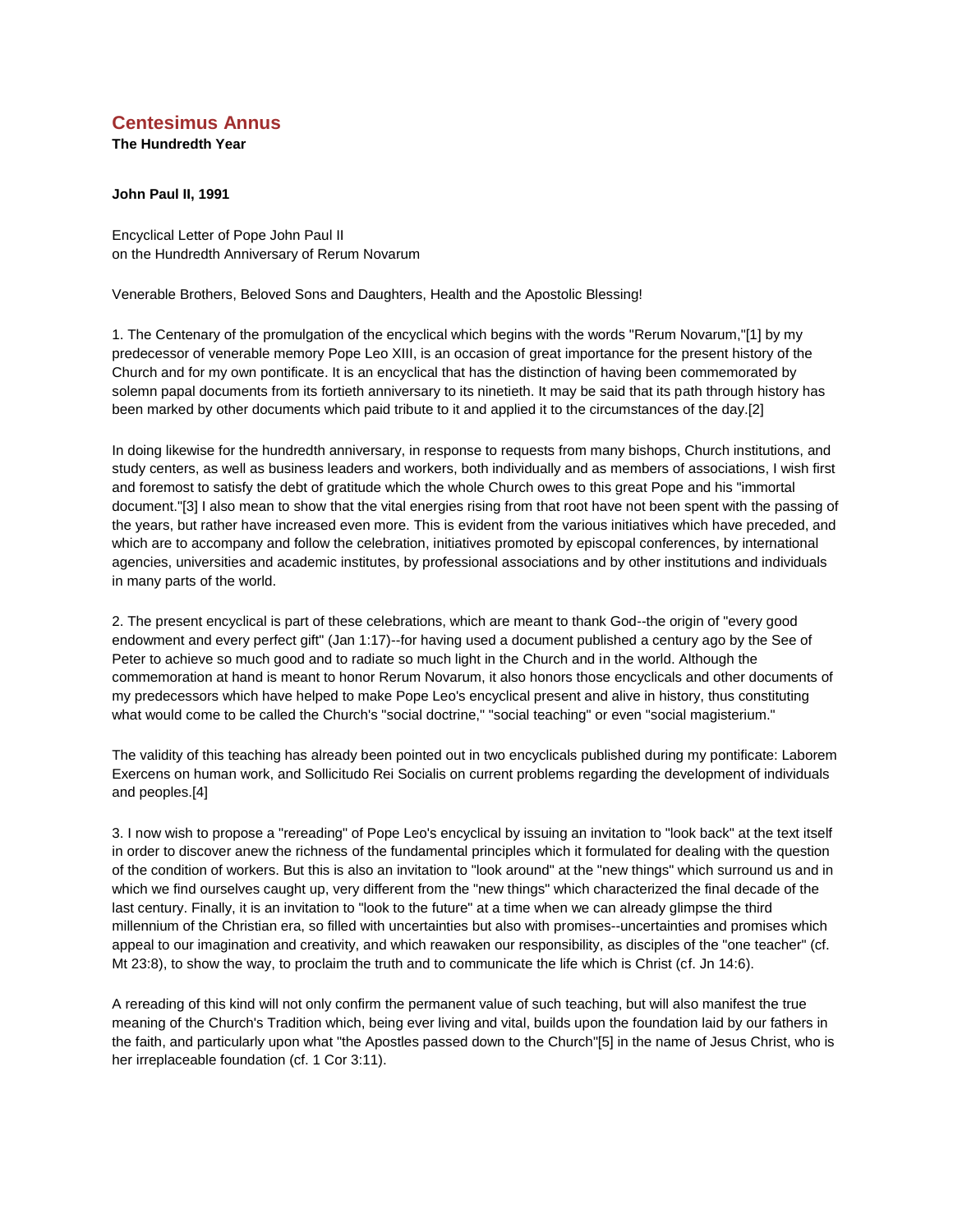It was out of an awareness of his mission as the successor of Peter that Pope Leo XIII proposed to speak out, and Peter's successor today is moved by that same awareness. Like Pope Leo and the popes before and after him, I take my inspiration from the Gospel image of "the scribe who has been trained for the kingdom of heaven," whom the Lord compares to "a householder who brings out of his treasure what is new and what is old" (Mt 13:52). The treasure is the great outpouring of the Church's Tradition, which contains "what is old"--received and passed on from the very beginning--and which enables us to interpret the "new things" in the midst of which the life of the Church and the world unfolds.

Among the things which become "old" as a result of being incorporated into Tradition, and which offer opportunities and material for enriching both Tradition and the life of faith, there is the fruitful activity of many millions of people, who, spurred on by the social Magisterium, have sought to make that teaching the inspiration for their involvement in the world. Acting either as individuals or joined together in various groups, associations and organizations, these people represent a great movement for the defense of the human person and the safeguarding of human dignity. Amid changing historical circumstances, this movement has contributed to the building up of a more just society or at least to the curbing of injustice.

The present encyclical seeks to show the fruitfulness of the principles enunciated by Leo XIII, which belong to the Church's doctrinal patrimony and, as such, involve the exercise of her teaching authority. But pastoral solicitude also prompts me to propose an analysis of some events of recent history. It goes without saying that part of the responsibility of pastors is to give careful consideration to current events in order to discern the new requirements of evangelization. However, such an analysis is not meant to pass definitive judgments, since this does not fall per se within the Magisterium's specific domain.

4. Towards the end of the last century the Church found herself facing an historical process which had already been taking place for some time, but which was by then reaching a critical point. The determining factor in this process was a combination of radical changes which had taken place in the political, economic and social fields, and in the areas of science and technology, to say nothing of the wide influence of the prevailing ideologies. In the sphere of politics, the result of these changes was a new conception of society and of the State, and consequently of authority itself A traditional society was passing away and another was beginning to be formed--one which brought the hope of new freedoms but also the threat of new forms of injustice and servitude.

In the sphere of economics, in which scientific discoveries and their practical application come together, new structures for the production of consumer goods had progressively taken shape. A new form of property had appeared--capital; and a new form of labor--labor for wages, characterized by high rates of production which lacked due regard for sex, age or family situation, and were determined solely by efficiency, with a view to increasing profits.

In this way labor became a commodity to be freely bought and sold on the market, its price determined by the law of supply and demand, without taking into account the bare minimum required for the support of the individual and his family. Moreover, the worker was not even sure of being able to sell "his own commodity," continually threatened as he was by unemployment, which, in the absence of any kind of social security, meant the specter of death by starvation.

The result of this transformation was a society "divided into two classes, separated by a deep chasm."[6] This situation was linked to the marked change taking place in the political order already mentioned. Thus the prevailing political theory of the time sought to promote total economic freedom by appropriate laws, or, conversely, by a deliberate lack of any intervention. At the same time, another conception of property and economic life was beginning to appear in an organized and often violent form, one which implied a new political and social structure.

At the height of this clash, when people finally began to realize fully the very grave injustice of social realities in many places and the danger of a revolution fanned by ideals which were then called "socialist," Pope Leo XIII intervened with a document which dealt in a systematic way with the "condition of the workers." The encyclical had been preceded by others devoted to teachings of a political character; still others would appear later.[7] Here, particular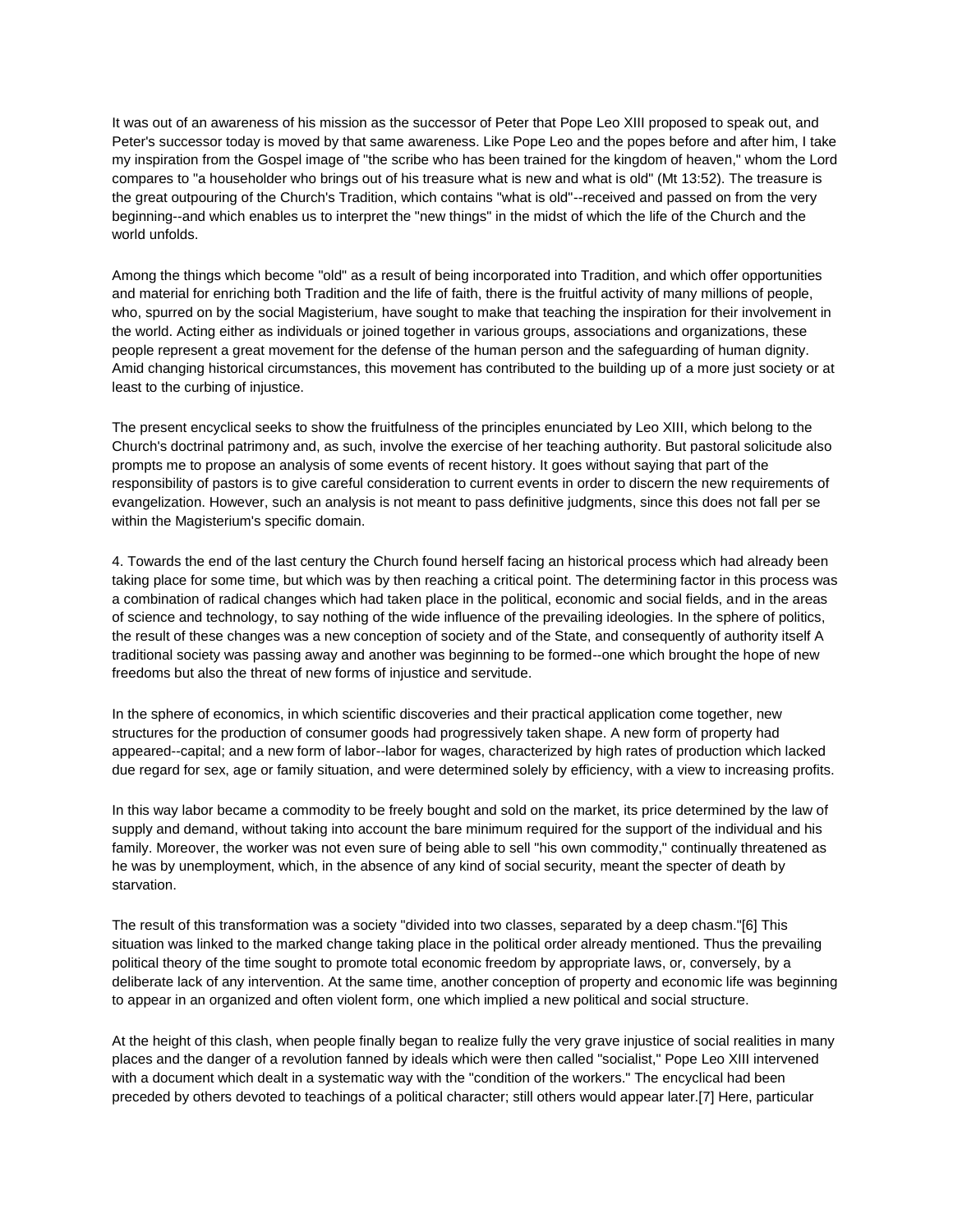mention must be made of the encyclical Libertas Praestantissimum, which called attention to the essential bond between human freedom and truth, so that freedom which refused to be bound to the truth would fall into arbitrariness and end up submitting itself to the vilest of passions, to the point of self-destruction. Indeed, what is the origin of all the evils to which Rerum Novarum wished to respond, if not a kind of freedom which, in the area of economic and social activity, cuts itself off from the truth about humanity?

The Pope also drew inspiration from the teaching of his predecessors, as well as from the many documents issued by bishops, from scientific studies promoted by members of the laity, from the work of Catholic movements and associations and from the Church's practical achievements in the social field during the second half of the nineteenth century.

5. The "new things" to which the Pope devoted his attention were anything but positive. The first paragraph of the encyclical describes in strong terms the "new things" (rerum novarum) which gave it its name: "That the spirit of revolutionary change which has long been disturbing the nations of the world should have passed beyond the sphere of politics and made its influence felt in the related sphere of practical economics is not surprising. Progress in industry, the development of new trades, the changing relationship between employers and workers, the enormous wealth of a few as opposed to the poverty of the many, the increasing self reliance of the workers and their closer association with each other, as well as a notable decline in morality: all these elements have led to the conflict now taking place."[8]

The Pope and the Church with him were confronted, as was the civil community, by a society which was torn by a conflict all the more harsh and inhumane because it knew no rule or regulation. It was the conflict between capital and labor, or--as the encyclical puts it--the worker question. It is precisely about this conflict, in the very pointed terms in which it then appeared, that the Pope did not hesitate to speak.

Here we find the first reflection for our times as suggested by the encyclical. In the face of a conflict which set man against man, almost as if they were "wolves," a conflict between the extremes of mere physical survival on the one side and opulence on the other, the Pope did not hesitate to intervene by virtue of his "apostolic office,"[9] that is, on the basis of the mission received from Jesus Christ himself to "feed his lambs and tend his sheep" (of. Jn 21:15-17), and to "bind and loose" on earth for the kingdom of heaven (of. Mt 16:19). The Pope's intention was certainly to restore peace, and the present-day reader cannot fail to note his severe condemnation, in no uncertain terms, of the class struggle.[10]

However, the Pope was very much aware that peace is built on the foundation of justice: what was essential to the encyclical was precisely its proclamation of the fundamental conditions for justice in the economic and social situation of the time.[11]

In this way, Pope Leo XIII, in the footsteps of his predecessors, created a lasting paradigm for the Church. The Church, in fact, has something to say about specific human situations, both individual and communal, national and international. She formulates a genuine doctrine for these situations, a corpus which enables her to analyze social realities, to make judgments about them and to indicate directions to be taken for the just resolution of the problems involved.

In Pope Leo XIII's time such a concept of the Church's right and duty was far from being commonly admitted. Indeed, a twofold approach prevailed: one directed to this world and this life, to which faith ought to remain extraneous; the other directed towards a purely other-worldly salvation, which neither enlightens nor directs existence on earth. The Pope's approach in publishing Rerum Novarum gave the Church "citizenship status" as it were, amid the changing realities of public life, and this standing would be more fully confirmed later on. In effect, to teach and to spread her social doctrine pertains to the Church's evangelizing mission and is an essential part of the Christian message, since this doctrine points out the direct consequences of that message in the life of society and situates daily work and struggles for justice in the context of bearing witness to Christ the Savior. This doctrine is likewise a source of unity and peace in dealing with the conflicts which inevitably arise in social and economic life. Thus it is possible to meet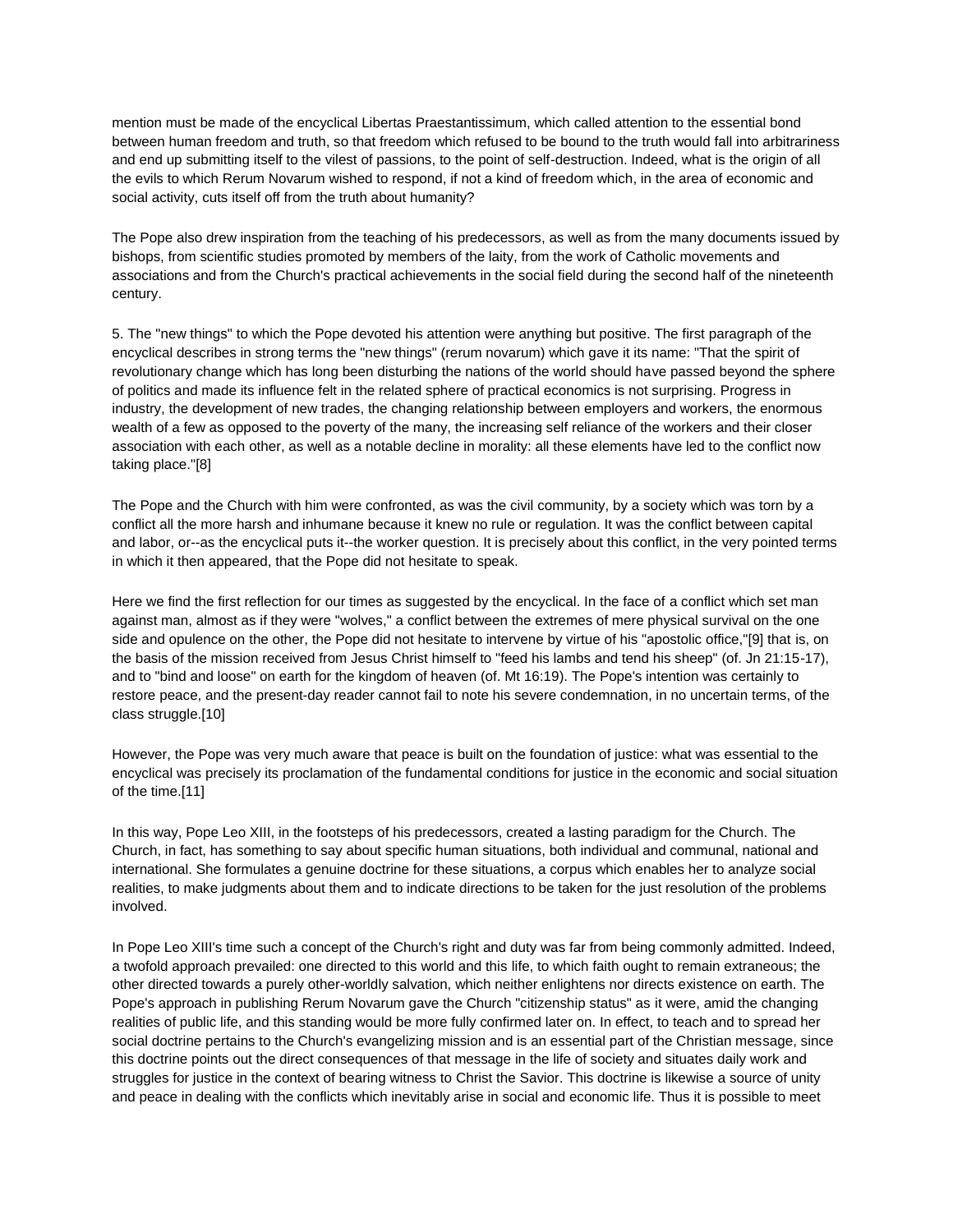these new situations without degrading the human person's transcendent dignity, either in oneself or in one's adversaries, and to direct those situations towards just solutions.

Today, at a distance of a hundred years, the validity of this approach affords me the opportunity to contribute to the development of Christian social doctrine. The "new evangelization," which the modern world urgently needs and which I have emphasized many times, must include among its essential elements a proclamation of the Church's social doctrine. As in the days of Pope Leo XIII, this doctrine is still suitable for indicating the right way to respond to the great challenges of today, when ideologies are being increasingly discredited. Now, as then, we need to repeat that there can be no genuine solution of the "social question" apart from the Gospel, and that the "new things" can find in the Gospel the context for their correct understanding and the proper moral perspective for judgment on them.

6. With the intention of shedding light on the conflict which had arisen between capital and labor, Pope Leo XIII affirmed the fundamental rights of workers. Indeed, the key to reading the encyclical is the dignity of the worker as such, and, for the same reason, the dignity of work, which is defined as follows: "to exert oneself for the sake of procuring what is necessary for the various purposes of life, and first of all for self-preservation."[12] The Pope describes work as "personal, inasmuch as the energy expended is bound up with the personality and is the exclusive property of him who acts, and, furthermore, was given to him for his advantage."[13] Work thus belongs to the vocation of every person; indeed, a human being expresses and fulfills himself by working. At the same time, work has a "social" dimension through its intimate relationship not only to the family, but also to the common good, since "it may truly be said that it is only by the labor of working men that states grow rich.'[14] These are themes that I have taken up and developed in my encyclical Laborem Exercens.[15]

Another important principle is undoubtedly that of the right to "private property."[16] The amount of space devoted to this subject in the encyclical shows the importance attached to it. The Pope is well aware that private property is not an absolute value, nor does he fail to proclaim the necessary complementary principles, such as the universal destination of the earth's goods.[17]

On the other hand, it is certainly true that the type of private property which Leo XIII mainly considers is land ownership.[18] But this does not mean that the reasons adduced to safeguard private property or to affirm the right to possess the things necessary for one's personal development and the development of one's family, whatever the concrete form which that right may assume, are not still valid today. This is something which must be affirmed once more in the face of the changes we are witnessing in systems formerly dominated by collective ownership of the means of production, as well as in the face of the increasing instances of poverty or, more precisely, of hindrances to private ownership in many parts of the world, including those where systems predominate which are based on an affirmation of the right to private property. As a result of these changes and of the persistence of poverty, a deeper analysis of the problem is called for, an analysis which will be developed later in this document.

7. In close connection with the right to private property, Pope Leo XIII's encyclical also affirms other rights as inalienable and proper to the human person. Prominent among these, because of the space which the Pope devotes to it and the importance which he attaches to it, is the "natural human right" to form private associations. This means above all the right to establish professional associations of employers and workers, or of workers alone.[19] Here we find the reason for the Church's defense and approval of the establishment of what are commonly called trade unions: certainly not because of ideological prejudices or in order to surrender to a class mentality, but because the right of association is a natural right of the human being, which therefore precedes his or her incorporation into political society. Indeed, the formation of unions "cannot..be prohibited by the State," because "the State is bound to protect natural rights, not to destroy them; and if it forbids its citizens to form associations, it contradicts the very principle of its own existence."[20]

Together with this right, which--it must be stressed--the Pope explicitly acknowledges as belonging to workers, or, using his own language, to "the working class," the encyclical affirms just as clearly the right to the "limitation of working hours," the right to legitimate rest and the right of children and women[21] to be treated differently with regard to the type and duration of work.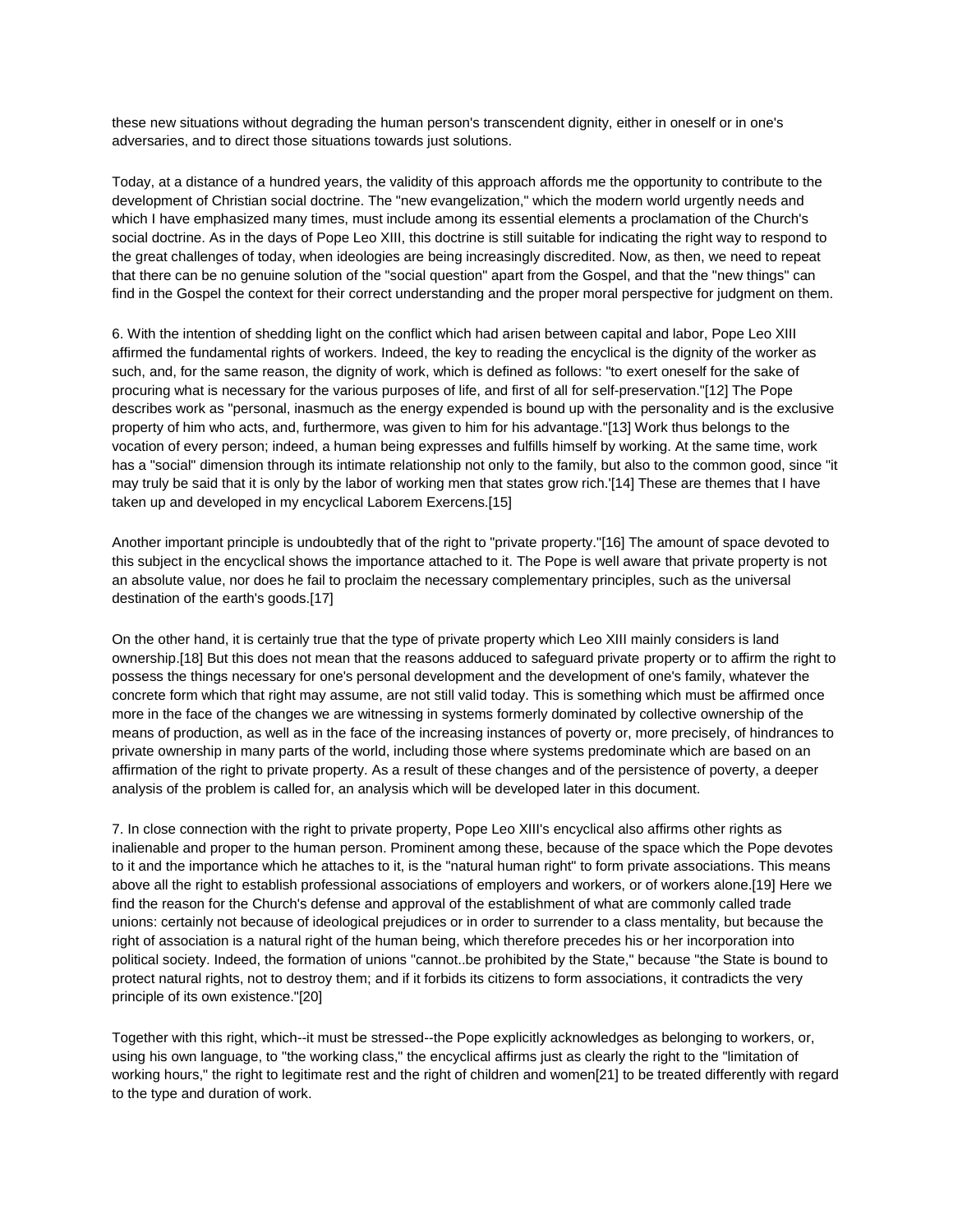If we keep in mind what history tells us about the practices permitted or at least not excluded by law regarding the way in which workers were employed, without any guarantees as to working hours or the hygienic conditions of the workplace, or even regarding the age and sex of apprentices, we can appreciate the Pope's severe statement: "It is neither just nor human so to grind men down with excessive labor as to stupefy their minds and wear out their bodies." And referring to the "contract" aimed at putting into effect "labor relations" of this sort, he affirms with greater precision that "in all agreements between employers and workers there is always the condition expressed or understood" that proper rest be allowed, proportionate to "the wear and tear of one's strength." He then concludes: "To agree in any other sense would be against what is right and just."[22]

8. The Pope immediately adds another right which the worker has as a person. This is the right to a "just wage," which cannot be left to the "free consent of the parties, so that the employer, having paid what was agreed upon, has done his part and seemingly is not called upon to do anything beyond."[23] It was said at the time that the State does not have the power to intervene in the terms of these contracts, except to ensure the fulfillment of what had been explicitly agreed upon. This concept of relations between employers and employees. purely pragmatic and inspired by a thoroughgoing individualism. is severely censured in the encyclical as contrary to the twofold nature of work as a personal and necessary reality. For if work as something personal belongs to the sphere of the individual's free use of his own abilities and energy, as something necessary it is governed by the grave obligation of every individual to ensure "the preservation of life." "It necessarily follows," the Pope concludes, "that every individual has a natural right to procure what is required to live; and the poor can procure that in no other way than by what they can earn through their work."[24]

A workman's wages should be sufficient to enable him to support himself, his wife and his children. "If through necessity or fear of a worse evil the workman accepts harder conditions because an employer or contractor will afford no better, he is made the victim of force and injustice."[25]

Would that these words, written at a time when what has been called "unbridled capitalism" was pressing forward, should not have to be repeated today with the same severity. Unfortunately, even today one finds instances of contracts between employers and employees which lack reference to the most elementary justice regarding the employment of children or women, working hours, the hygienic condition of the workplace and fair pay; and this is the case despite the international declarations and conventions on the subject[26] and the internal laws of states. The Pope attributed to the "public authority" the "strict duty" of providing properly for the welfare of the workers, because a failure to do so violates justice; indeed, he did not hesitate to speak of "distributive justice."[27]

9. To these rights Pope Leo XIII adds another right regarding the condition of the working class, one which I wish to mention because of its importance: namely, the right to discharge freely one's religious duties. The Pope wished to proclaim this right within the context of the other rights and duties of workers, notwithstanding the general opinion, even in his day, that such questions pertained exclusively to an individual's private life. He affirms the need for Sunday rest so that people may turn their thoughts to heavenly things and to the worship which they owe to Almighty God.[28] No one can take away this human right, which is based on a commandment; in the words of the Pope: "no man may with impunity violate that human dignity which God himself treats with great reverence," and consequently, the State must guarantee to the worker the exercise of this freedom.[29]

It would not be mistaken to see in this clear statement a springboard for the principle of the right to religious freedom, which was to become the subject of many solemn international declarations and conventions,[30] as well as of the Second Vatican Council's well-known declaration and of my own repeated teaching.[31] In this regard, one may ask whether existing laws and the practice of industrialized societies effectively ensure in our own day the exercise of this basic right to Sunday rest.

10. Another important aspect, which has many applications to our own day, is the concept of the relationship between the State and its citizens. Rerum Novarum criticizes two social and economic systems: socialism and liberalism. The opening section, in which the right to private property is reaffirmed, is devoted to socialism. Liberalism is not the subject of a special section, but it is worth noting that criticisms of it are raised in the treatment of the duties of the State.[32] The State cannot limit itself to "favoring one portion of the citizens," namely the rich and prosperous, nor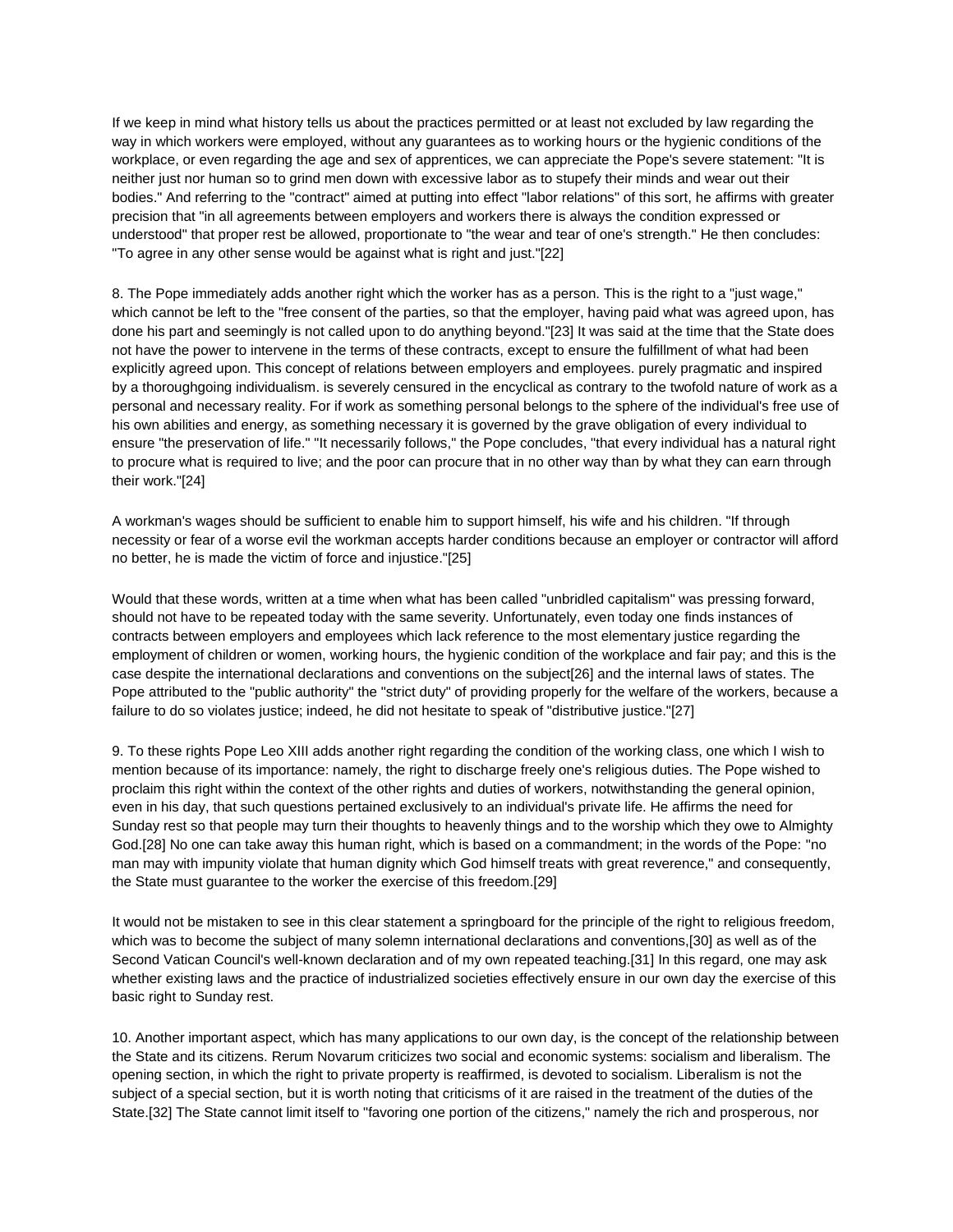can it "neglect the other," which clearly represents the majority of society. Otherwise, there would be a violation of that law of justice which ordains that every person should receive his due. "When there is question of defending the rights of individuals, the defenseless and the poor have a claim to special consideration. The richer class has many ways of shielding itself, and stands less in need of help from the State; whereas the mass of the poor have no resources of their own to fall back on, and must chiefly depend on the assistance of the State. It is for this reason that wage-earners, since they mostly belong to the latter class, should be specially cared for and protected by the government."[33]

These passages are relevant today, especially in the face of the new forms of poverty in the world, and also because they are affirmations which do not depend on a specific notion of the State or on a particular political theory. Leo XIII is repeating an elementary principle of sound political organization, namely, the more that individuals are defenseless within a given society, the more they require the care and concern of others, and in particular the intervention of governmental authority.

In this way what we nowadays call the principle of solidarity, the validity of which both in the internal order of each nation and in the international order I have discussed in the encyclical Sollicitudo Rei Socialis,[34] is clearly seen to be one of the fundamental principles of the Christian view of social and political organization. This principle is frequently stated by Pope Leo XIII, who uses the term "friendship," a concept already found in Greek philosophy. Pope Pius XI refers to it with the equally meaningful term "social charity." Pope Paul VI, expanding the concept to cover the many modern aspects of the social question, speaks of a "civilization of love."[35]

11. Rereading the encyclical in the light of contemporary realities enables us to appreciate the Church's constant concern for and dedication to categories of people who are especially beloved to the Lord Jesus. The contents of the text is an excellent testimony to the continuity within the Church of the so-called "preferential option for the poor," an option which I defined as a "special form of primacy in the exercise of Christian charity."[36] Pope Leo's encyclical on the "condition of the workers" is thus an encyclical on the poor and on the terrible conditions to which the new and often violent process of industrialization had reduced great multitudes of people. Today, in many parts of the world, similar processes of economic, social and political transformation are creating the same evils.

If Pope Leo XIII calls upon the State to remedy the condition of the poor in accordance with justice, he does so because of his timely awareness that the State has the duty of watching over the common good and of ensuring that every sector of social life, not excluding the economic one, contributes to achieving that good, while respecting the rightful autonomy of each sector. This should not however lead us to think that Pope Leo expected the State to solve every social problem. On the contrary, he frequently insists on necessary limits to the State's intervention and on its instrumental character, inasmuch as the individual, the family and society are prior to the State, and inasmuch as the State exists in order to protect their rights and not stifle them.[37]

The relevance of these reflections for our own day is inescapable. It will be useful to return later to this important subject of the limits inherent in the nature of the State. For now, the points which have been emphasized (certainly not the only ones in the encyclical) are situated in continuity with the Church's social teaching, and in the light of a sound view of private property, work, the economic process, the reality of the State and, above all, of the person himself. Other themes will be mentioned later when we examine certain aspects of the contemporary situation. From this point forward it will be necessary to keep in mind that the main thread and, in a certain sense, the guiding principle of Pope Leo's encyclical, and of all of the Church's social doctrine, is a correct view of the human person and of the person's unique value, inasmuch as the human being "..is the only creature on earth which God willed for itself."[38] God has imprinted his own image and likeness on human beings (cf. Gen 1:26), conferring upon them an incomparable dignity, as the encyclical frequently insists. In effect, beyond the rights which one acquires by one's own work, there exist rights which do not correspond to any work performed, but which flow from one's essential dignity as a person.

12. The commemoration of Rerum Novarum would be incomplete unless reference were also made to the situation of the world today. The document lends itself to such a reference, because the historical picture and the prognosis which it suggests have proved to be surprisingly accurate in the light of what has happened since then.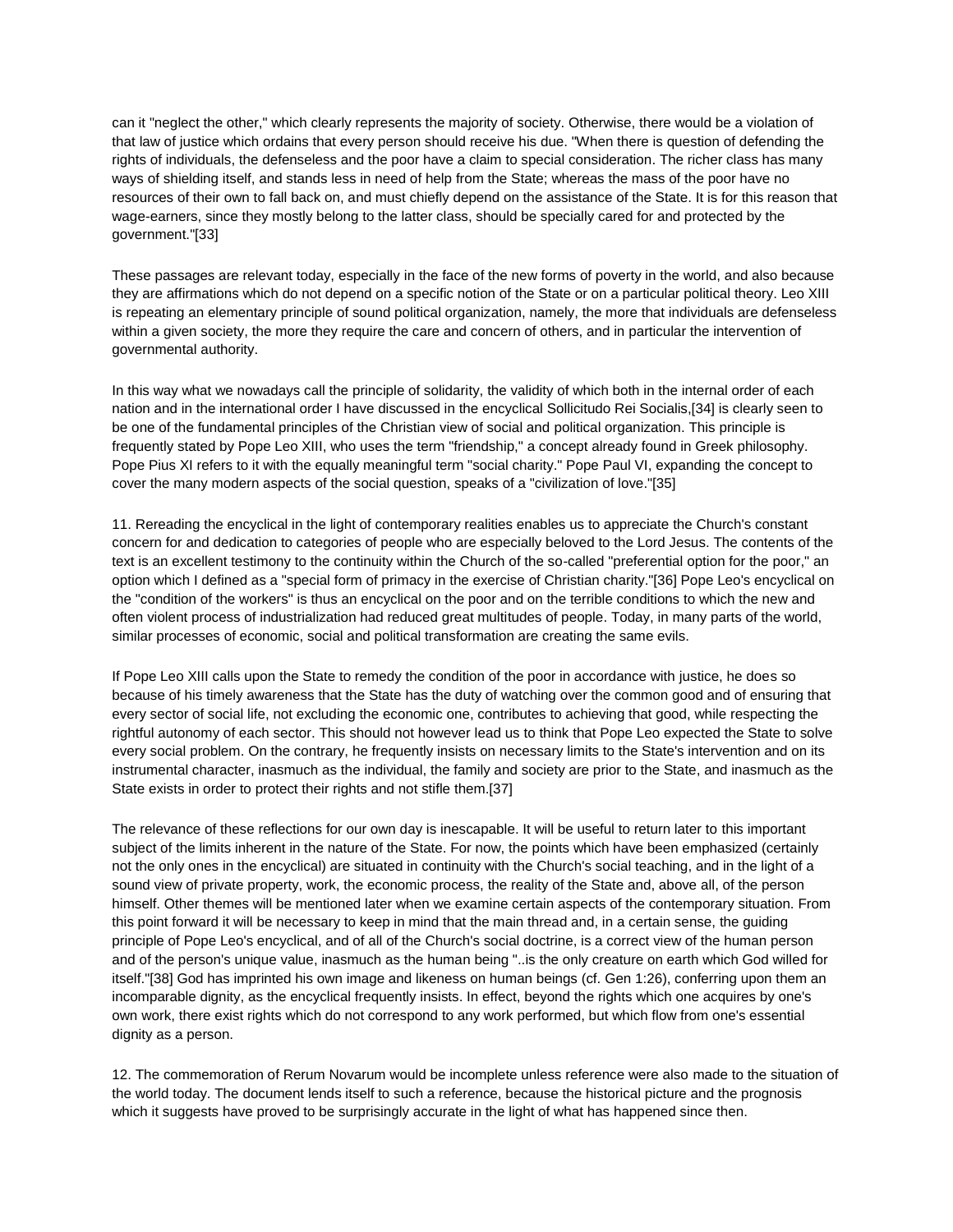This is especially confirmed by the events which took place near the end of 1989 and at the beginning of 1990. These events, and the radical transformations which followed, can only be explained by the preceding situations which, to a certain extent, crystallized or institutionalized Leo XIII's predictions and the increasingly disturbing signs noted by his successors. Pope Leo foresaw the negative consequences--political, social and economic--of the social order proposed by "socialism," which at that time was still only a social philosophy and not yet a fully structured movement. It may seem surprising that "socialism" appeared at the beginning of the Pope's critique of solutions to the "question of the working class" at a time when "socialism" was not yet in the form of a strong and powerful State, with all the resources which that implies, as was later to happen. However, he correctly judged the danger posed to the masses by the attractive presentation of this simple and radical solution to the "question of the working class" of the time--all the more so when one considers the terrible situation of injustice in which the working classes of the recently industrialized nations found themselves.

Two things must be emphasized here: first, the great clarity in perceiving, in all its harshness, the actual condition of the working class--men, women and children; secondly, equal clarity in recognizing the evil of a solution which, by appearing to reverse the positions of the poor and the rich, was in reality detrimental to the very people whom it was meant to help. The remedy would prove worse than the sickness. By defining the nature of the socialism of his day as the suppression of private property, Leo XIII arrived at the crux of the problem.

His words deserve to be reread attentively: "To remedy these wrongs [the unjust distribution of wealth and the poverty of the workers], the socialists encourage the poor man's envy of the rich and strive to do away with private property, contending that individual possessions should become the common property of all...; but their contentions are so clearly powerless to end the controversy that, were they carried into effect, the working man himself would be among the first to suffer. They are moreover emphatically unjust, for they would rob the lawful possessor, distort the functions of the State, and create utter confusion in the community."[39] The evils caused by the setting up of this type of socialism as a state system--what would later be called "Real Socialism"--could not be better expressed.

13. Continuing our reflections, and referring also to what has been said in the encyclicals Laborem Exercens and Sollicitudo Rei Socialis, we have to add that the fundamental error of socialism is anthropological in nature. Socialism considers the individual person simply as an element, a molecule within the social organism, so that the good of the individual is completely subordinated to the functioning of the socioeconomic mechanism. Socialism likewise maintains that the good of the individual can be realized without reference to his free choice, to the unique and exclusive responsibility which he exercises in the face of good or evil. Man is thus reduced to a series of social relationships, and the concept of the person as the autonomous subject of moral decision disappears, the very subject whose decisions build the social order. From this mistaken conception of the person there arise both a distortion of law, which defines the sphere of the exercise of freedom, and an opposition to private property. A person who is deprived of something he can call "his own," and of the possibility of earning a living through his own initiative, comes to depend on the social machine and on those who control it. This makes it much more difficult for him to recognize his dignity as a person, and hinders progress towards the building up of an authentic human community.

In contrast, from the Christian vision of the human person there necessarily follows a correct picture of society. According to Rerum Novarum and the whole social doctrine of the Church, the social nature of man is not completely fulfilled in the State, but is realized in various intermediary groups, beginning with the family and including economic, social, political and cultural groups which stem from human nature itself and have their own autonomy, always with a view to the common good. This is what I have called the "subjectivity" of society which, together with the subjectivity of the individual, was cancelled out by "Real Socialism."[40]

If we then inquire as to the source of this mistaken concept of the nature of the person and the "subjectivity" of society, we must reply that its first cause is atheism. It is by responding to the call of God contained in the being of things that man becomes aware of his transcendent dignity. Every individual must give this response, which constitutes the apex of his humanity, and no social mechanism or collective subject can substitute for it. The denial of God deprives the person of his foundation, and consequently leads to a reorganization of the social order without reference to the person's dignity and responsibility.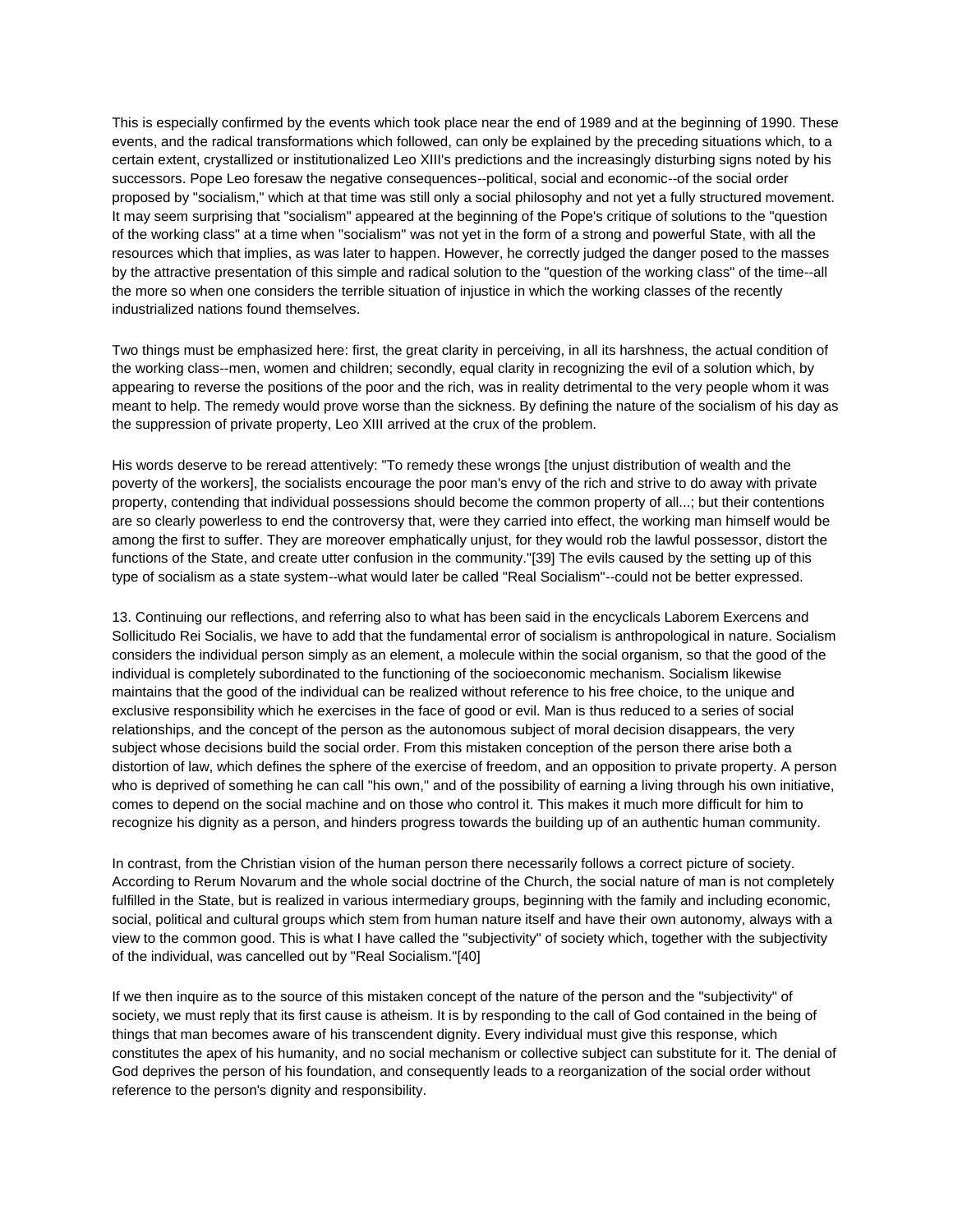The atheism of which we are speaking is also closely connected with the rationalism of the Enlightenment, which views human and social reality in a mechanistic way. Thus there is a denial of the supreme insight concerning man's true greatness, his transcendence in respect to earthly realities, the contradiction in his heart between the desire for the fullness of what is good and his own inability to attain it and, above all, the need for salvation which results from this situation.

14. From the same atheistic source, socialism also derives its choice of the means of action condemned in Rerum Novarum, namely, class struggle. The Pope does not, of course, intend to condemn every possible form of social conflict. The Church is well aware that in the course of history conflicts of interest between different social groups inevitably arise, and that in the face of such conflicts Christians must often take a position, honestly and decisively. The encyclical Laborem Exercens moreover clearly recognized the positive role of conflict when it takes the form of a "struggle for social justice";[41] Quadragesimo Anno had already stated that "if the class struggle abstains from enmities and mutual hatred, it gradually changes into an honest discussion of differences founded on a desire for justice."[42]

However, what is condemned in class struggle is the idea that conflict is not restrained by ethical or juridical considerations, or by respect for the dignity of others (and consequently of oneself); a reasonable compromise is thus excluded, and what is pursued is not the general good of society, but a partisan interest which replaces the common good and sets out to destroy whatever stands in its way. In a word, it is a question of transferring to the sphere of internal conflict between social groups the doctrine of "total war," which the militarism and imperialism of that time brought to bear on international relations. As a result of this doctrine, the search for a proper balance between the interests of the various nations was replaced by attempts to impose the absolute domination of one's own side through the destruction of the other side's capacity to resist, using every possible means, not excluding the use of lies, terror tactics against citizens, and weapons of utter destruction (which precisely in those years were beginning to be designed). Therefore class struggle in the Marxist sense and militarism have the same root, namely, atheism and contempt for the human person, which place the principle of force above that of reason and law.

15. Rerum Novarum is opposed to state control of the means of production, which would reduce every citizen to being a "cog" in the state machine. It is no less forceful in criticizing a concept of the State which completely excludes the economic sector from the State's range of interest and action. There is certainly a legitimate sphere of autonomy in economic life which the State should not enter. The State, however, has the task of determining the juridical framework within which economic affairs are to be conducted, and thus of safeguarding the prerequisites of a free economy, which presumes a certain equality between the parties, such that one party would not be so powerful as practically to reduce the other to subservience.[43]

In this regard, Rerum Novarum points the way to just reforms which can restore dignity to work as the free activity of man. These reforms imply that society and the State will both assume responsibility, especially for protecting the worker from the nightmare of unemployment. Historically, this has happened in two converging ways: either through economic policies aimed at ensuring balanced growth and full employment, or through unemployment insurance and retraining programs capable of ensuring a smooth transfer of workers from crisis sectors to those in expansion.

Furthermore, society and the State must ensure wage levels adequate for the maintenance of the worker and his family, including a certain amount for savings. This requires a continuous effort to improve workers' training and capability so that their work will be more skilled and productive, as well as careful controls and adequate legislative measures to block shameful forms of exploitation, especially to the disadvantage of the most vulnerable workers, of immigrants and of those on the margins of society. The role of trade unions in negotiating minimum salaries and working conditions is decisive in this area.

Finally, "humane" working hours and adequate free-time need to be guaranteed, as well as the right to express one's own personality at the workplace without suffering any affront to one's conscience or personal dignity. This is the place to mention once more the role of trade unions, not only in negotiating contracts, but also as "places" where workers can express themselves. They serve the development of an authentic culture of work and help workers to share in a fully human way in the life of their place of employment.[44]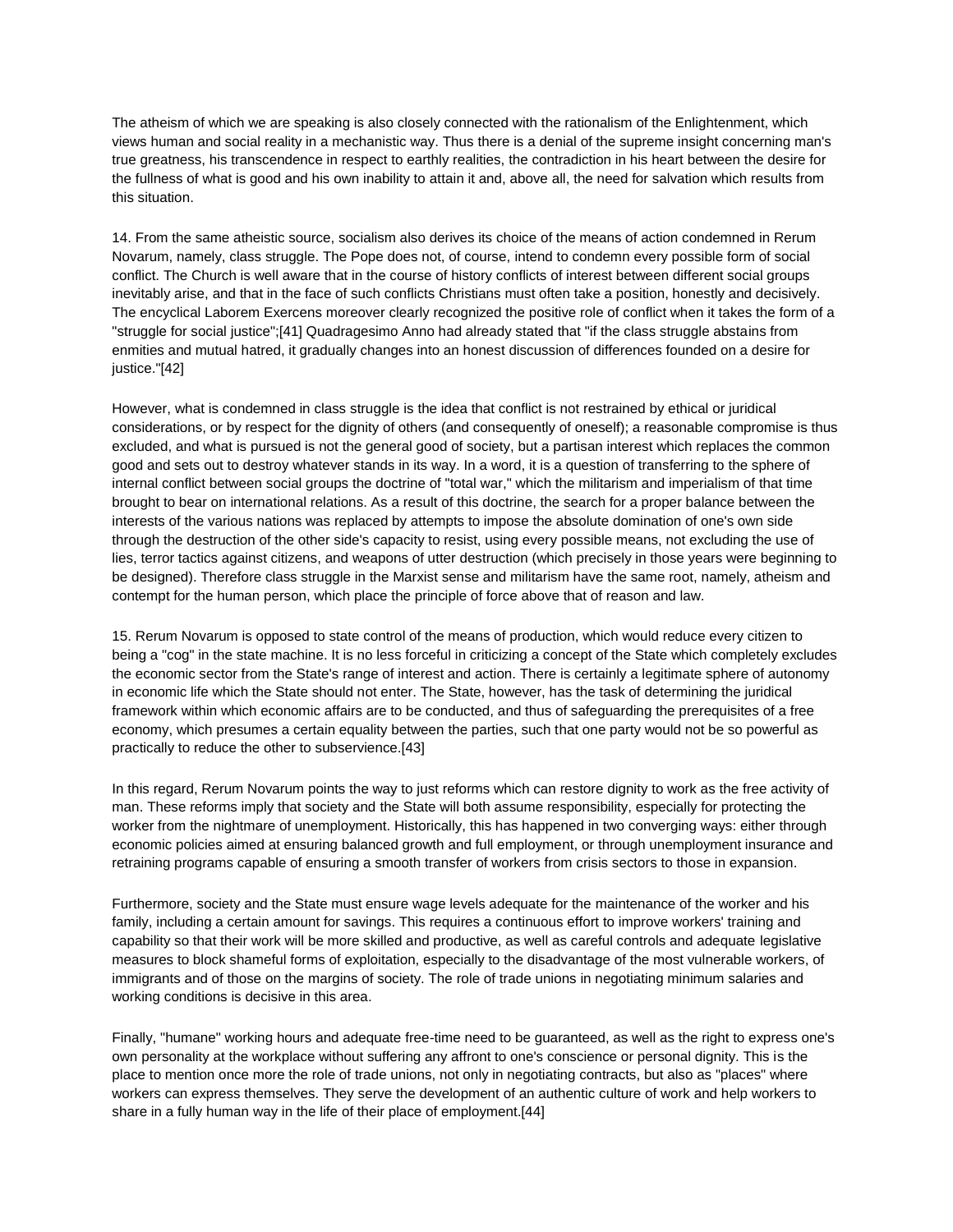The State must contribute to the achievement of these goals both directly and indirectly. Indirectly and according to the principle of subsidiarity, by creating favorable conditions for the free exercise of economic activity, which will lead to abundant opportunities for employment and sources of wealth. Directly and according to the principle of solidarity, by defending the weakest, by placing certain limits on the autonomy of the parties who determine working conditions, and by ensuring in every case the necessary minimum support for the unemployed worker.[45]

The encyclical and the related social teaching of the Church had far-reaching influence in the years bridging the nineteenth and twentieth centuries. This influence is evident in the numerous reforms which were introduced in the areas of social security, pensions, health insurance and compensation in the case of accidents, within the framework of greater respect for the rights of workers.[46]

16. These reforms were carried out in part by states, but in the struggle to achieve them the role of the workers' movement was an important one. This movement, which began as a response of moral conscience to unjust and harmful situations, conducted a widespread campaign for reform, far removed from vague ideology and closer to the daily needs of workers. In this context its efforts were often joined to those of Christians in order to improve workers' living conditions. Later on, this movement was dominated to a certain extent by the Marxist ideology against which Rerum Novarum had spoken.

These same reforms were also partly the result of an open process by which society organized itself through the establishment of effective instruments of solidarity, which were capable of sustaining an economic growth more respectful of the values of the person. Here we should remember the numerous efforts to which Christians made a notable contribution in establishing producers', consumers' and credit cooperatives, in promoting general education and professional training, in experimenting with various forms of participation in the life of the workplace and in the life of society in general.

Thus, as we look at the past, there is good reason to thank God that the great encyclical was not without an echo in human hearts and indeed led to a generous response on the practical level. Still, we must acknowledge that its prophetic message was not fully accepted by people at the time. Precisely for this reason there ensued some very serious tragedies.

17. Reading the encyclical within the context of Pope Leo's whole magisterium,[47] we see how it points essentially to the socioeconomic consequences of an error which has even greater implications. As has been mentioned, this error consists in an understanding of human freedom which detaches it from obedience to the truth, and consequently from the duty to respect the rights of others. The essence of freedom then becomes self-love carried to the point of contempt for God and neighbor, a self-love which leads to an unbridled affirmation of self-interest and which refuses to be limited by any demand of justice.[48]

This very error had extreme consequences in the tragic series of wars which ravaged Europe and the world between 1914 and 1945. Some of these resulted from militarism and exaggerated nationalism, and from related forms of totalitarianism; some derived from the class struggle; still others were civil wars or wars of an ideological nature. Without the terrible burden of hatred and resentment which had built up as a result of so many injustices both on the international level and within individual states, such cruel wars would not have been possible, in which great nations invested their energies and in which there was no hesitation to violate the most sacred human rights, with the extermination of entire peoples and social groups being planned and carried out. Here we recall the Jewish people in particular, whose terrible fate has become a symbol of the aberration of which man is capable when he turns against God.

However, it is only when hatred and injustice are sanctioned and organized by the ideologies based on them, rather than on the truth about the human person, that they take possession of entire nations and drive them to act.[49] Rerum Novarum opposed ideologies of hatred and showed how violence and resentment could be overcome by justice. May the memory of those terrible events guide the actions of everyone, particularly the leaders of nations in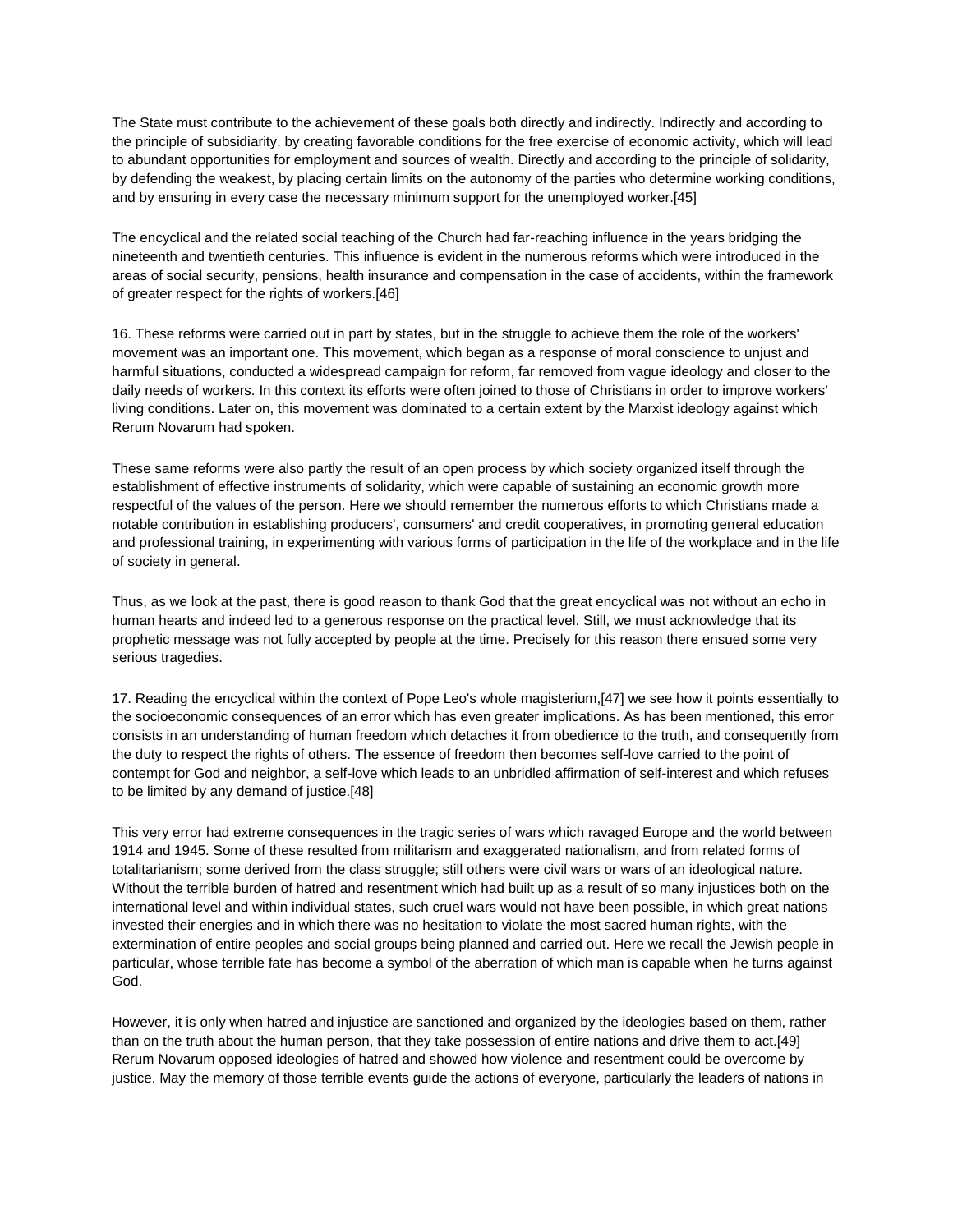our own time, when other forms of injustice are fueling new hatreds and when new ideologies which exalt violence are appearing on the horizon.

18. While it is true that since 1945 weapons have been silent on the European continent, it must be remembered that true peace is never simply the result of military victory, but rather implies both the removal of the causes of war and genuine reconciliation between peoples. For many years there has been in Europe and the world a situation of nonwar rather than genuine peace. Half of the continent fell under the domination of a Communist dictatorship, while the other half organized itself in defense against this threat. Many peoples lost the ability to control their own destiny and were enclosed within the suffocating boundaries of an empire in which efforts were made to destroy their historical memory and the centuries-old roots of their culture. As a result of this violent division of Europe, enormous masses of people were compelled to leave their homeland or were forcibly deported.

An insane arms race swallowed up the resources needed for the development of national economies and for assistance to the less developed nations. Scientific and technological progress, which should have contributed to man's well-being, was transformed into an instrument of war: science and technology were directed to the production of ever more efficient and destructive weapons. Meanwhile, an ideology, a perversion of authentic philosophy, was called upon to provide doctrinal justification for the new war. And this war was not simply expected and prepared for, but was actually fought with enormous bloodshed in various parts of the world. The logic of power blocs or empires, denounced in various Church documents and recently in the encyclical Sollicitudo Rei Socialis,[50] led to a situation in which controversies and disagreements among Third World countries were systematically aggravated and exploited in order to create difficulties for the adversary.

Extremist groups, seeking to resolve such controversies through the use of arms, found ready political and military support and were equipped and trained for war; those who tried to find peaceful and humane solutions, with respect for the legitimate interests of all parties, remained isolated and often fell victim to their opponents. In addition, the precariousness of the peace which followed the Second World War was one of the principal causes of the militarization of many Third World countries and the fratricidal conflicts which afflicted them, as well as of the spread of terrorism and of increasingly barbaric means of political and military conflict. Moreover, the whole world was oppressed by the threat of an atomic war capable of leading to the extinction of humanity. Science used for military purposes had placed this decisive instrument at the disposal of hatred, strengthened by ideology. But if war can end without winners or losers in a suicide of humanity, then we must repudiate the logic which leads to it: the idea that the effort to destroy the enemy, confrontation and war itself are factors of progress and historical advancement.[51] When the need for this repudiation is understood, the concepts of "total war" and "class struggle" must necessarily be called into question.

19. At the end of the Second World War, however, such a development was still being formed in people's consciences. What received attention was the spread of Communist totalitarianism over more than half of Europe and over other parts of the world. The war, which should have reestablished freedom and restored the right of nations, ended without having attained these goals. Indeed, in a way, for many peoples, especially those which had suffered most during the war, it openly contradicted these goals. It may be said that the situation which arose has evoked different responses.

Following the destruction caused by the war, we see in some countries and under certain aspects a positive effort to rebuild a democratic society inspired by social justice, so as to deprive Communism of the revolutionary potential represented by masses of people subjected to exploitation and oppression. In general, such attempts endeavor to preserve free market mechanisms, ensuring, by means of a stable currency and the harmony of social relations, the conditions for steady and healthy economic growth in which people through their own work can build a better future for themselves and their families. At the same time, these attempts try to avoid making market mechanisms the only point of reference for social life, and they tend to subject them to public control which upholds the principle of the common destination of material goods. In this context, an abundance of work opportunities, a solid system of social security and professional training, the freedom to join trade unions and the effective action of unions, the assistance provided in cases of unemployment, the opportunities for democratic participation in the life of society--all these are meant to deliver work from the mere condition of "a commodity," and to guarantee its dignity.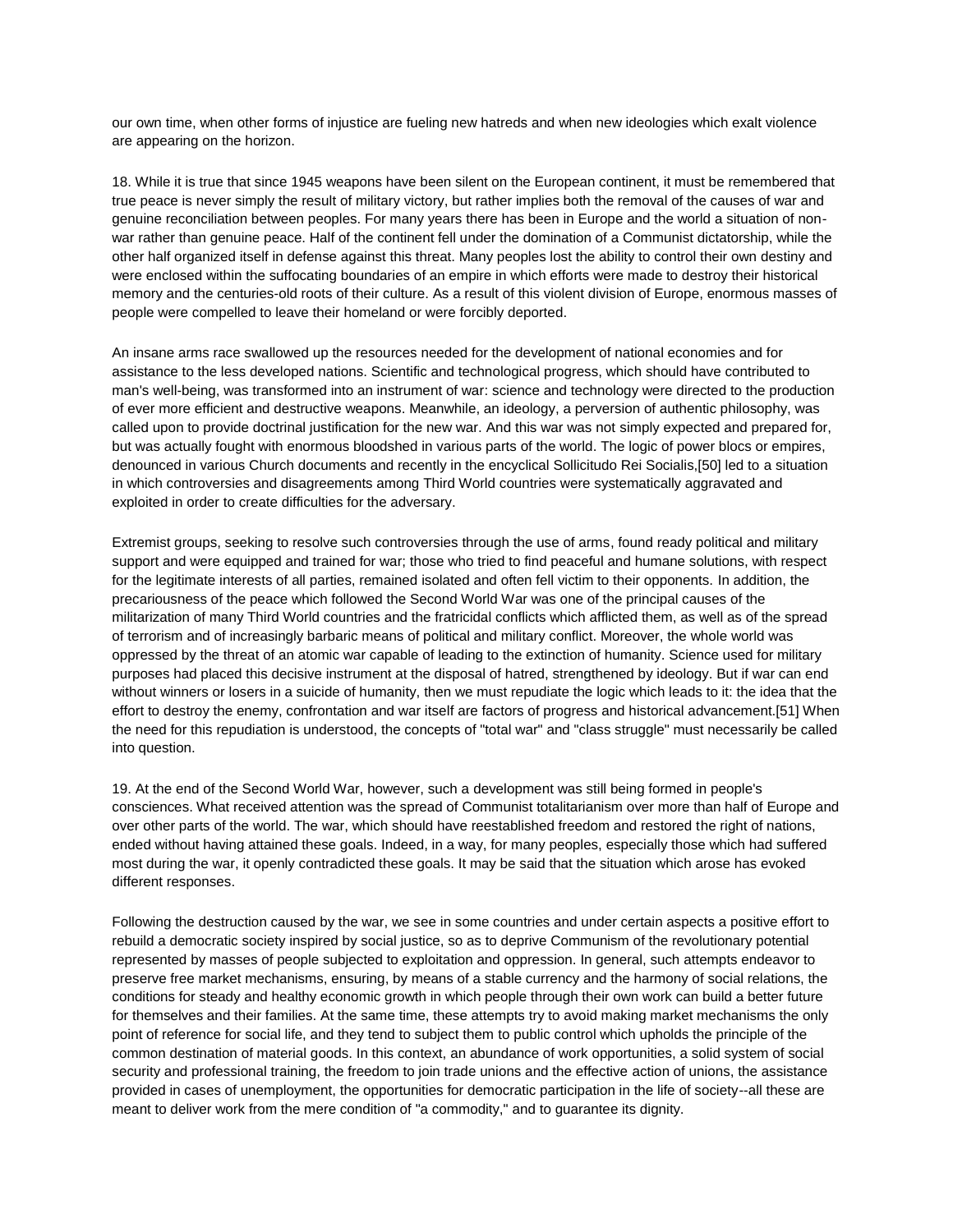Then there are the other social forces and ideological movements which oppose Marxism by setting up systems of "national security," aimed at controlling the whole of society in a systematic way, in order to make Marxist infiltration impossible. By emphasizing and increasing the power of the State, they wish to protect their people from Communism, but in doing so they run the grave risk of destroying the freedom and values of the person, the very things for whose sake it is necessary to oppose Communism.

Another kind of response, practical in nature, is represented by the affluent society or the consumer society. It seeks to defeat Marxism on the level of pure materialism by showing how a free market society can achieve a greater satisfaction of material human needs than Communism, while equally excluding spiritual values. In reality, while on the one hand it is true that this social model shows the failure of Marxism to contribute to a humane and better society, on the other hand, insofar as it denies an autonomous existence and value to morality, law, culture and religion, it agrees with Marxism, in the sense that it totally reduces man to the sphere of economics and the satisfaction of material needs.

20. During the same period a widespread process of "decolonization" occurred, by which many countries gained or regained their independence and the right freely to determine their own destiny. With the formal reacquisition of state sovereignty, however, these countries often find themselves merely at the beginning of the journey towards the construction of genuine independence. Decisive sectors of the economy still remain de facto in the hands of large foreign companies which are unwilling to commit themselves to the long-term development of the host country. Political life itself is controlled by foreign powers, while within the national boundaries there are tribal groups not yet amalgamated into a genuine national community. Also lacking is a class of competent professional people capable of running the state apparatus in an honest and just way, nor are there qualified personnel for managing the economy in an efficient and responsible manner.

Given this situation, many think that Marxism can offer a sort of shortcut for building up the nation and the State; thus many variants of socialism emerge with specific national characteristics. Legitimate demands for national recovery, forms of nationalism and also of militarism, principles drawn from ancient popular traditions (which are sometimes in harmony with Christian social doctrine) and Marxist-Leninist concepts and ideas--all these mingle in the many ideologies which take shape in ways that differ from case to case.

21. Lastly, it should be remembered that after the Second World War, and in reaction to its horrors, there arose a more lively sense of human rights, which found recognition in a number of international documents[52] and, one might say, in the drawing up of a new "right of nations," to which the Holy See has constantly contributed. The focal point of this evolution has been the United Nations Organization. Not only has there been a development in awareness of the rights of individuals, but also in awareness of the rights of nations, as well as a clearer realization of the need to act in order to remedy the grave imbalances that exist between the various geographical areas of the world. In a certain sense, these imbalances have shifted the center of the social question from the national to the international level.[53]

While noting this process with satisfaction, nevertheless one cannot ignore the fact that the overall balance of the various policies of aid for development has not always been positive. The United Nations, moreover, has not yet succeeded in establishing, as alternatives to war, effective means for the resolution of international conflicts. This seems to be the most urgent problem which the international community has yet to resolve.

22. It is on the basis of the world situation just described, and already elaborated in the encyclical Sollicitudo Rei Socialis, that the unexpected and promising significance of the events of recent years can be understood. Although they certainly reached their climax in 1989 in the countries of Central and Eastern Europe, they embrace a longer period of time and a wider geographical area. In the course of the 80s, certain dictatorial and oppressive regimes fell one by one in some countries of Latin America and also of Africa and Asia. In other cases there began a difficult but productive transition towards more participatory and more just political structures. An important, even decisive, contribution was made by the Church's commitment to defend and promote human rights. In situations strongly influenced by ideology, in which polarization obscured the awareness of a human dignity common to all, the Church affirmed clearly and forcefully that every individual--whatever his or her personal convictions--bears the image of God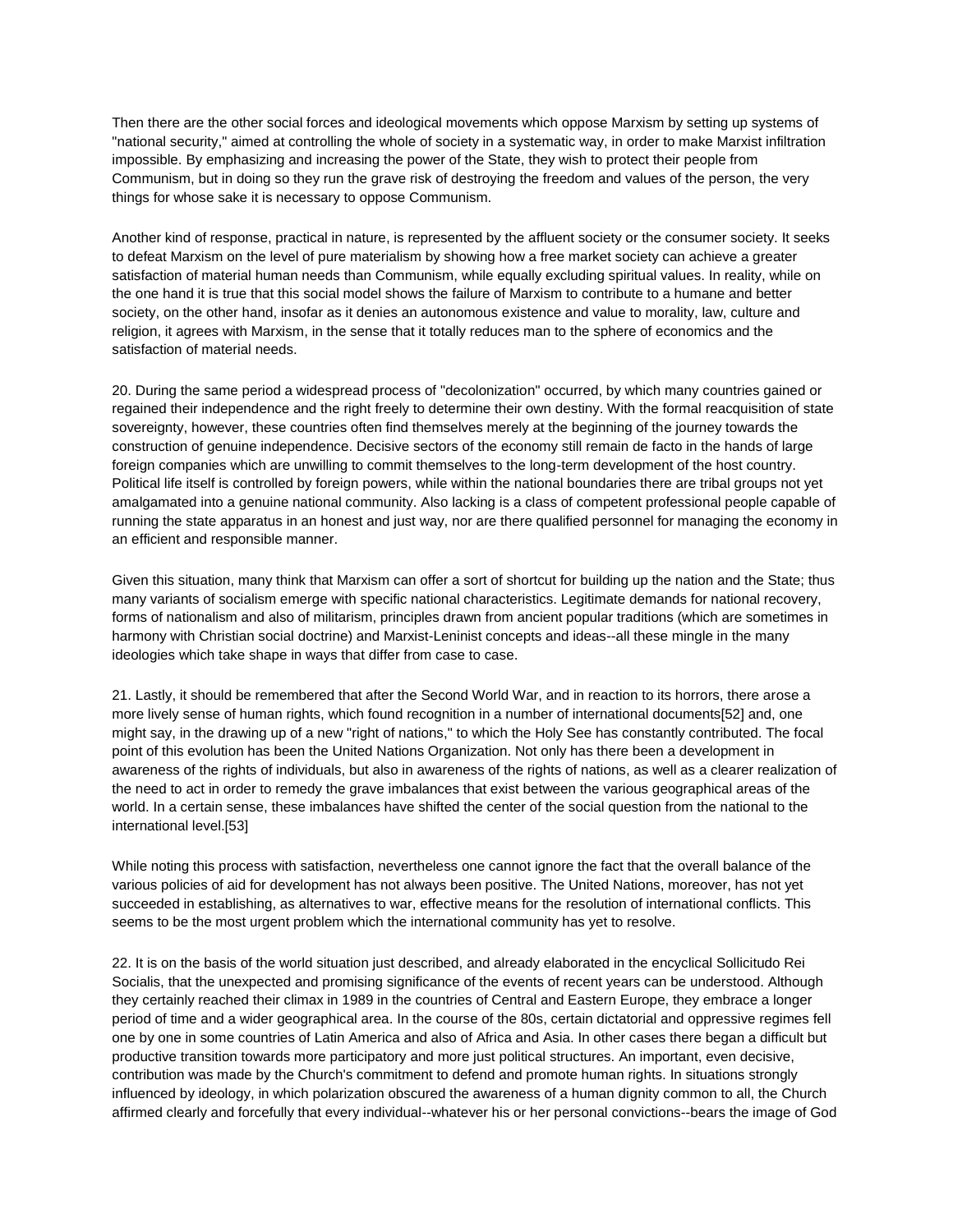and therefore deserves respect. Often, the vast majority of people identified themselves with this kind of affirmation, and this led to a search for forms of protest and for political solutions more respectful of the dignity of the person.

From this historical process new forms of democracy have emerged which offer a hope for change in fragile political and social structures weighed down by a painful series of injustices and resentments, as well as by a heavily damaged economy and serious social conflicts. Together with the whole Church, I thank God for the often heroic witness borne in such difficult circumstances by many pastors, entire Christian communities, individual members of the faithful, and other people of good will; at the same time I pray that he will sustain the efforts being made by everyone to build a better future. This is, in fact, a responsibility which falls not only to the citizens of the countries in question, but to all Christians and people of good will. It is a question of showing that the complex problems faced by those peoples can be resolved through dialogue and solidarity, rather than by a struggle to destroy the enemy through war.

23. Among the many factors involved in the fall of oppressive regimes, some deserve special mention. Certainly, the decisive factor which gave rise to the changes was the violation of the rights of workers. It cannot be forgotten that the fundamental crisis of systems claiming to express the rule and indeed the dictatorship of the working class began with the great upheavals which took place in Poland in the name of solidarity. It was the throngs of working people which foreswore the ideology which presumed to speak in their name. On the basis of a hard, lived experience of work and of oppression, it was they w ho recovered and, in a sense, rediscovered the content and principles of the Church s social doctrine.

Also worthy of emphasis is the fact that the fall of this kind of "bloc" or empire was accomplished almost everywhere by means of peaceful protest, using only the weapons of truth and justice. While Marxism held that only by exacerbating social conflicts was it possible to resolve them through violent confrontation, the protests which led to the collapse of Marxism tenaciously insisted on trying every avenue of negotiation, dialogue, and witness to the truth, appealing to the conscience of the adversary and seeking to reawaken in him a sense of shared human dignity.

It seemed that the European order resulting from the Second World War and sanctioned by the Yalta Agreements could only be overturned by another war. Instead, it has been overcome by the non-violent commitment of people who, while always refusing to yield to the force of power, succeeded time after time in finding effective ways of bearing witness to the truth. This disarmed the adversary, since violence always needs to justify itself through deceit, and to appear, however falsely, to be defending a right or responding to a threat posed by others.[54] Once again I thank God for having sustained people s hearts amid difficult trials, and I pray that this example will prevail in other places and other circumstances. May people learn to fight for justice without violence, renouncing class struggle in their internal disputes, and war in international ones.

24. The second factor in the crisis was certainly the inefficiency of the economic system, which is not to be considered simply as a technical problem, but rather a consequence of the violation of the human rights to private initiative, to ownership of property and to freedom in the economic sector. To this must be added the cultural and national dimension: it is not possible to understand the human person on the basis of economics alone, nor to define the person simply on the basis of class membership. A human being is understood in a more complete way when situated within the sphere of culture through language, history, and the position one takes towards the fundamental events of life, such as birth, love, work and death. At the heart of every culture lies the attitude a person takes to the greatest mystery: the mystery of God. Different cultures are basically different ways of facing the question of the meaning of personal existence. When this question is eliminated, the culture and moral life of nations are corrupted. For this reason the struggle to defend work was spontaneously linked to the struggle for culture and for national rights.

But the true cause of the new developments was the spiritual void brought about by atheism, which deprived the younger generations of a sense of direction and in many cases led them, in the irrepressible search for personal identity and for the meaning of life, to rediscover the religious roots of their national cultures, and to rediscover the person of Christ himself as the existentially adequate response to the desire in every human heart for goodness, truth and life. This search was supported by the witness of those who, in difficult circumstances and under persecution,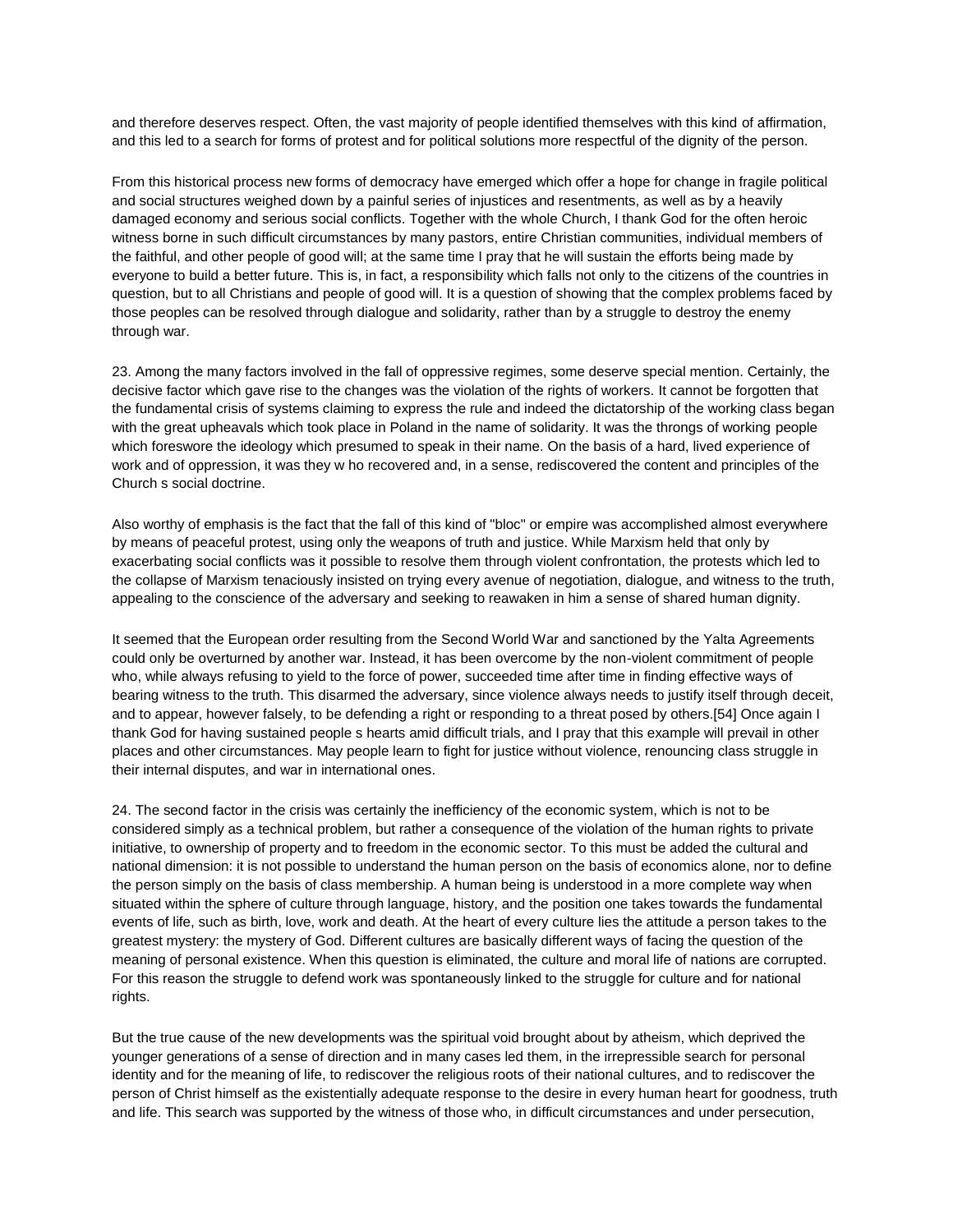remained faithful to God. Marxism had promised to uproot the need for God from the human heart, but the results have shown that it is not possible to succeed in this without throwing the heart into turmoil.

25. The events of 1989 are an example of the success of willingness to negotiate and of the Gospel spirit in the face of an adversary determined not to be bound by moral principles. These events are a warning to those who, in the name of political realism, wish to banish law and morality from the political arena. Undoubtedly, the struggle which led to the changes of 1989 called for clarity, moderation, suffering and sacrifice. In a certain sense, it was a struggle born of prayer, and it would have been unthinkable without immense trust in God, the Lord of history, who carries the human heart in his hands. It is by uniting their own sufferings for the sake of truth and freedom to the sufferings of Christ on the cross that people are able to accomplish the miracle of peace and are in a position to discern the often narrow path between the cowardice which gives in to evil and the violence which, under the illusion of fighting evil, only makes it worse.

Nevertheless, it cannot be forgotten that the manner in which the individual exercises freedom is conditioned in innumerable ways. While these certainly have an influence on freedom, they do not determine it; they make the exercise of freedom more difficult or less difficult, but they cannot destroy it. Not only is it wrong from the ethical point of view to disregard human nature, which is made for freedom. but in practice it is impossible to do so. Where society is so organized as to reduce arbitrarily or even suppress the sphere in which freedom is legitimately exercised. the result is that the life of society becomes progressively disorganized and goes into decline.

Moreover. humankind. created for freedom, bears within itself the wound of original sin which constantly draws persons toward evil and puts them in need of redemption. Not only is this doctrine an integral part of Christian revelation; it also has great hermeneutical value insofar as it helps one to understand human reality. The human person tends towards good, but is also capable of evil. One can transcend one s immediate interest and still remain bound to it. The social order will be all the more stable, the more it takes this fact into account and does not place in opposition personal interest and the interests of society as a whole, but rather seeks ways to bring them into fruitful harmony. In fact where self-interest is violently suppressed, it is replaced by a burdensome system of bureaucratic control which dries up the wellsprings of initiative and creativity. When people think they possess the secret of a perfect social organization which makes evil impossible. they also think that they can use any means, including violence and deceit, in order to bring that organization into being. Politics then becomes a "secular religion" which operates under the illusion of creating paradise in this world. But no political society--which possesses its own autonomy and laws[55] --can ever be confused with the Kingdom of God. The Gospel parable of the weeds among the wheat (cf. Mt 13:24-30; 36-43) teaches that it is for God alone to separate the subjects of the Kingdom from the subjects of the Evil One, and that this judgment will take place at the end of time. By presuming to anticipate judgment here and now, people put themselves in the place of God and set themselves against the patience of God.

Through Christ's sacrifice on the cross. the victory of the Kingdom of God has been achieved once and for all. Nevertheless. the Christian life involves a struggle against temptation and the forces of evil. Only at the end of history will the Lord return in glory for the final judgment (cf. Mt 25:31) with the establishment of a new heaven and a new earth (cf. 2 Pt 3:13; Rev 21:1); but as long as time lasts the struggle between good and evil continues even in the human heart itself.

What Sacred Scripture teaches us about the prospects of the Kingdom of God is not without consequences for the life of temporal societies, which, as the adjective indicates, belong to the realm of time, with all that this implies of imperfection and impermanence. The Kingdom of God, being in the world without being of the world, throws light on the order of human society, while the power of grace penetrates that order and gives it life. In this way the requirements of a society worthy of man are better perceived, deviations are corrected, the courage to work for what is good is reinforced. In union with all people of good will, Christians, especially the laity, are called to this task of imbuing human realities with the Gospel.[56]

26. The events of 1989 took place principally in the countries of Eastern and Central Europe. However, they have worldwide importance because they have positive and negative consequences which concern the whole human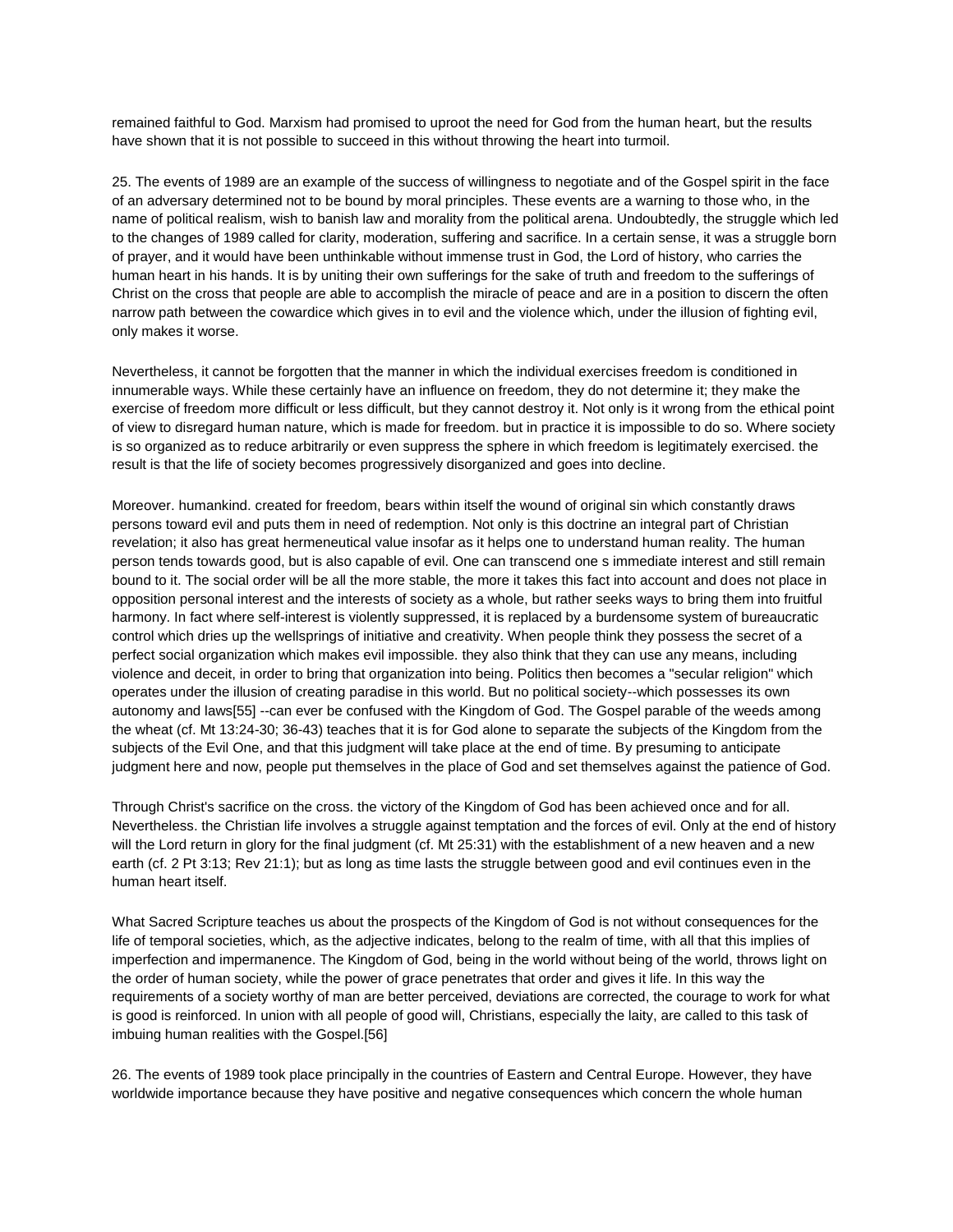family. These consequences are not mechanistic or fatalistic in character, but rather are opportunities for human freedom to cooperate with the merciful plan of God who acts within history.

The first consequence was an encounter in some countries between the Church and the workers' movement, which came about as a result of an ethical and explicitly Christian reaction against a widespread situation of injustice. For about a century the workers' movement had fallen in part under the dominance of Marxism, in the conviction that the working class, in order to struggle effectively against oppression, had to appropriate its economic and materialistic theories.

In the crisis of Marxism, the natural dictates of the consciences of workers have reemerged in a demand for justice and a recognition of the dignity of work, in conformity with the social doctrine of the Church.[57] The worker movement is part of a more general movement among workers and other people of good will for the liberation of the human person and for the affirmation of human rights. It is a movement which today has spread to many countries, and which, far from opposing the Catholic Church, looks to her with interest.

The crisis of Marxism does not rid the world of the situations of injustice and oppression which Marxism itself exploited and on which it fed. To those who are searching today for a new and authentic theory and praxis of liberation, the Church offers not only her social doctrine and, in general, her teaching about the human person redeemed in Christ, but also her concrete commitment and material assistance in the struggle against marginalization and suffering.

In the recent past, the sincere desire to be on the side of the oppressed and not to be cut off from the course of history has led many believers to seek in various ways an impossible compromise between Marxism and Christianity. Moving beyond all that was short-lived in these attempts, present circumstances are leading to a reaffirmation of the positive value of an authentic theology of integral human liberation.[58] Considered from this point of view, the events of 1989 are proving to be important also for the countries of the Third World, which are searching for their own path to development, just as they were important for the countries of Central and Eastern Europe.

27. The second consequence concerns the peoples of Europe themselves. Many individual, social, regional and national injustices were committed during and prior to the years in which Communism dominated; much hatred and ill will have accumulated. There is a real danger that these will re-explode after the collapse of dictatorship, provoking serious conflicts and casualties, should there be a lessening of the moral commitment and conscious striving to bear witness to the truth which were the inspiration for past efforts. It is to be hoped that hatred and violence will not triumph in people's hearts, especially among those who are struggling for justice, and that all people will grow in the spirit of peace and forgiveness.

What is needed are concrete steps to create or consolidate international structures capable of intervening through appropriate arbitration in the conflicts which arise between nations, so that each nation can uphold its own rights and reach a just agreement and peaceful settlement vis-a-vis the rights of others. This is especially needed for the nations of Europe, which are closely united in a bond of common culture and an age-old history. A great effort is needed to rebuild morally and economically the countries which have abandoned Communism. For a long time the most elementary economic relationships were distorted, and basic virtues of economic life, such as truthfulness, trustworthiness and hard work were denigrated. A patient material and moral reconstruction is needed, even as people, exhausted by longstanding privation, are asking their governments for tangible and immediate results in the form of material benefits and an adequate fulfillment of their legitimate aspirations.

The fall of Marxism has naturally had a great impact on the division of the planet into worlds which are closed to one another and in jealous competition. It has further highlighted the reality of interdependence among peoples, as well as the fact that human work, by its nature, is meant to unite peoples, not divide them. Peace and prosperity, in fact, are goods which belong to the whole human race: it is not possible to enjoy them in a proper and lasting way if they are achieved and maintained at the cost of other peoples and nations, by violating their rights or excluding them from the sources of well-being.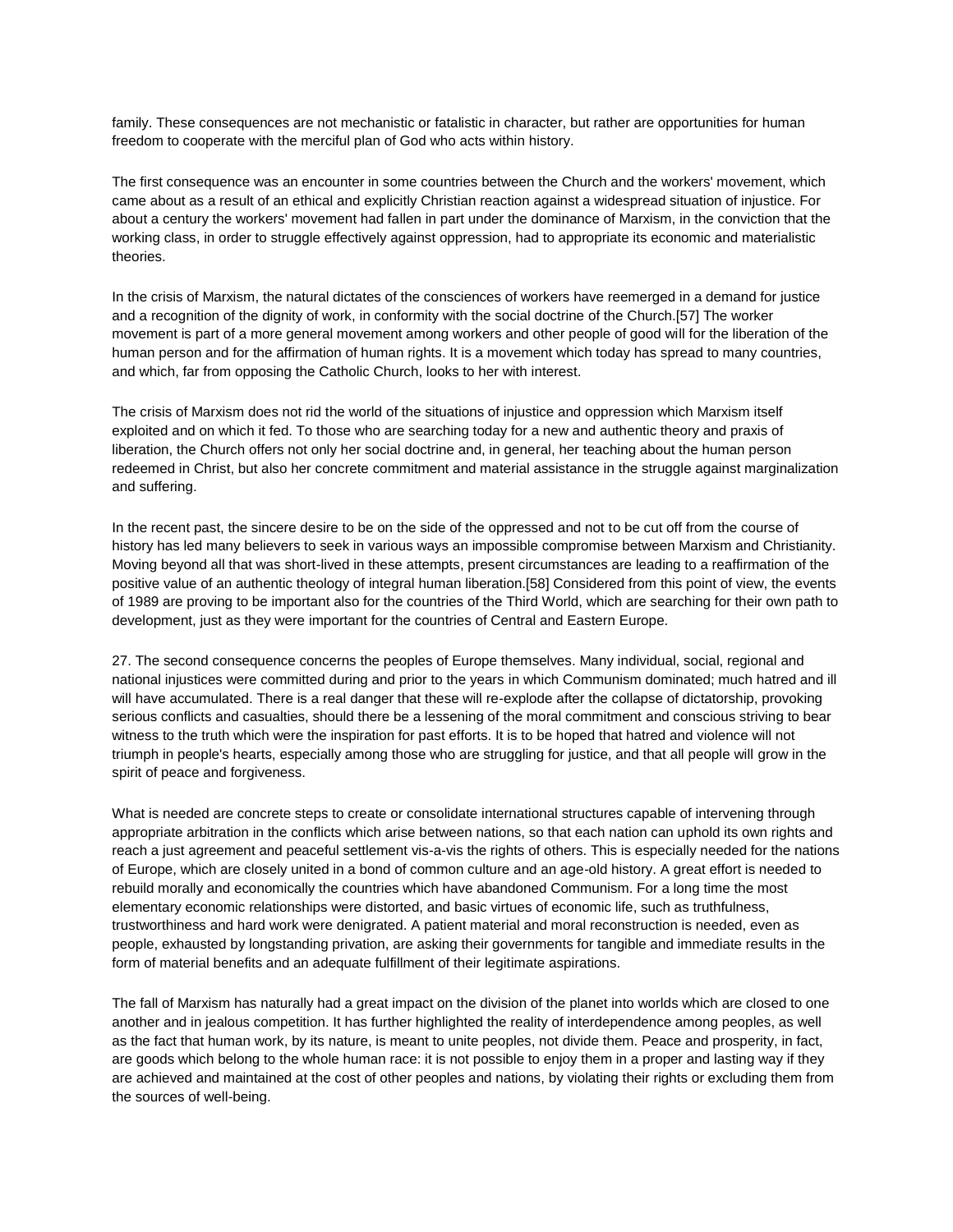28. In a sense, for some countries of Europe the real post-war period is just beginning. The radical reordering of economic systems, hitherto collectivized, entails problems and sacrifices comparable to those which the countries of Western Europe had to face in order to rebuild after the Second World War. It is right that in the present difficulties the formerly Communist countries should be aided by the united effort of other nations. Obviously they themselves must be the primary agents of their own development, but they must also be given a reasonable opportunity to accomplish this goal, something that cannot happen without the help of other countries. Moreover, their present condition, marked by difficulties and shortages, is the result of an historical process in which the formerly Communist countries were often objects and not subjects. Thus they find themselves in the present situation not as a result of free choice or mistakes which were made, but as a consequence of tragic historical events which were violently imposed on them, and which prevented them from following the path of economic and social development.

Assistance from other countries, especially the countries of Europe which were part of that history and which bear responsibility for it, represents a debt in justice. But it also corresponds to the interest and welfare of Europe as a whole, since Europe cannot live in peace if the various conflicts which have arisen as a result of the past are to become more acute because of a situation of economic disorder, spiritual dissatisfaction and desperation.

This need, however, must not lead to a slackening of efforts to sustain and assist the countries of the Third World, which often suffer even more serious conditions of poverty and want.[59] What is called for is a special effort to mobilize resources, which are not lacking in the world as a whole, for the purpose of economic growth and common development, redefining the priorities and hierarchies of values on the basis of which economic and political choices are made. Enormous resources can be made available by disarming the huge military machines which were constructed for the conflict between East and West. These resources could become even more abundant if, in place of war, reliable procedures for the resolution of conflicts could be set up, with the resulting spread of the principle of arms control and arms reduction, also in the countries of the Third World, through the adoption of appropriate measures against the arms trade.[60] But it will be necessary above all to abandon a mentality in which the poor--as individuals and as peoples--are considered a burden, as irksome intruders trying to consume what others have produced. The poor ask for the right to share in enjoying material goods and to make good use of their capacity for work, thus creating a world that is more just and prosperous for all. The advancement of the poor constitutes a great opportunity for the moral, cultural and even economic growth of all humanity.

29. Finally, development must not be understood solely in economic terms, but in a way that is fully human.[61] It is not only a question of raising all peoples to the level currently enjoyed by the richest countries, but rather of building up a more decent life through united labor, of concretely enhancing every individual's dignity and creativity. as well as his capacity to respond to his personal vocation, and thus to God's call. The apex of development is the exercise of the right and duty to seek God, to know him and to live in accordance with that knowledge.[62] In the totalitarian and authoritarian regimes, the principle that force predominates over reason w as carried to the extreme. A person was compelled to submit to a conception of reality imposed on him by coercion, and not reached by virtue of his own reason and the exercise of his own freedom. This principle must be overturned and total recognition must be given to the rights of the human conscience, which is bound only to the truth, both natural and revealed. The recognition of these rights represents the primary foundation of every authentically free political order.[63] It is important to reaffirm this latter principle for several reasons:

a) because the old forms of totalitarianism and authoritarianism are not yet completely vanquished; indeed there is a risk that they will regain their strength. This demands renewed efforts of cooperation and solidarity between all countries;

b) because in the developed countries there is sometimes an excessive promotion of purely utilitarian values, with an appeal to the appetites and inclinations towards immediate gratification, making it difficult to recognize and respect the hierarchy of the true values of human existence;

c) because in some countries new forms of religious fundamentalism are emerging which covertly, or even openly, deny to citizens of faiths other than that of the majority the full exercise of their civil and religious rights, preventing them from taking part in the cultural process, and restricting both the Church 's right to preach the Gospel and the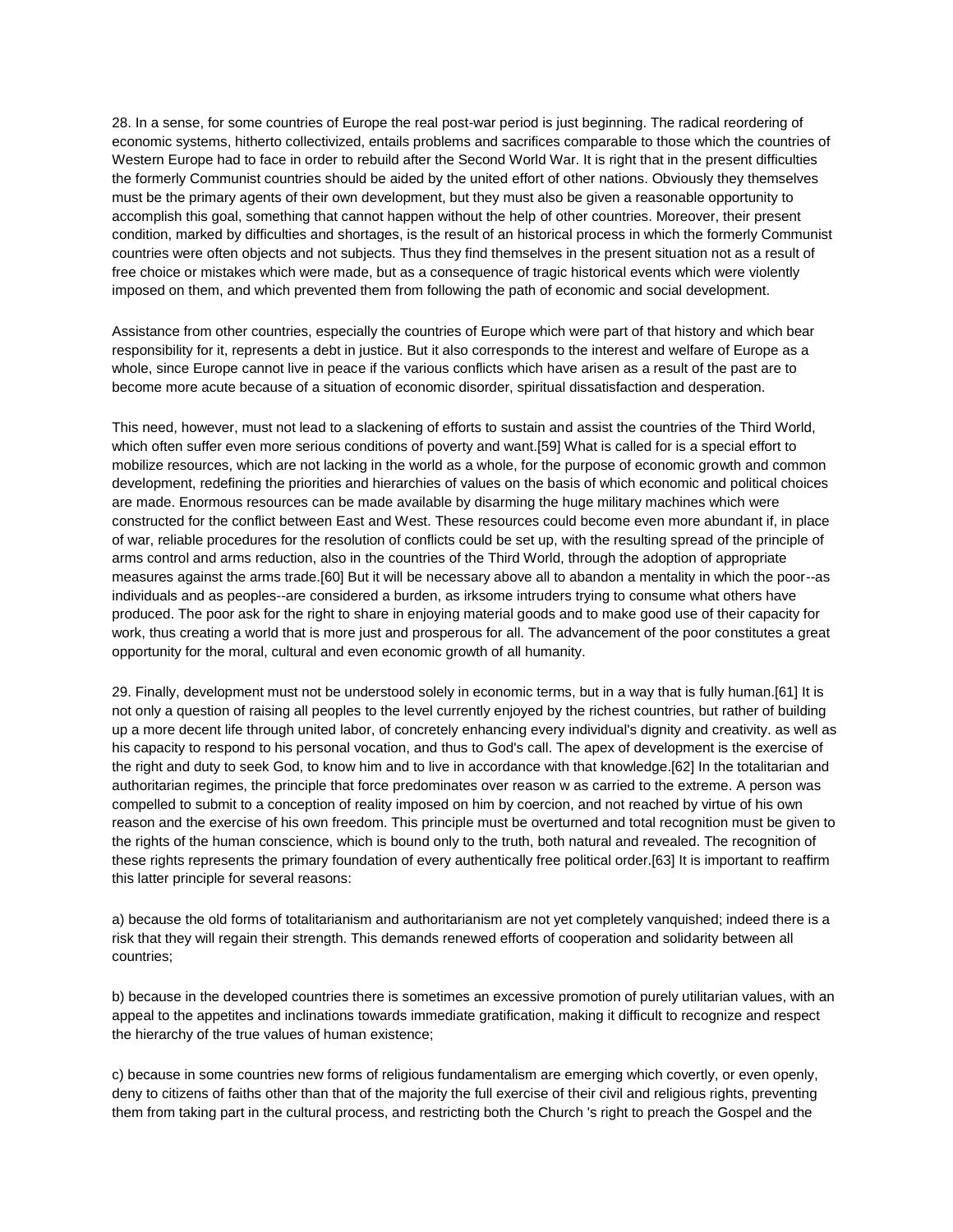rights of those who hear this preaching to accept it and to be converted to Christ. No authentic progress is possible without respect for the natural and fundamental right to know the truth and live according to that truth. The exercise and development of this right includes the right to discover and freely to accept Jesus Christ, who is humanity's true good.[64]

30. In Rerum Novarum, Leo XIII strongly affirmed the natural character of the right to private property, using various arguments against the socialism of his time.[65] This right, which is fundamental for the autonomy and development of the person, has always been defended by the Church up to our own day. At the same time, the Church teaches that the possession of material goods is not an absolute right, and that its limits are inscribed in its very nature as a human right.

While the Pope proclaimed the right to private ownership, he affirmed with equal clarity that the "use" of goods, while marked by freedom, is subordinated to their original common destination as created goods, as well as to the will of Jesus Christ as expressed in the Gospel. Pope Leo wrote: "those whom fortune favors are admonished..that they should tremble at the warnings of Jesus Christ..and that a most strict account must be given to the Supreme Judge for the use of all they possess"; and quoting Saint Thomas Aquinas, he added: "But if the question be asked, how must one's possessions be used? the Church replies without hesitation that man should not consider his material possessions as his own, but as common to all...," because "above the laws and judgments of men stands the law, the judgment of Christ."[66]

The Successors of Leo XIII have repeated this twofold affirmation: the necessity and therefore the legitimacy of private ownership, as well as the limits which are imposed on it.[67] The Second Vatican Council likewise clearly restated the traditional doctrine in words which bear repeating: "In making use of the exterior things we lawfully possess, we ought to regard them not just as our own but also as common, in the sense that they can profit not only the owners but others too"; and a little later we read: "Private property or some ownership of external goods affords each person the scope needed for personal and family autonomy, and should be regarded as an extension of human freedom.... Of its nature private property also has a social function which is based on the law of the common purpose of goods."[68] I have returned to this same doctrine, first in my address to the Third Conference of the Latin American Bishops at Puebla, and later in the encyclicals Laborem Exercens and Sollicitudo Rei Socialis.[69]

31. Rereading this teaching on the right to property and the common destination of material wealth as it applies to the present time, the question can be raised concerning the origin of the material goods which sustain human life, satisfy people's needs and are an object of their rights.

The original source of all that is good is the very act of God, who created both the earth and humankind, and who gave the earth to humankind, so that we might have dominion over it by our work and enjoy its fruits (Gen 1:28). God gave the earth to the whole human race for the sustenance of all its members, without excluding or favoring anyone. This is the foundation of the universal destination of the earth 's goods. The earth, by reason of its fruitfulness and its capacity to satisfy human needs, is God's first gift for the sustenance of human life. But the earth does not yield its fruits without a particular human response to God's gift, that is to say, without work. It is through work that we, using our intelligence and exercising our freedom, succeed in dominating the earth and making it a fitting home. In this way, one makes part of the earth one's own, precisely the part which one has acquired through work; this is the origin of individual property. Obviously, one also has the responsibility not to hinder others from having their own part of God's gift; indeed, one must cooperate with others so that together all can dominate the earth.

In history, these two factors--work and the land--are to be found at the beginning of every human society. However, they do not always stand in the same relationship to each other. At one time the natural fruitfulness of the earth appeared to be, and was in fact, the primary factor of wealth, while work was, as it were, the help and support for this fruitfulness. In our time, the role of human work is becoming increasingly important as the productive factor both of nonmaterial and of material wealth. Moreover, it is becoming clearer how a person's work is naturally interrelated with the work of others. More than ever, work is work with others and work for others: it is a matter of doing something for someone else. Work becomes ever more fruitful and productive to the extent that people become more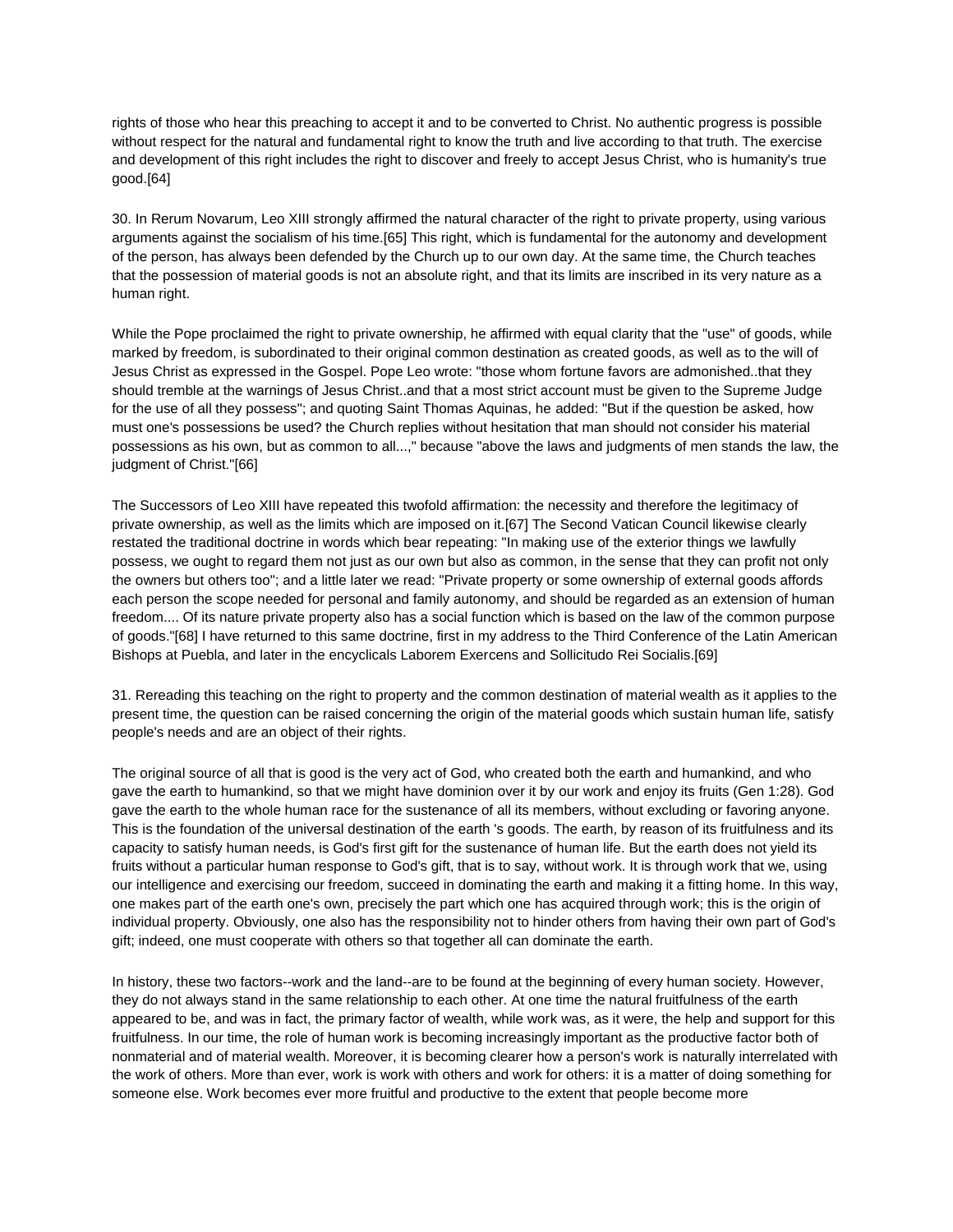knowledgeable of the productive potentialities of the earth and more profoundly cognizant of the needs of those for whom their work is done.

32. In our time, in particular, there exists another form of ownership which is becoming no less important than land: the possession of know-how, technology and skill. The wealth of the industrialized nations is based much more on this kind of ownership than on natural resources.

Mention has just been made of the fact that people work with each other, sharing in a "community of work" which embraces ever widening circles. A person who produces something other than for his own use generally does so in order that others may use it after they have paid a just price, mutually agreed upon through free bargaining. It is precisely the ability to foresee both the needs of others and the combinations of productive factors most adapted to satisfying those needs that constitutes another important source of wealth in modern society. Besides, many goods cannot be adequately produced through the work of an isolated individual; they require the cooperation of many people in working towards a common goal. Organizing such a productive effort, planning its duration in time, making sure that it corresponds in a positive way to the demands which it must satisfy, and taking the necessary risks--all this too is a source of wealth in today's society. In this way, the role of disciplined and creative human work and, as an essential part of that work, initiative and entrepreneurial ability becomes increasingly evident and decisive.[70]

This process, which throws practical light on a truth about the person which Christianity has constantly affirmed, should be viewed carefully and favorably. Indeed, besides the earth, humankind's principal resource is the person himself. His intelligence enables him to discover the earth's productive potential and the many different ways in which human needs can be satisfied. It is his disciplined work in close collaboration with others that makes possible the creation of ever more extensive working communities which can be relied upon to transform natural and human environments. Important virtues are involved in this process, such as diligence, industriousness, prudence in undertaking reasonable risks, reliability and fidelity in interpersonal relationships, as well as courage in carrying out decisions which are difficult and painful but necessary, both for the overall working of a business and in meeting possible setbacks.

The modern business economy has positive aspects. Its basis is human freedom exercised in the economic field, just as it is exercised in many other fields. Economic activity is indeed but one sector in a great variety of human activities, and like every other sector, it includes the right to freedom, as well as the duty of making responsible use of freedom. But it is important to note that there are specific differences between the trends of modern society and those of the past, even the recent past. Whereas at one time the decisive factor of production was the land, and later capital--understood as a total complex of the instruments of production--today the decisive factor is increasingly the person, that is, one's knowledge, especially one's scientific knowledge, one's capacity for interrelated and compact organization, as well as one's ability to perceive the needs of others and to satisfy them.

33. However, the risks and problems connected with this kind of process should be pointed out.

The fact is that many people, perhaps the majority today, do not have the means which would enable them to take their place in an effective and humanly dignified way within a productive system in which work is truly central. They have no possibility of acquiring the basic knowledge which would enable them to express their creativity and develop their potential. They have no way of entering the network of knowledge and intercommunication which would enable them to see their qualities appreciated and utilized. Thus, if not actually exploited, they are to a great extent marginalized; economic development takes place over their heads, so to speak, when it does not actually reduce the already narrow scope of their old subsistence economies. They are unable to compete against the goods which are produced in ways which are new and which properly respond to needs, needs which they had previously been accustomed to meeting through traditional forms of organization. Allured by the dazzle of an opulence which is beyond their reach, and at the same time driven by necessity, these people crowd the cities of the Third World where they are often without cultural roots, and where they are exposed to situations of violent uncertainty, without the possibility of becoming integrated. Their dignity is not acknowledged in any real way, and sometimes there are even attempts to eliminate them from history through coercive forms of demographic control which are contrary to human dignity.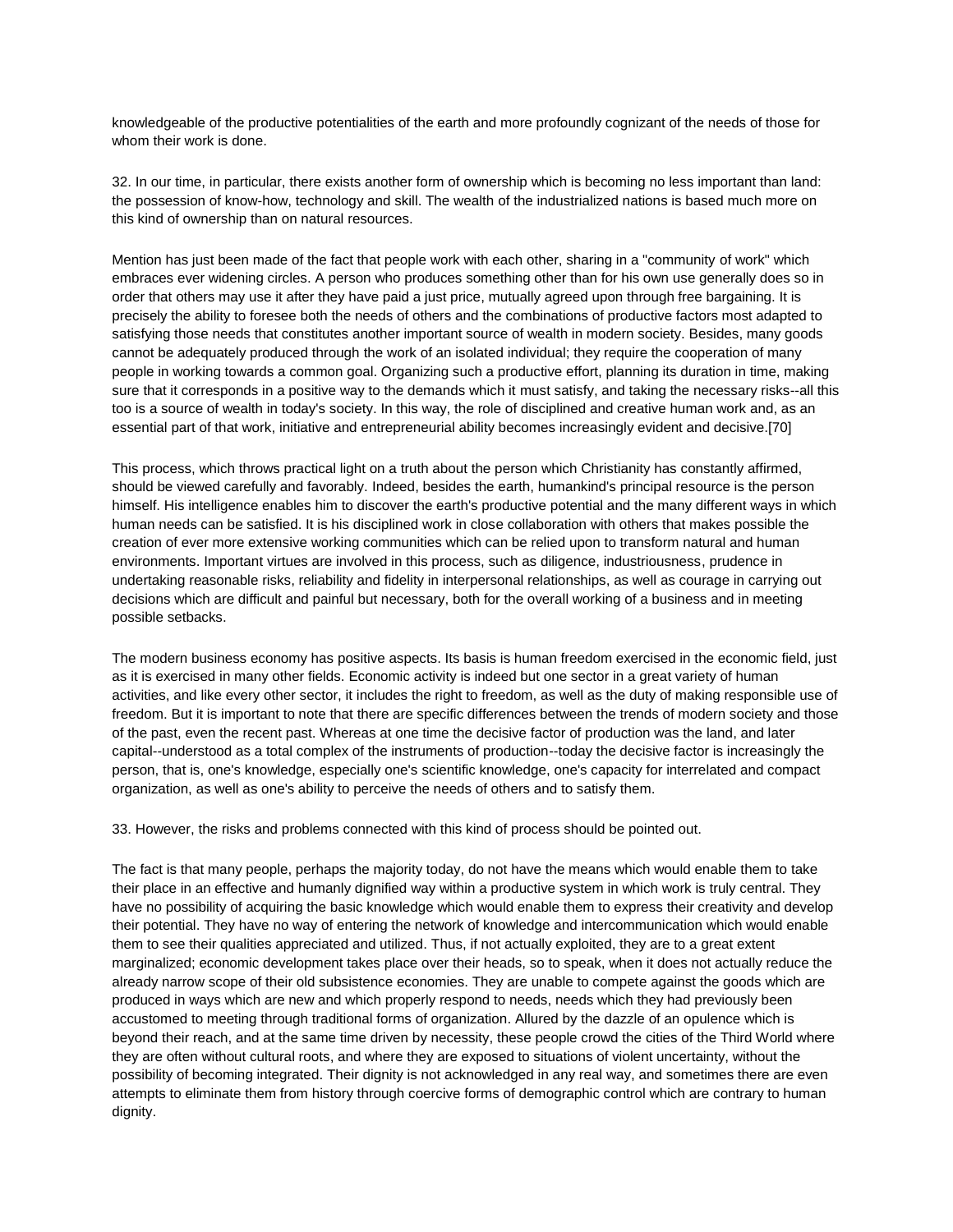Many other people, while not completely marginalized, live in situations in which the struggle for a bare minimum is uppermost. These are situations in which the rules of the earliest period of capitalism still flourish in conditions of "ruthlessness" in no way inferior to the darkest moments of the first phase of industrialization. In other cases the land is still the central element in the economic process, but those who cultivate it are excluded from ownership and are reduced to a state of quasi-servitude.[71] In these cases, it is still possible today, as in the days of Rerum Novarum, to speak of inhuman exploitation. In spite of the great changes which have taken place in the more advanced societies, the human inadequacies of capitalism and the resulting domination of things over people are far from disappearing. In fact, for the poor, to the lack of material goods has been added a lack of knowledge and training which prevents them from escaping their state of humiliating subjection.

Unfortunately, the great majority of people in the Third World still live in such conditions. It would be a mistake, however, to understand this "world " in purely geographic terms. In some regions and in some social sectors of that world, development programs have been set up which are centered on the use not so much of the material resources available but of the "human resources."

Even in recent years it was thought that the poorest countries would develop by isolating themselves from the world market and by depending only on their own resources. Recent experience has shown that countries which did this have suffered stagnation and recession, while the countries which experienced development were those which succeeded in taking part in the general interrelated economic activities at the international level. It seems therefore that the chief problem is that of gaining fair access to the international market, based not on the unilateral principle of the exploitation of the natural resources of these countries but on the proper use of human resources.[72]

However, aspects typical of the Third World also appear in developed countries, where the constant transformation of the methods of production and consumption devalues certain acquired skills and professional expertise, and thus requires a continual effort of retraining and updating. Those who fail to keep up with the times can easily be marginalized, as can the elderly, the young people who are incapable of finding their place in the life of society and, in general, those who are weakest or part of the so-called Fourth World. The situation of women too is far from easy in these conditions.

34. It would appear that, on the level of individual nations and of international relations, the free market is the most efficient instrument for utilizing resources and effectively responding to needs. But this is true only for those needs which are "solvent," insofar as they are endowed with purchasing power, and for those resources which are "marketable," insofar as they are capable of obtaining a satisfactory price. But there are many human needs which find no place on the market. It is a strict duty of justice and truth not to allow fundamental human needs to remain unsatisfied, and not to allow those burdened by such needs to perish. It is also necessary to help these needy people to acquire expertise, to enter the circle of exchange, and to develop their skills in order to make the best use of their capacities and resources. Even prior to the logic of a fair exchange of goods and the forms of justice appropriate to it, there exists something which is due to the person because he is a person, by reason of his lofty dignity. Inseparable from that required "something" is the possibility to survive and, at the same time, to make an active contribution to the common good of humanity.

In Third World contexts, certain objectives stated by Rerum Novarum remain valid, and, in some cases, still constitute a goal yet to be reached, if a person's work and very being are not to be reduced to the level of a mere commodity. These objectives include a sufficient wage for the support of the family, social insurance for old age and unemployment, and adequate protection for the conditions of employment.

35. Here we find a wide range of opportunities for commitment and effort in the name of justice on the part of trade unions and other workers' organizations. These defend workers' rights and protect their interests as persons, while fulfilling a vital cultural role, so as to enable workers to participate more fully and honorably in the life of their nation and to assist them along the path of development.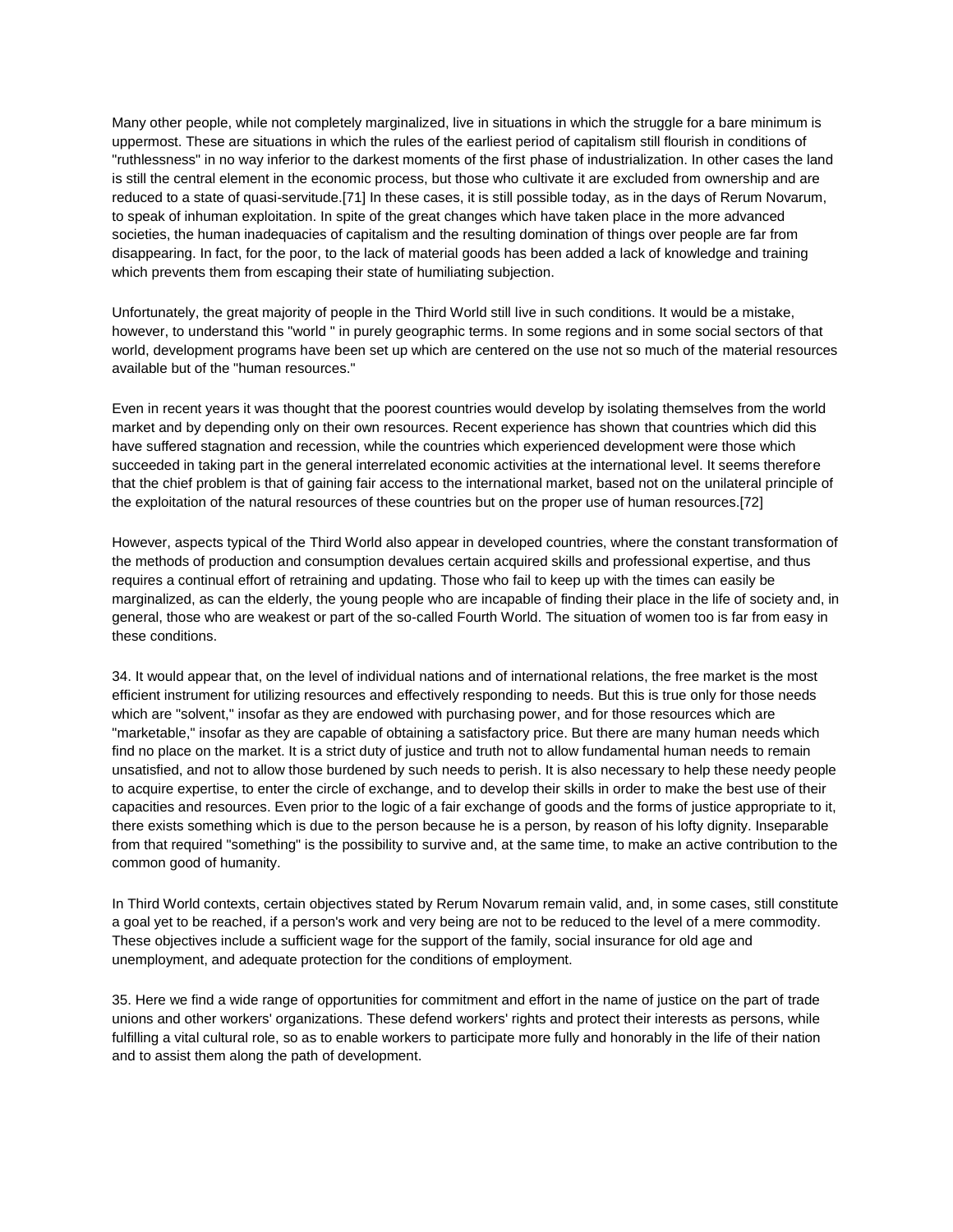In this sense, it is right to speak of a struggle against an economic system, if the latter is understood as a method of upholding the absolute predominance of capital, the possession of the means of production and of the land, in contrast to the free and personal nature of human work.[73] In the struggle against such a system, what is being proposed as an alternative is not the socialist system, which in fact turns out to be state capitalism, but rather a society of free work of enterprise and of participation. Such a society is not directed against the market, but demands that the market be appropriately controlled by the forces of society and by the State, so as to guarantee that the basic needs of the whole of society are satisfied.

The Church acknowledges the legitimate role of profit as an indication that a business is functioning well. When a firm makes a profit, this means that productive factors have been properly employed and corresponding human needs have been duly satisfied. But profitability is not the only indicator of a firm's condition. It is possible for the financial accounts to be in order, and yet for the people--who make up the firm's most valuable asset--to be humiliated and their dignity offended. Besides being morally inadmissible, this will eventually have negative repercussions on the firm's economic efficiency. In fact, the purpose of a business firm is not simply to make a profit, but is to be found in its very existence as a community of persons who in various ways are endeavoring to satisfy their basic needs, and who form a particular group at the service of the whole of society. Profit is a regulator of the life of a business, but it is not the only one; other human and moral factors must also be considered which, in the long term, are at least equally important for the life of a business.

We have seen that it is unacceptable to say that the defeat of so-called "Real Socialism" leaves capitalism as the only model of economic organization. It is necessary to break down the barriers and monopolies which leave so many countries on the margins of development, and to provide all individuals and nations with the basic conditions which will enable them to share in development. This goal calls for programmed and responsible efforts on the part of the entire international community. Stronger nations must offer weaker ones opportunities for taking their place in international life, and the latter must learn how to use these opportunities by making the necessary efforts and sacrifices and by ensuring political and economic stability, the certainty of better prospects for the future, the improvement of workers' skills, and the training of competent business leaders who are conscious of their responsibilities.[74]

At present, the positive efforts which have been made along these lines are being affected by the still largely unsolved problem of the foreign debt of the poorer countries. The principle that debts must be paid is certainly just. However, it is not right to demand or expect payment when the effect would be the imposition of political choices leading to hunger and despair for entire peoples. It cannot be expected that the debts which have been contracted should be paid at the price of unbearable sacrifices. In such cases it is necessary to find--as in fact is partly happening--ways to lighten, defer or even cancel the debt, compatible with the fundamental right of peoples to subsistence and progress.

36. It would now be helpful to direct our attention to the specific problems and threats emerging within the more advanced economies and which are related to their particular characteristics. In earlier stages of development, people always lived under the weight of necessity. Their needs were few and were determined, to a degree, by the objective structures of their physical make-up. Economic activity was directed towards satisfying these needs. It is clear that today the problem is not only one of supplying people with a sufficient quantity of goods, but also of responding to a demand for quality: the quality of the goods to be produced and consumed, the quality of the services to be enjoyed, the quality of the environment and of life in general.

To call for an existence which is qualitatively more satisfying is of itself legitimate, but one cannot fail to draw attention to the new responsibilities and dangers connected with this phase of history. The manner in which new needs arise and are defined is always marked by a more or less appropriate concept of the human person and of the person's true good. A given culture reveals its overall understanding of life through the choices it makes in production and consumption. It is here that the phenomenon of consumerism arises. In singling out new needs and new means to meet them, one must be guided by a comprehensive picture of the person which respects all the dimensions of his being and which subordinates his material and instinctive dimensions to his interior and spiritual ones. If, on the contrary, a direct appeal is made to human instincts--while ignoring in various ways the reality of the person as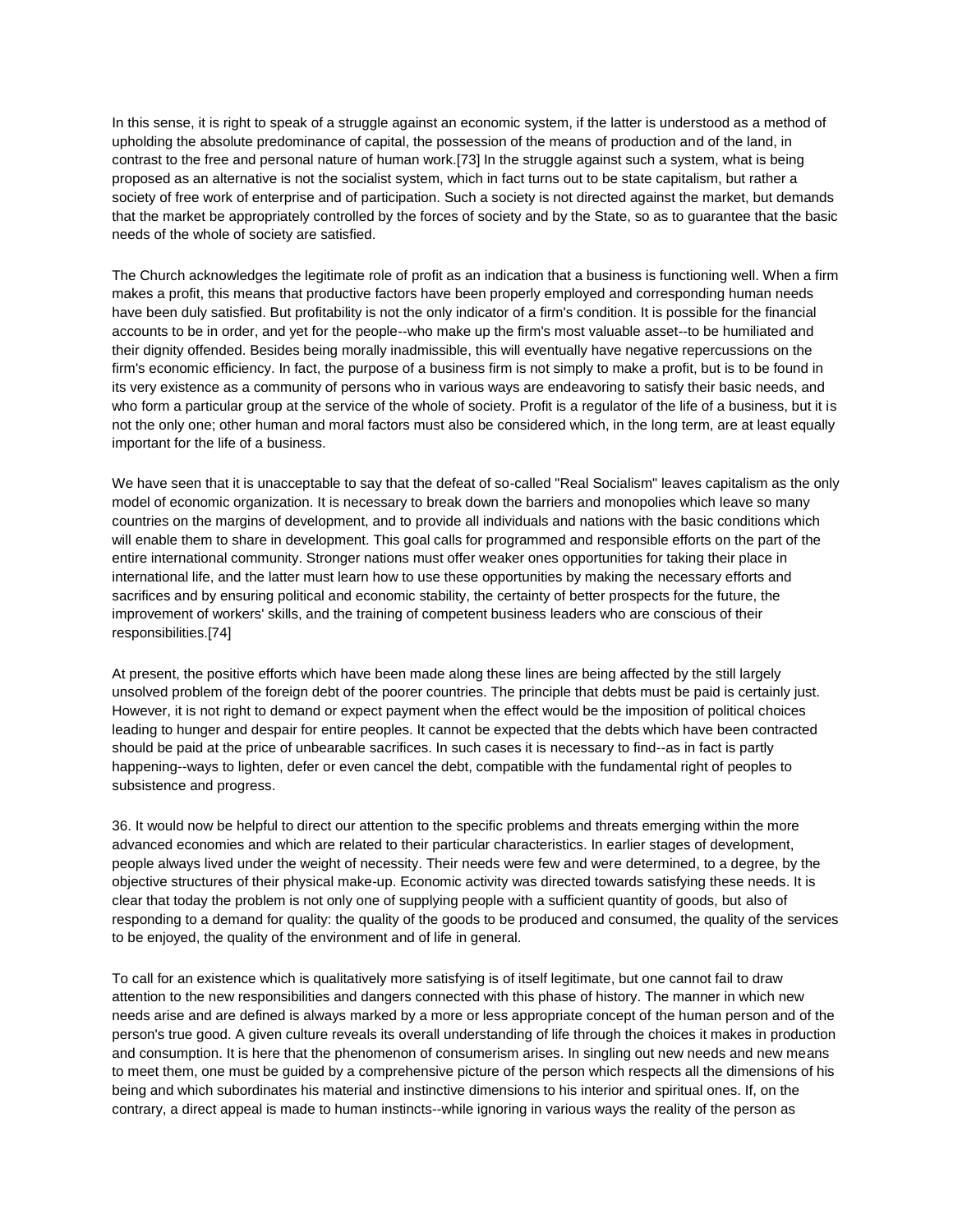intelligent and free--then consumer attitudes and lifestyles can be created which are objectively improper and often damaging to the person's physical and spiritual health. Of itself, an economic system does not possess criteria for correctly distinguishing new and higher forms of satisfying human needs from artificial new needs which hinder the formation of a mature personality. Thus a great deal of educational and cultural work is urgently needed, including the education of consumers in the responsible use of their power of choice, the formation of a strong sense of responsibility among producers and among people in the mass media in particular, as well as the necessary intervention by public authorities.

A striking example of artificial consumption contrary to the health and dignity of the human person, and certainly not easy to control, is the use of drugs. Widespread drug use is a sign of a serious malfunction in the social system; it also implies a materialistic and, in a certain sense, destructive "reading" of human needs. In this way the innovative capacity of a free economy is brought to a one-sided and inadequate conclusion. Drugs, as well as pornography and other forms of consumerism which exploit the frailty of the weak, tend to fill the resulting spiritual void.

It is not wrong to want to live better; what is wrong is a style of life which is presumed to be better when it is directed towards "having" rather than "being," and which wants to have more, not in order to be more but in order to spend life in enjoyment as an end in itself.[75] It is therefore necessary to create lifestyles in which the quest for truth, beauty, goodness and communion with others for the sake of common growth are the factors which determine consumer choices, savings and investments. In this regard, it is not a matter of the duty of charity alone, that is, the duty to give from one s "abundance," and sometimes even out of one's needs, in order to provide what is essential for the life of a poor person. I am referring to the fact that even the decision to invest in one place rather than another, in one productive sector rather than another, is always a moral and cultural choice. Given the utter necessity of certain economic conditions and of political stability, the decision to invest, that is, to offer people an opportunity to make good use of their own labor, is also determined by an attitude of human sympathy and trust in Providence, which reveal the human quality of the person making such decisions.

37. Equally worrying is the ecological question which accompanies the problem of consumerism and which is closely connected to it. In their desire to have and to enjoy rather than to be and to grow, people consume the resources of the earth and their own lives in an excessive and disordered way. At the root of the senseless destruction of the natural environment lies an anthropological error, which unfortunately is widespread in our day. Humankind, which discovers its capacity to transform and in a certain sense create the world through its own work, forgets that this is always based on God's prior and original gift of the things that are. People think that they can make arbitrary use of the earth, subjecting it without restraint to their wills, as though the earth did not have its own requisites and a prior God-given purpose, which human beings can indeed develop but must not betray. Instead of carrying out one's role as a cooperator with God in the work of creation, a person sets himself up in place of God and thus ends up provoking a rebellion on the part of nature, which is more tyrannized than governed by him.[76]

In all this, one notes first the poverty or narrowness of the human outlook, motivated as people are by a desire to possess things rather than to relate them to the truth, and lacking that disinterested, unselfish and aesthetic attitude that is born of wonder in the presence of being and of the beauty which enables one to see in visible things the message of the invisible God who created them. In this regard, humanity today must be conscious of its duties and obligations towards future generations.

38. In addition to the irrational destruction of the natural environment, we must also mention the more serious destruction of the human environment, something which is by no means receiving the attention it deserves. Although people are rightly worried--though much less than they should be--about preserving the natural habitats of the various animal species threatened with extinction, because they realize that each of these species makes its particular contribution to the balance of nature in general, too little effort is made to safeguard the moral conditions for an authentic "human ecology. " Not only has God given the earth to humanity, which must use it with respect for the original good purpose for which it was given, but man too is God's gift to man. A person must therefore respect the natural and moral structure with which he has been endowed. In this context, mention should be made of the serious problems of modern urbanization, of the need for urban planning which is concerned with how people are to live, and of the attention which should be given to a "social ecology" of work.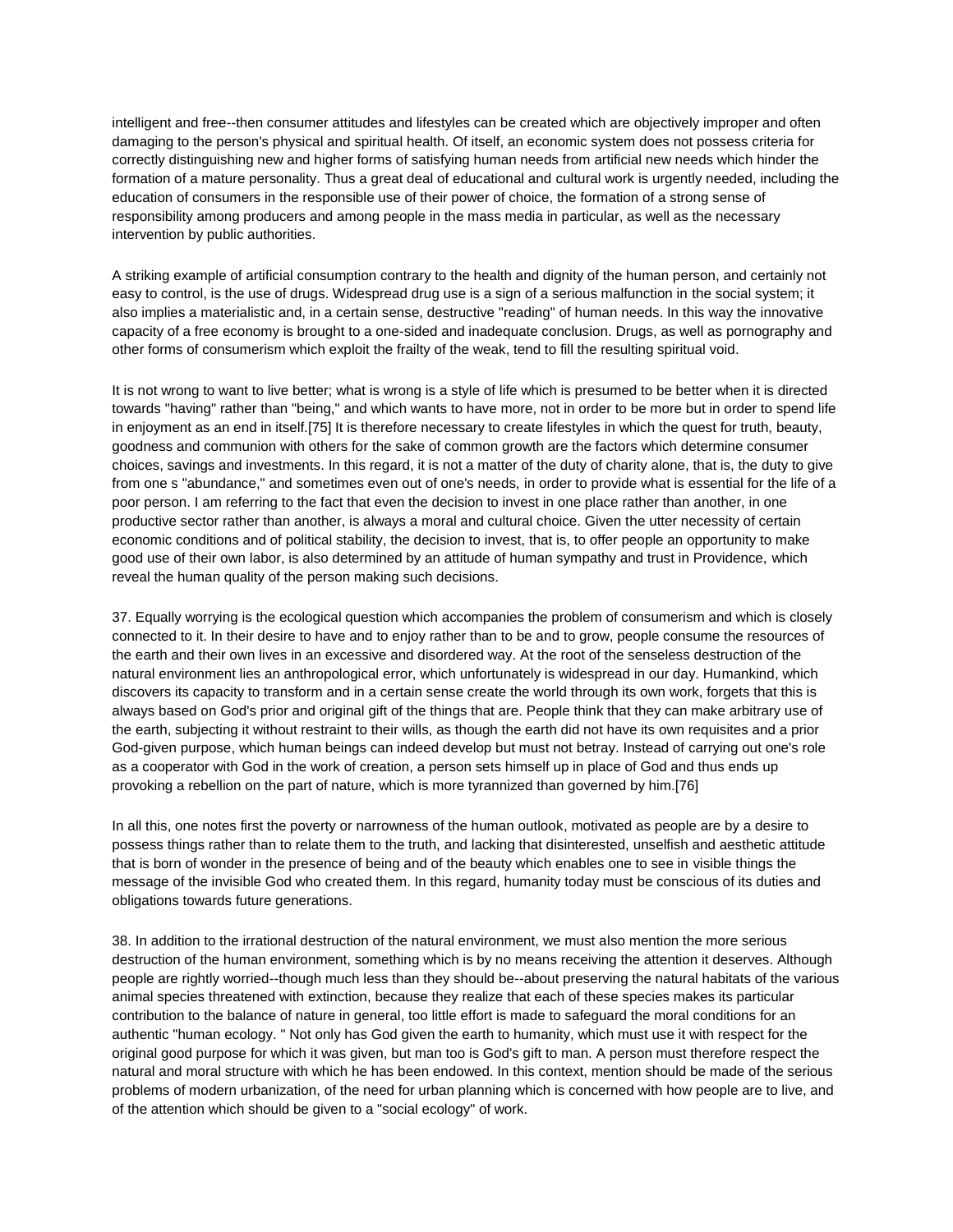The human person receives from God its essential dignity and with it the capacity to transcend every social order so as to move towards truth and goodness. But one is also conditioned by the social structure in which one lives, by the education one has received and by the environment. These elements can either help or hinder a person's living in accordance with the truth. The decisions which create a human environment can give rise to specific structures of sin which impede the full realization of those who are in any way oppressed by them. To destroy such structures and replace them with more authentic forms of living in community is a task which demands courage and patience.[77]

39. The first and fundamental structure for "human ecology" is the family, in which someone receives his first formative ideas about truth and goodness, and learns what it means to love and to be loved, and thus what it actually means to be a person. Here we mean the family founded on marriage, in which the mutual gift of self by husband and wife creates an environment in which children can be born and develop their potentialities, become aware of their dignity and prepare to face their unique and individual destiny. But it often happens that people are discouraged from creating the proper conditions for human reproduction and are led to consider themselves and their lives as a series of sensations to be experienced rather than as a work to be accomplished. The result is a lack of freedom, which causes a person to reject a commitment to enter into a stable relationship with another person and to bring children into the world, or which leads people to consider children as one of the many "things" which an individual can have or not have, according to taste, and which compete with other possibilities.

It is necessary to go back to seeing the family as the sanctuary of life. The family is indeed sacred: it is the place in which life--the gift of God--can be properly welcomed and protected against the many attacks to which it is exposed, and can develop in accordance with what constitutes authentic human growth. In the face of the so-called culture of death, the family is the heart of the culture of life.

Human ingenuity seems to be directed more towards limiting, suppressing or destroying the sources of life--including recourse to abortion, which unfortunately is so widespread in the world--than towards defending and opening up the possibilities of life. The encyclical Sollicitudo Rei Socialis denounced systematic anti-childbearing campaigns which, on the basis of a distorted view of the demographic problem and in a climate of "absolute lack of respect for the freedom of choice of the parties involved," often subject them "to intolerable pressures...in order to force them to submit to this new form of oppression."[78] These policies are extending their field of action by the use of new techniques, to the point of poisoning the lives of millions of defenseless human beings, as if in a form of "chemical warfare."

These criticisms are directed not so much against an economic system as against an ethical and cultural system. The economy in fact is only one aspect and one dimension of the whole of human activity. If economic life is absolutized, if the production and consumption of goods become the center of social life and society ' s only value, not subject to any other value, the reason is to be found not so much in the economic system itself as in the fact that the entire socio-cultural system, by ignoring the ethical and religious dimension, has been weakened, and ends by limiting itself to the production of goods and services alone.[79]

All of this can be summed up by repeating once more that economic freedom is only one element of human freedom. When it becomes autonomous, when man is seen more as a producer or consumer of goods than as a subject who produces and consumes in order to live, then economic freedom loses its necessary relationship to the human person and ends up by alienating and oppressing him.[80]

40. It is the task of the State to provide for- the defense and preservation of common goods such as the natural and human environments, which cannot be safeguarded simply by market forces. Just as in the time of primitive capitalism the State had the duty of defending the basic rights of workers, so now, with the new capitalism, the State and all of society have the duty of defending those collective goods which, among others, constitute the essential framework for the legitimate pursuit of personal goals on the part of each individual.

Here we find a new limit on the market: there are collective and qualitative needs which cannot be satisfied by market mechanisms. There are important human needs which escape its logic. There are goods which by their very nature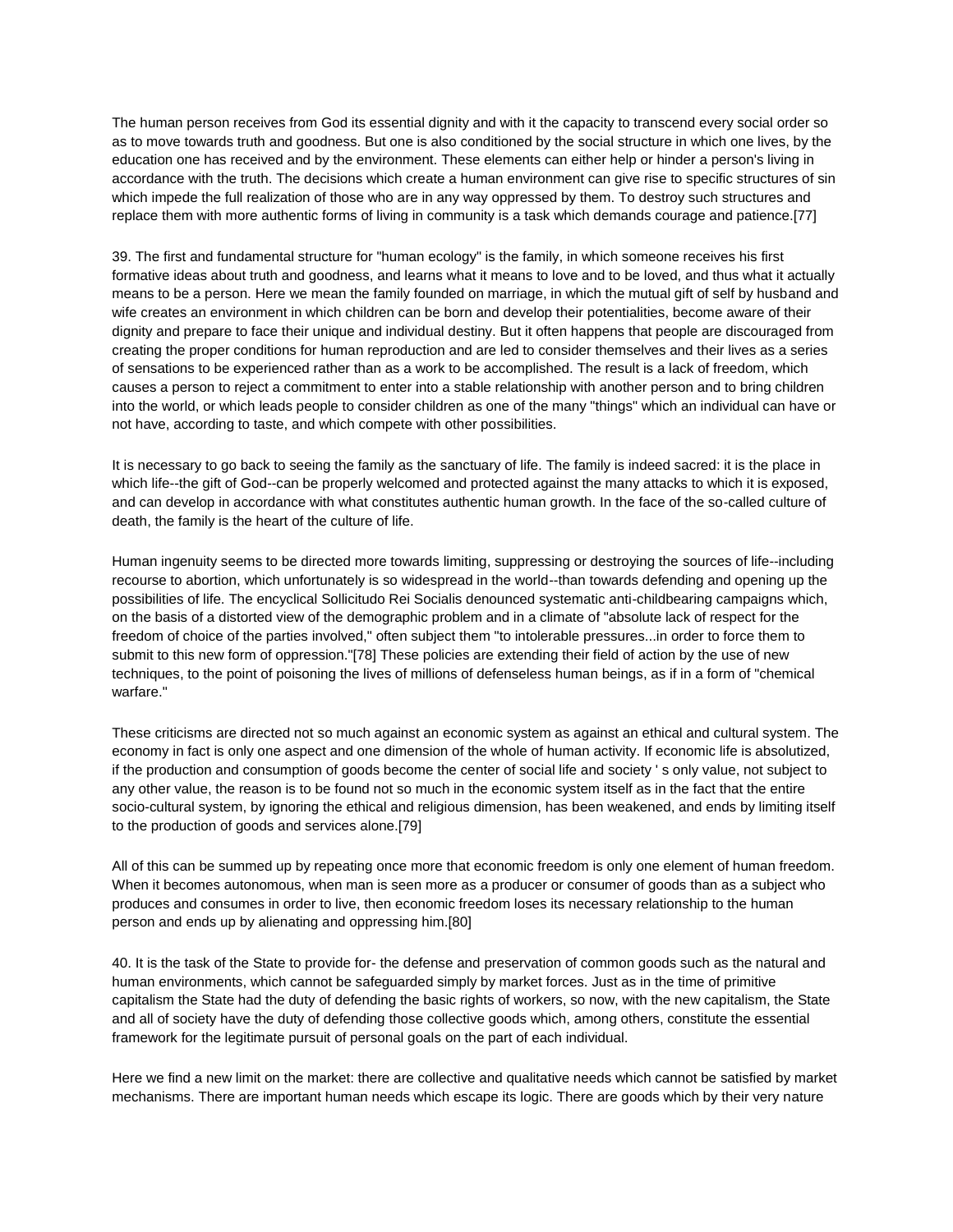cannot and must not be bought or sold. Certainly the mechanisms of the market offer secure advantages: they help to utilize resources better; they promote the exchange of products; above all they give central place to the person's desires and preferences, which, in a contract, meet the desires and preferences of another person. Nevertheless, these mechanisms carry the risk of an "idolatry" of the market, an idolatry which ignores the existence of goods which by their nature are not and cannot be mere commodities.

41. Marxism criticized capitalist bourgeois societies, blaming them for the commercialization and alienation of human existence. This rebuke is of course based on a mistaken and inadequate idea of alienation, derived solely from the sphere of relationships of production and ownership, that is, giving them a materialistic foundation and moreover denying the legitimacy and positive value of market relationships even in their own sphere. Marxism thus ends up by affirming that only in a collective society can alienation be eliminated. However, the historical experience of socialist countries has sadly demonstrated that collectivism does not do away with alienation but rather increases it, adding to it a lack of basic necessities and economic inefficiency.

The historical experience of the West, for its part, shows that even if the Marxist analysis and its foundation of alienation are false, nevertheless alienation--and the loss of the authentic meaning of life--is a reality in Western societies too. This happens in consumerism, when people are ensnared in a web of false and superficial gratifications rather than being helped to experience their personhood in an authentic and concrete way. Alienation is found also in work, when it is organized so as to ensure maximum returns and profits with no concern whether the worker, through his own labor, grows or diminishes as a person, either through increased sharing in a genuinely supportive community or through increased isolation in a maze of relationships marked by destructive competitiveness and estrangement, in which he is considered only a means and not an end.

The concept of alienation needs to be led back to the Christian vision of reality, by recognizing in alienation a reversal of means and ends. When man does not recognize in himself and in others the value and grandeur of the human person, he effectively deprives himself of the possibility of benefitting from his humanity and of entering into that relationship of solidarity and communion with others for which God created him. Indeed, it is through the free gift of self that one truly finds oneself.[81] This gift is made possible by the human person's essential "capacity for transcendence." One cannot give oneself to a purely human plan for reality, to an abstract ideal or to a false utopia. As a person, one can give oneself to another person or to other persons, and ultimately to God, who is the author of our being and who alone can fully accept our gift.[82] A person is alienated if he refuses to transcend himself and to live the experience of self-giving and of the formation of an authentic human community oriented towards his final destiny, which is God. A society is alienated if its forms of social organization, production and consumption make it more difficult to offer this gift of self and to establish this solidarity between people.

Exploitation, at least in the forms analyzed and described by Karl Marx, has been overcome in Western society. Alienation, however, has not been overcome as it exists in various forms of exploitation, when people use one another, and when they seek an ever more refined satisfaction of their individual and secondary needs, while ignoring the principal and authentic needs which ought to regulate the manner of satisfying the other ones too.[83] A person who is concerned solely or primarily with possessing and enjoying, who is no longer able to control his instincts and passions, or to subordinate them by obedience to the truth, cannot be free: obedience to the truth about God and humankind is the first condition of freedom, making it possible for a person to order his needs and desires and to choose the means of satisfying them according to a correct scale of values, so that the ownership of things may become an occasion of personal growth. This growth can be hindered as a result of manipulation by the means of mass communication, which impose fashions and trends of opinion through carefully orchestrated repetition, without it being possible to subject to critical scrutiny the premises on which these fashions and trends are based.

42. Returning now to the initial question: can it perhaps be said that, after the failure of Communism, capitalism is the victorious social system, and that capitalism should be the goal of the countries now making efforts to rebuild their economy and society? Is this the model which ought to be proposed to the countries of the Third World which are searching for the path to true economic and civil progress?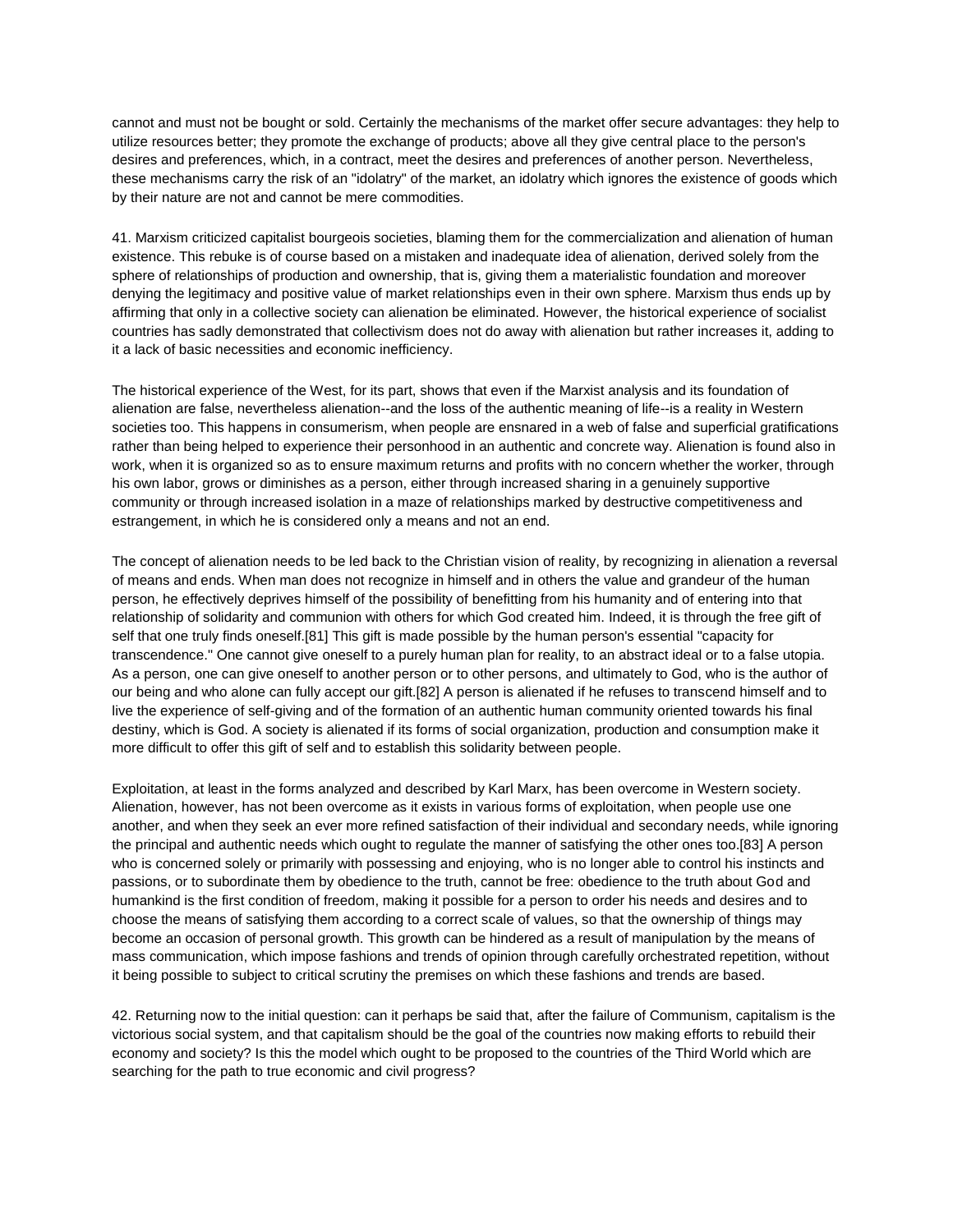The answer is obviously complex. If by "capitalism" is meant an economic system which recognizes the fundamental and positive role of business, the market, private property and the resulting responsibility for the means of production, as well as free human creativity in the economic sector, then the answer is certainly in the affirmative, even though it would perhaps be more appropriate to speak of a "business economy," "market economy" or simply "free economy." But if by "capitalism" is meant a system in which freedom in the economic sector is not circumscribed within a strong juridical framework which places it at the service of human freedom in its totality and sees it as a particular aspect of that freedom, the core of which is ethical and religious, then the reply is certainly negative.

The Marxist solution has failed, but the realities of marginalization and exploitation remain in the world, especially the Third World, as does the reality of human alienation, especially in the more advanced countries. Against these phenomena the Church strongly raises her voice. Vast multitudes are still living in conditions of great material and moral poverty. The collapse of the Communist system in so many countries certainly removes an obstacle to facing these problems in an appropriate and realistic way, but it is not enough to bring about their solution. Indeed, there is a risk that a radical capitalistic ideology could spread which refuses even to consider these problems, in the a priori belief that any attempt to solve them is doomed to failure, and which blindly entrusts their solution to the free development of market forces.

43. The Church has no models to present; models that are real and truly effective can only arise within the framework of different historical situations, through the efforts of all those who responsibly confront concrete problems in all their social, economic, political and cultural aspects, as these interact with one another.[84] For such a task the Church offers her social teaching as an indispensable and ideal orientation, a teaching which, as already mentioned, recognizes the positive value of the market and of enterprise, but which at the same time points out that these need to be oriented towards the common good. This teaching also recognizes the legitimacy of workers' efforts to obtain full respect for their dignity and to gain broader areas of participation in the life of industrial enterprises so that, while cooperating with others and under the direction of others, they can in a certain sense "work for themselves"[85] through the exercise of their intelligence and freedom.

The integral development of the human person through work does not impede but rather promotes the greater productivity and efficiency of work itself, even though it may weaken consolidated power structures. A business cannot be considered only as a "society of capital goods"; it is also a "society of persons" in which people participate in different ways and with specific responsibilities, whether they supply the necessary capital for the company's activities or take part in such activities through their labor. To achieve these goals there is still need for a broad associated workers' movement, directed towards the liberation and promotion of the whole person.

In the light of today's "new things," we have reread the relationship between individual or private property and the universal destination of material wealth. One fulfills oneself by using one's intelligence and freedom. In so doing a person utilizes the things of this world as objects and instruments and makes them his own. The foundation of the right to private initiative and ownership is to be found in this activity. By means of his work a person commits himself, not only for his own sake but also for others and with others. Each person collaborates in the work of others and for their good. One works in order to provide for the needs of one's family, one's community, one's nation, and ultimately all humanity.[86] Moreover, a person collaborates in the work of his fellow employees, as well as in the work of suppliers and in the customers' use of goods, in a progressively expanding chain of solidarity. Ownership of the means of production, whether in industry or agriculture, is just and legitimate if it serves useful work. It becomes illegitimate, however, when it is not utilized or when it serves to impede the work of others, in an effort to gain a profit which is not the result of the overall expansion of work and the wealth of society, but rather is the result of curbing them or of illicit exploitation, speculation or the breaking of solidarity among working people.[87] Ownership of this kind has no justification, and represents an abuse in the sight of God and humanity.'

The obligation to earn one's bread by the sweat of one's brow also presumes the right to do so. A society in which this right is systematically denied, in which economic policies do not allow workers to reach satisfactory levels of employment, cannot be justified from an ethical point of view, nor can that society attain social peace.[88] Just as the person fully realizes himself in the free gift of self, so too ownership morally justifies itself in the creation, at the proper time and in the proper way, of opportunities for work and human growth for all.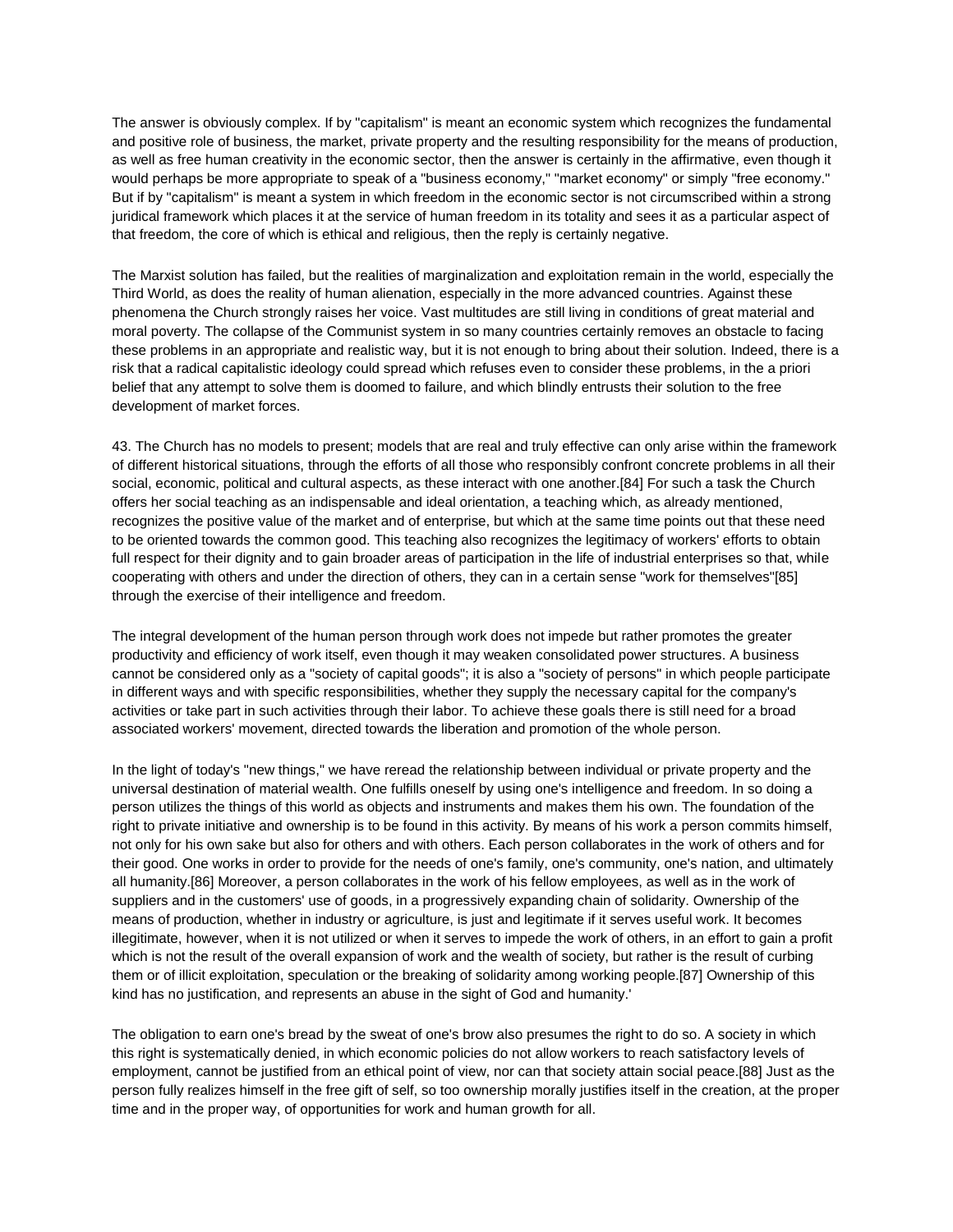44. Pope Leo XIII was aware of the need for a sound theory of the State in order to ensure the normal development of the human person's spiritual and temporal activities, both of which are indispensable.[89] For this reason, in one passage of Rerum Novarum he presents the organization of society according to the three powers--legislative, executive and judicial--something which at the time represented a novelty in Church teaching.[90] Such an ordering reflects a realistic vision of humankind's social nature, which calls for legislation capable of protecting the freedom of all. To that end, it is preferable that each power be balanced by other powers and by other spheres of responsibility which keep it within proper bounds. This is the principle of the "rule of law," in which the law is sovereign, and not the arbitrary will of individuals.

In modern times, this concept has been opposed by totalitarianism, which, in its Marxist-Leninist form, maintains that some people, by virtue of a deeper knowledge of the laws of the development of society, or through membership of a particular class or through contact with the deeper sources of the collective consciousness, are exempt from error and can therefore arrogate to themselves the exercise of absolute power. It must be added that totalitarianism arises out of a denial of truth in the objective sense.

If there is no transcendent truth, in obedience to which a person achieves his full identity, then there is no sure principle for guaranteeing just relations between people. Their self-interest as a class, group or nation would inevitably set them in opposition to one another. If one does not acknowledge transcendent truth, then the force of power takes over, and each person tends to make full use of the means at his disposal in order to impose his own interests or his own opinion, with no regard for the rights of others. People are then respected only to the extent that they can be exploited for selfish ends. Thus, the root of modern totalitarianism is to be found in the denial of the transcendent dignity of the human person who, as the visible image of the invisible God, is therefore by his very nature the subject of rights which no one may violate--no individual, group, class, nation or State. Not even the majority of a social body may violate these rights, by going against the minority, by isolating, oppressing, or exploiting it, or by attempting to annihilate it.[91]

45. The culture and praxis of totalitarianism also involve a rejection of the Church. The State or the party which claims to be able to lead history towards perfect goodness, and which sets itself above all values, cannot tolerate the affirmation of an objective criterion of good and evil beyond the will of those in power, since such a criterion, in given circumstances, could be used to judge their actions. This explains why totalitarianism attempts to destroy the Church, or at least to reduce her to submission, making her an instrument of its own ideological apparatus.[92]

Furthermore, the totalitarian State tends to absorb within itself the nation, society, the family, religious groups and individuals themselves. In defending her own freedom, the Church is also defending the human person, who must obey God rather than men (cf. Acts 5:29), as well as defending the family, the various social organizations and nations--all of which enjoy their own spheres of autonomy and sovereignty.

46. The Church values the democratic system inasmuch as it ensures the participation of citizens in making political choices, guarantees to the governed the possibility both of electing and holding accountable those who govern them, and of replacing them through peaceful means when appropriate.[93] Thus she cannot encourage the formation of narrow ruling groups which usurp the power of the State for individual interests or for ideological ends.

Authentic democracy is possible only in a State ruled by law, and on the basis of a correct conception of the human person. It requires that the necessary conditions be present for the advancement both of the individual through education and formation in true ideals, and of the "subjectivity" of society through the creation of structures of participation and shared responsibility. Nowadays there is a tendency to claim that agnosticism and skeptical relativism are the philosophy and the basic attitude which correspond to democratic forms of political life. Those who are convinced that they know the truth and firmly adhere to it are considered unreliable from a democratic point of view, since they do not accept that truth is determined by the majority, or that it is subject to variation according to different political trends. It must be observed in this regard that if there is no ultimate truth to guide and direct political activity, then ideas and convictions can easily be manipulated for reasons of power. As history demonstrates, a democracy without values easily turns into open or thinly disguised totalitarianism.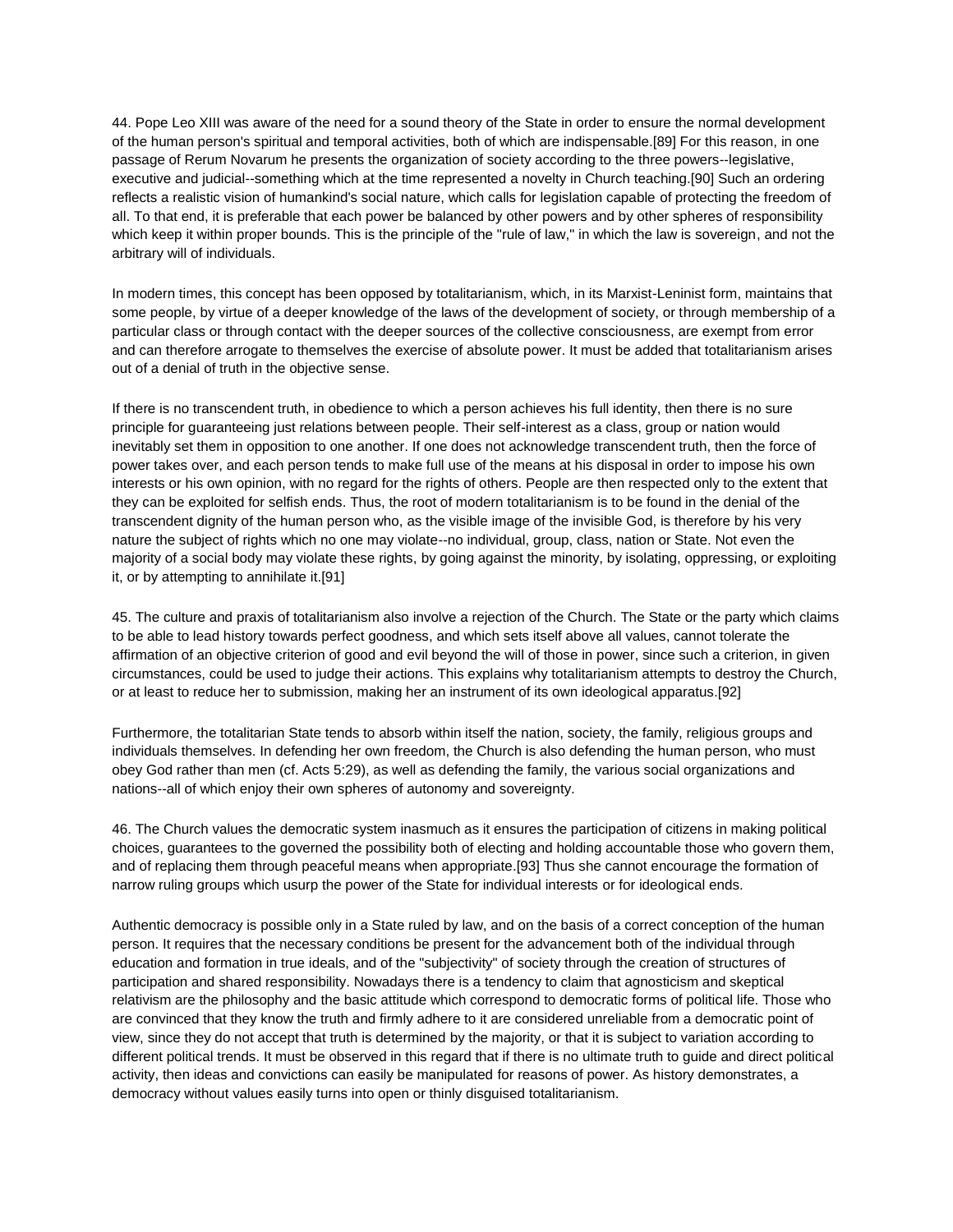Nor does the Church close her eyes to the danger of fanaticism or fundamentalism among those who, in the name of an ideology which purports to be scientific or religious, claim the right to impose on others their own concept of what is true and good. Christian truth is not of this kind. Since it is not an ideology, the Christian faith does not presume to imprison changing sociopolitical realities in a rigid schema, and it recognizes that human life is realized in history in conditions that are diverse and imperfect. Furthermore, in constantly reaffirming the transcendent dignity of the person, the Church's method is always that of respect for freedom.[94]

But freedom attains its full development only by accepting the truth. In a world without truth, freedom loses its foundation and people are exposed to the violence of passion and to manipulation, both open and hidden. The Christian upholds freedom and serves it, constantly offering to others the truth which he has known (cf. Jn 8:31-32), in accordance with the missionary nature of his vocation. While paying heed to every fragment of truth which he encounters in the life experience and in the culture of individuals and of nations, he will not fail to affirm in dialogue with others all that his faith and the correct use of reason have enabled him to understand.[95]

47. Following the collapse of Communist totalitarianism and of many other totalitarian and "national security" regimes, today we are witnessing a predominance, not without signs of opposition, of the democratic ideal, together with lively attention to and concern for human rights. But for this very reason it is necessary for peoples in the process of reforming their systems to give democracy an authentic and solid foundation through the explicit recognition of those rights.[96] Among the most important of these rights, mention must be made of the right to life, an integral part of which is the right of the child to develop in the mother's womb from the moment of conception; the right to live in a united family and in a moral environment conducive to the growth of the child's personality; the right to develop one's intelligence and freedom in seeking and knowing the truth; the right to share in the work which makes wise use of the earth's material resources, and to derive from that work the means to support oneself and one's dependents; and the right freely to establish a family, to have and to rear children through the responsible exercise of one's sexuality. In a certain sense, the source and synthesis of these rights is religious freedom, understood as the right to live in the truth of one's faith and in conformity with one's transcendent dignity as a person.[97]

Even in countries with democratic forms of government, these rights are not always fully respected. Here we are referring not only to the scandal of abortion, but also to different aspects of a crisis within democracies themselves, which seem at times to have lost the ability to make decisions aimed at the common good. Certain demands which arise within society are sometimes not examined in accordance with criteria of justice and morality, but rather on the basis of the electoral or financial power of the groups promoting them. With time, such distortions of political conduct create distrust and apathy, with a subsequent decline in the political participation and civic spirit of the general population, which feels abused and disillusioned. As a result, there is a growing inability to situate particular interests within the framework of a coherent vision of the common good. The latter is not simply the sum total of particular interests; rather it involves an assessment and integration of those interests on the basis of a balanced hierarchy of values; ultimately, it demands a correct understanding of the dignity and the rights of the person.[98]

The Church respects the legitimate autonomy of the democratic order and is not entitled to express preferences for this or that institutional or constitutional solution. Her contribution to the political order is precisely her vision of the dignity of the person revealed in all its fullness in the mystery of the Incarnate Word.[99]

48. These general observations also apply to the role of the State in the economic sector. Economic activity, especially the activity of a market economy, cannot be conducted in an institutional, juridical or political vacuum. On the contrary, it presupposes sure guarantees of individual freedom and private property,

as well as a stable currency and efficient public services. Hence the principal task of the State is to guarantee this security, so that those who work and produce can enjoy the fruits of their labors and thus feel encouraged to work efficiently and honestly. The absence of stability, together with the corruption of public officials and the spread of improper sources of growing rich and of easy profits deriving from illegal or purely speculative activities, constitutes one of the chief obstacles to development and to the economic order.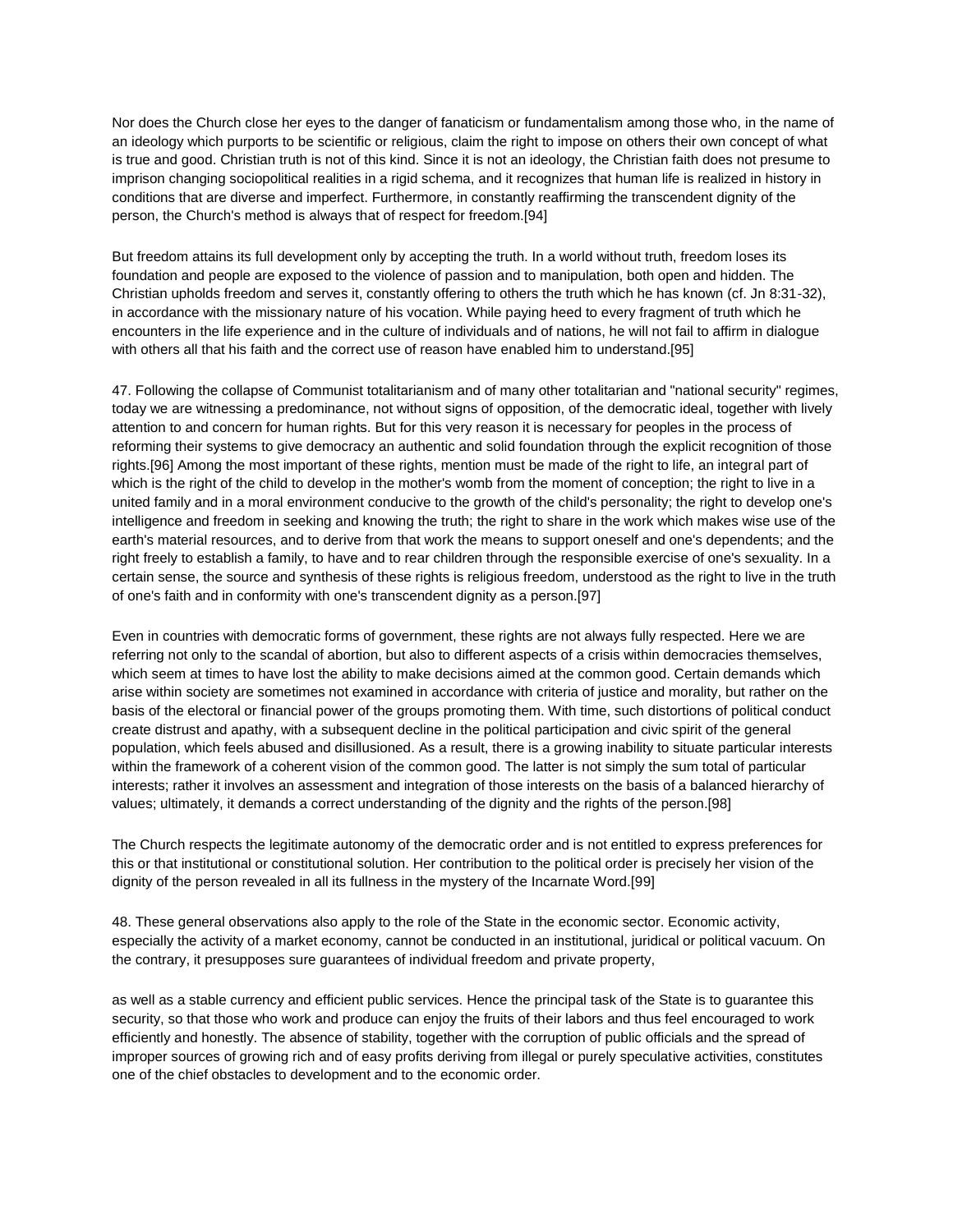Another task of the State is that of overseeing and directing the exercise of human rights in the economic sector. However, primary responsibility in this area belongs not to the State but to individuals and to the various groups and associations which make up society. The State could not directly ensure the right to work for all its citizens unless it controlled every aspect of economic life and restricted the free initiative of individuals. This does not mean, however, that the State has no competence in this domain, as was claimed by those who argued against any rules in the economic sphere. Rather, the State has a duty to sustain business activities by creating conditions which will ensure job opportunities, by stimulating those activities where they are lacking or by supporting them in moments of crisis.

The State has the further right to intervene when particular monopolies create delays or obstacles to development. In addition to the tasks of harmonizing and guiding development, in exceptional circumstances the State can also exercise a substitute function, when social sectors or business systems are too weak or are just getting under way, and are not equal to the task at hand. Such supplementary interventions, which are justified by urgent reasons touching the common good, must be as brief as possible, so as to avoid removing permanently from society and business systems the functions which are properly theirs, and so as to avoid enlarging excessively the sphere of state intervention to the detriment of both economic and civil freedom.

In recent years the range of such intervention has vastly expanded, to the point of creating a new type of state, the so-called "Welfare State." This has happened in some countries in order to respond better to many needs and demands, by remedying forms of poverty and deprivation unworthy of the human person. However, excesses and abuses, especially in recent years, have provoked very harsh criticisms of the Welfare State, dubbed the "Social Assistance State." Malfunctions and defects in the Social Assistance State are the result of an inadequate understanding of the tasks proper to the State. Here again the principle of subsidiarity must be respected: a community of a higher order should not interfere in the internal life of a community of a lower order, depriving the latter of its functions, but rather should support it in case of need and help to coordinate its activity with the activities of the rest of society, always with a view to the common good.[100]

By intervening directly and depriving society of its responsibility, the Social Assistance State leads to a loss of human energies and an inordinate increase of public agencies, which are dominated more by bureaucratic ways of thinking than by concern for serving their clients, and which are accompanied by an enormous increase in spending. In fact, it would appear that needs are best understood and satisfied by people who are closest to them and who act as neighbors to those in need. It should be added that certain kinds of demands often call for a response which is not simply material but which is capable of perceiving the deeper human need. One thinks of the condition of refugees, immigrants, the elderly, the sick, and all those in circumstances which call for assistance, such as drug abusers: all these people can be helped effectively only by those who offer them genuine fraternal support, in addition to the necessary care.

49. Faithful to the mission received from Christ her Founder, the Church has always been present and active among the needy, offering them material assistance in ways that neither humiliate nor reduce them to mere objects of assistance, but which help them to escape their precarious situation by promoting their dignity as persons. With heartfelt gratitude to God it must be pointed out that active charity has never ceased to be practiced in the Church; indeed, today it is showing a manifold and gratifying increase. In this regard, special mention must be made of volunteer work, which the Church favors and promotes by urging everyone to cooperate in supporting and encouraging its undertakings.

In order to overcome today's widespread individualistic mentality, what is required is a concrete commitment to solidarity and charity, beginning in the family with the mutual support of husband and wife and the care which the different generations give to one another. In this sense the family too can be called a community of work and solidarity. It can happen, however, that when a family does decide to live up fully to its vocation, it finds itself without the necessary support from the State and without sufficient resources. It is urgent therefore to promote not only family policies, but also those social policies which have the family as their principal object, policies which assist the family by providing adequate resources and efficient means of support, both for bringing up children and for looking after the elderly, so as to avoid distancing the latter from the family unit and in order to strengthen relations between generations.[101]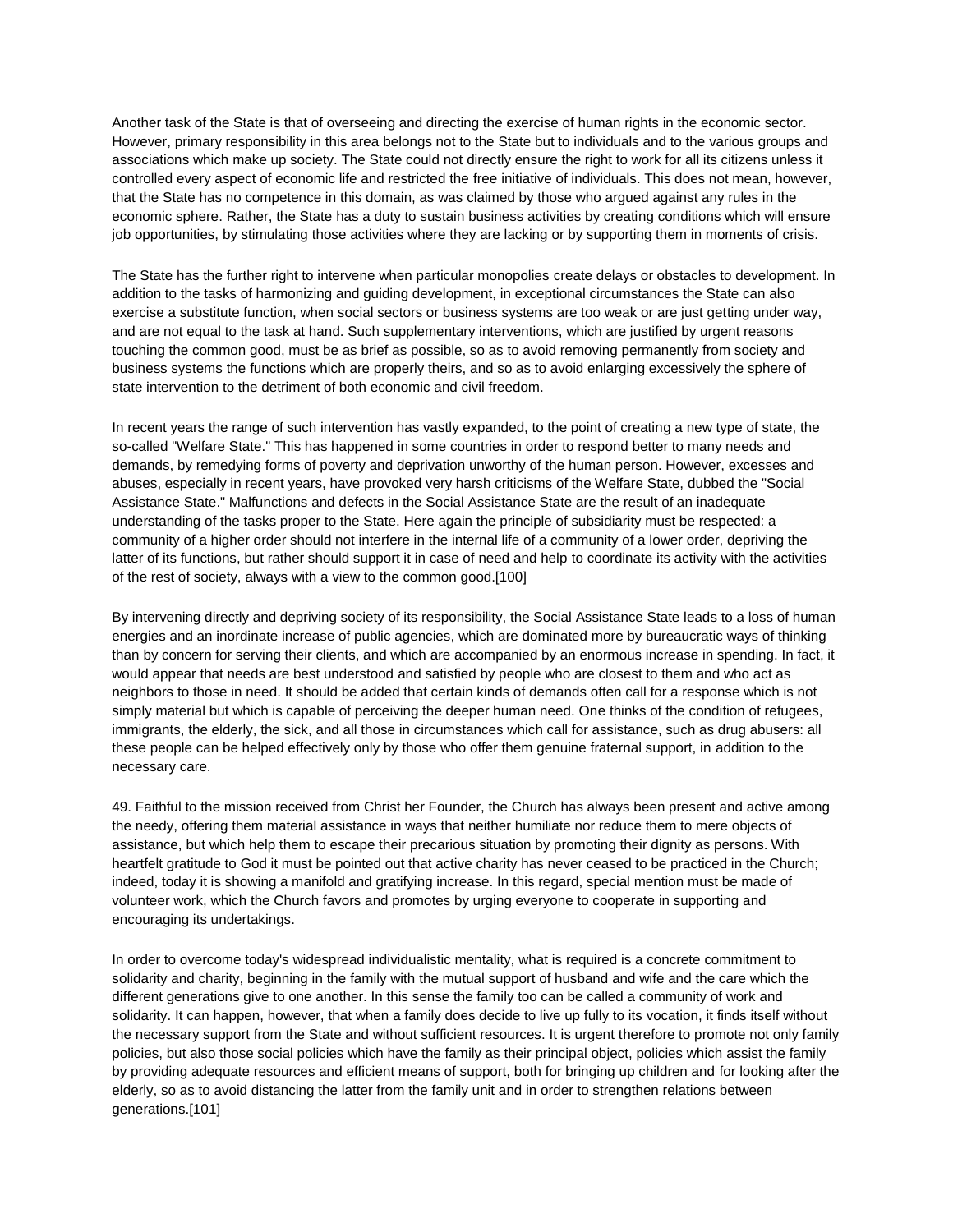Apart from the family, other intermediate communities exercise primary functions and give life to specific networks of solidarity. These develop as real communities of persons and strengthen the social fabric, preventing society from becoming an anonymous and impersonal mass, as unfortunately often happens today. It is in interrelationships on many levels that a person lives, and that society becomes more "personalized." The individual today is often suffocated between two poles represented by the State and the marketplace. At times it seems as though he exists only as a producer and consumer of goods, or as an object of state administration. People lose sight of the fact that life in society has neither the market nor the State as its final purpose, since life itself has a unique value which the State and the market must serve. Man remains above all a being who seeks the truth and strives to live in that truth, deepening his understanding of it through a dialogue which involves past and future generations.[102]

50. From this open search for truth, which is renewed in every generation, the culture of a nation derives its character. Indeed, the heritage of values which has been received and handed down is always challenged by the young. To challenge does not necessarily mean to destroy or reject a priori, but above all to put these values to the test in one's own life, and through this existential verification to make them more real, relevant and personal, distinguishing the valid elements in the tradition from false and erroneous ones, or from obsolete forms which can be usefully replaced by others more suited to the times.

In this context, it is appropriate to recall that evangelization too plays a role in the culture of the various nations, sustaining culture in its progress towards the truth, and assisting in the work of its purification and enrichment.[103] However, when a culture becomes inward looking, and tries to perpetuate obsolete ways of living by rejecting any exchange or debate with regard to the truth about man, then it becomes sterile and is heading for decadence.

51. All human activity takes place within a culture and interacts with culture. For an adequate formation of a culture, the involvement of the whole person is required, whereby one exercises one's creativity, intelligence, and knowledge of the world and of people. Furthermore, a person displays his capacity for self-control, personal sacrifice, solidarity and readiness to promote the common good. Thus the first and most important task is accomplished within the heart. The way in which one is involved in building one's own future depends on the understanding a person has of himself and of his own destiny. It is on this level that the Church's specific and decisive contribution to true culture is to be found. The Church promotes those aspects of human behavior which favor a true culture of peace, as opposed to models in which the individual is lost in the crowd, in which the role of one's initiative and freedom is neglected, and in which one's greatness is posited in the arts of conflict and war. The Church renders this service to human society by preaching the truth about the creation of the world, which God has placed in human hands so that people may make it fruitful and more perfect through their work; and by preaching the truth about the Redemption, whereby the Son of God has saved humankind and at the same time has united all people, making them responsible for one another. Sacred Scripture continually speaks to us of an active commitment to our neighbor and demands of us a shared responsibility for all of humanity.

This duty is not limited to one's own family, nation or state, but extends progressively to all humankind, since no one can consider himself extraneous or indifferent to the lot of another member of the human family. No one can say that he is not responsible for the well-being of his brother or sister (cf. Gen 4:9; Lk 10:29-37; Mt 25:31-46). Attentive and pressing concern for one's neighbor in a moment of need--made easier today because of the new means of communication which have brought people closer together--is especially important with regard to the search for ways of resolving international conflicts other than by war. It is not hard to see that the terrifying power of the means of destruction--to which even medium and small-sized countries have access--and the ever closer links between the peoples of the whole world make it very difficult or practically impossible to limit the consequences of a conflict.

52. Pope Benedict XV and his successors clearly understood this danger.[104] I myself, on the occasion of the recent tragic war in the Persian Gulf, repeated the cry: "War--never again ! " No, never again war, which destroys the lives of innocent people, teaches how to kill, throws into upheaval even the lives of those who do the killing and leaves behind a trail of resentment and hatred, thus making it all the more difficult to find a just solution of the very problems which provoked the war. Just as the time has finally come when in individual states a system of private vendetta and reprisal has given way to the rule of law, so too a similar step forward is now urgently needed in the international community. Furthermore, it must not be forgotten that at the root of war there are usually real and serious grievances: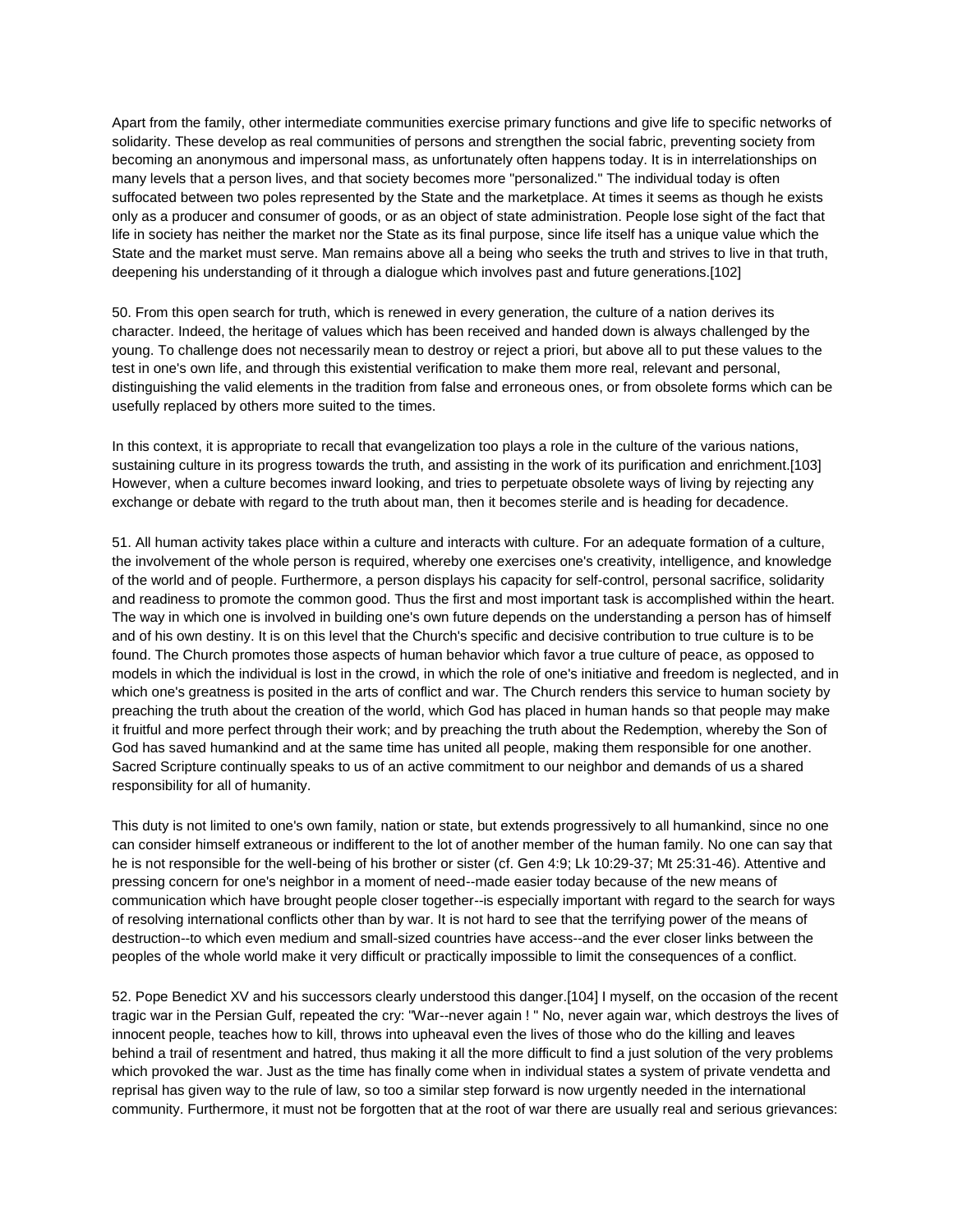injustices suffered, legitimate aspirations frustrated, poverty, and the exploitation of multitudes of desperate people who see no real possibility of improving their lot by peaceful means.

For this reason, another name for peace is development.[105] Just as there is a collective responsibility for avoiding war, so too there is a collective responsibility for promoting development. Just as within individual societies it is possible and right to organize a solid economy which will direct the functioning of the market to the common good, so too there is a similar need for adequate interventions on the international level. For this to happen, a great effort must be made to enhance mutual understanding and knowledge, and to increase the sensitivity of consciences. This is the culture which is hoped for, one which fosters trust in the human potential of the poor, and consequently in their ability to improve their condition through work or to make a positive contribution to economic prosperity. But to accomplish this, the poor--be they individuals or nations--need to be provided with realistic opportunities. Creating such conditions calls for a concerted worldwide effort to promote development, an effort which also involves sacrificing the positions of income and of power enjoyed by the more developed economies.[106]

This may mean making important changes in established lifestyles, in order to limit the waste of environmental and human resources, thus enabling every individual and all the peoples of the earth to have a sufficient share of those resources. In addition, the new material and spiritual resources must be utilized which are the result of the work and culture of peoples who today are on the margins of the international community, so as to obtain an overall human enrichment of the family of nations.

53. Faced with the poverty of the working class, Pope Leo XIII wrote: "We approach this subject with confidence, and in the exercise of the rights which manifestly pertain to us.... By keeping silence we would seem to neglect the duty incumbent on us."[107] During the last hundred years the Church has repeatedly expressed her thinking, while closely following the continuing development of the social question. She has certainly not done this in order to recover former privileges or to impose her own vision. Her sole purpose has been care and responsibility for the human person, who has been entrusted to her by Christ himself: for this person, whom, as the Second Vatican Council recalls, is the only creature on earth which God willed for its own sake, and for which God has his plan, that is, a share in eternal salvation. We are not dealing here with humanity in the "abstract," but with the real, "concrete," "historical" person. We are dealing with each individual, since each one is included in the mystery of Redemption, and through this mystery Christ has united himself with each one forever.[108] It follows that the Church cannot abandon humanity, and that "this human person is the primary route that the Church must travel in fulfilling her mission...the way traced out by Christ himself, the way that leads invariably through the mystery of the Incarnation and the Redemption."[109]

This, and this alone, is the principle which inspires the Church's social doctrine. The Church has gradually developed that doctrine in a systematic way, above all in the century that has followed the date we are commemorating, precisely because the horizon of the Church's whole wealth of doctrine is the human being in his concrete reality as sinful and righteous.

54. Today, the Church's social doctrine focuses especially on the person as he is involved in a complex network of relationships within modern societies. The human sciences and philosophy are helpful for interpreting the person 's central place within society and for enabling one to understand oneself better as a "social being." However, a person's true identity is only fully revealed to him through faith, and it is precisely from faith that the Church's social teaching begins. While drawing upon all the contributions made by the sciences and philosophy, her social teaching is aimed at helping everyone on the path of salvation.

The encyclical Rerum Novarum can be read as a valid contribution to socio-economic analysis at the end of the nineteenth century, but its specific value derives from the fact that it is a document of the Magisterium and is fully a part of the Church's evangelizing mission, together with many other documents of this nature. Thus the Church's social teaching is itself a valid instrument of evangelization. As such, it proclaims God and his mystery of salvation in Christ to every human being, and for that very reason reveals man to himself. In this light, and only in this light, does it concern itself with everything else: the human rights of the individual, and in particular of the "working class," the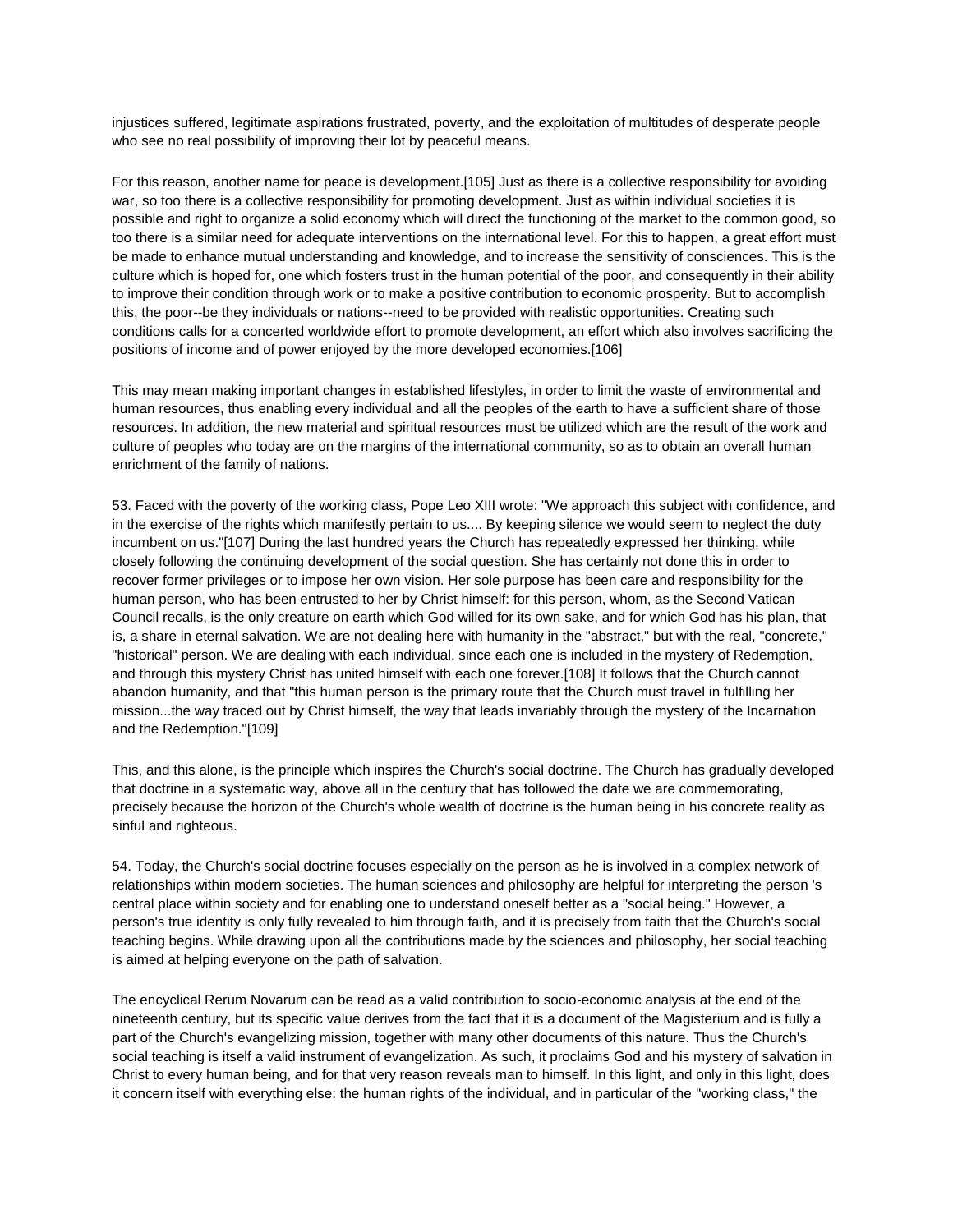family and education, the duties of the State, the ordering of national and international society, economic life, culture, war and peace, and respect for life from the moment of conception until death.

55. The Church receives "the meaning of the person" from Divine Revelation. "In order to know man, authentic man, man in his fullness, one must know God," said Pope Paul VI, and he went on to quote Saint Catherine of Siena, who, in prayer, expressed the same idea: "In your nature, O eternal Godhead, I shall know my own nature."[110]

Christian anthropology therefore is really a chapter of theology, and for this reason, the Church's social doctrine, by its concern for the person and by its interest in him and in the way he conducts himself in the world, "belongs to the field...of theology and particularly of moral theology."[111]

The theological dimension is needed both for interpreting and solving present-day problems in human society. It is worth noting that this is true in contrast both to the "atheistic" solution, which deprives humankind of one of its basic dimensions, namely the spiritual one, and to permissive and consumerist solutions, which under various pretexts seek to convince man that he is free from every law and from God himself, thus imprisoning him within a selfishness which ultimately harms both him and others.

When the Church proclaims God's salvation to humanity, when she offers and communicates the life of God through the sacraments, when she gives direction to human life through the commandments of love of God and neighbor, she contributes to the enrichment of human dignity. But just as the Church can never abandon her religious and transcendent mission on behalf of humankind, so too she is aware that today her activity meets with particular difficulties and obstacles. That is why she devotes herself with ever new energies and methods to an evangelization which promotes the whole human being. Even on the eve of the third millennium she continues to be "a sign and safeguard of the transcendence of the human person,"[112] as indeed she has always sought to be from the beginning of her existence, walking together with the human race through history. The encyclical Rerum Novarum itself is a significant sign of this.

56. On the hundredth anniversary of that encyclical I wish to thank all those who have devoted themselves to studying, expounding and making better known Christian social teaching. To this end, the cooperation of the local Churches is indispensable, and I would hope that the present anniversary will be a source of fresh enthusiasm for studying, spreading and applying that teaching in various contexts.

In particular, I wish this teaching to be made known and applied in the countries which, following the collapse of "Real Socialism," are experiencing a serious lack of direction in the work of rebuilding. The Western countries, in turn, run the risk of seeing this collapse as a one-sided victory of their own economic system, and thereby failing to make necessary corrections in that system. Meanwhile, the countries of the Third World are experiencing more than ever the tragedy of underdevelopment, which is becoming more serious with each passing day.

After formulating principles and guidelines for the solution of the worker question, Pope Leo XIII made this incisive statement: "Everyone should put his hand to the work which falls to his share, and that at once and straightway, lest the evil which is already so great become through delay absolutely beyond remedy," and he added, "in regard to the Church, her cooperation will never be found lacking."[113]

57. As far as the Church is concerned, the social message of the Gospel must not be considered a theory, but above all else a basis and a motivation for action. Inspired by this message, some of the first Christians distributed their goods to the poor, bearing witness to the fact that, despite different social origins, it was possible for people to live together in peace and harmony. Through the power of the Gospel, down the centuries monks tilled the land, men and women religious founded hospitals and shelters for the poor, confraternities as well as individual men and women of all states of life devoted themselves to the needy and to those on the margins of society, convinced as they were that Christ's words "as you did it to one of the least of these my brethren, you did it to me" (Mt 25 :40) were not intended to remain a pious wish, but were meant to become a concrete life commitment.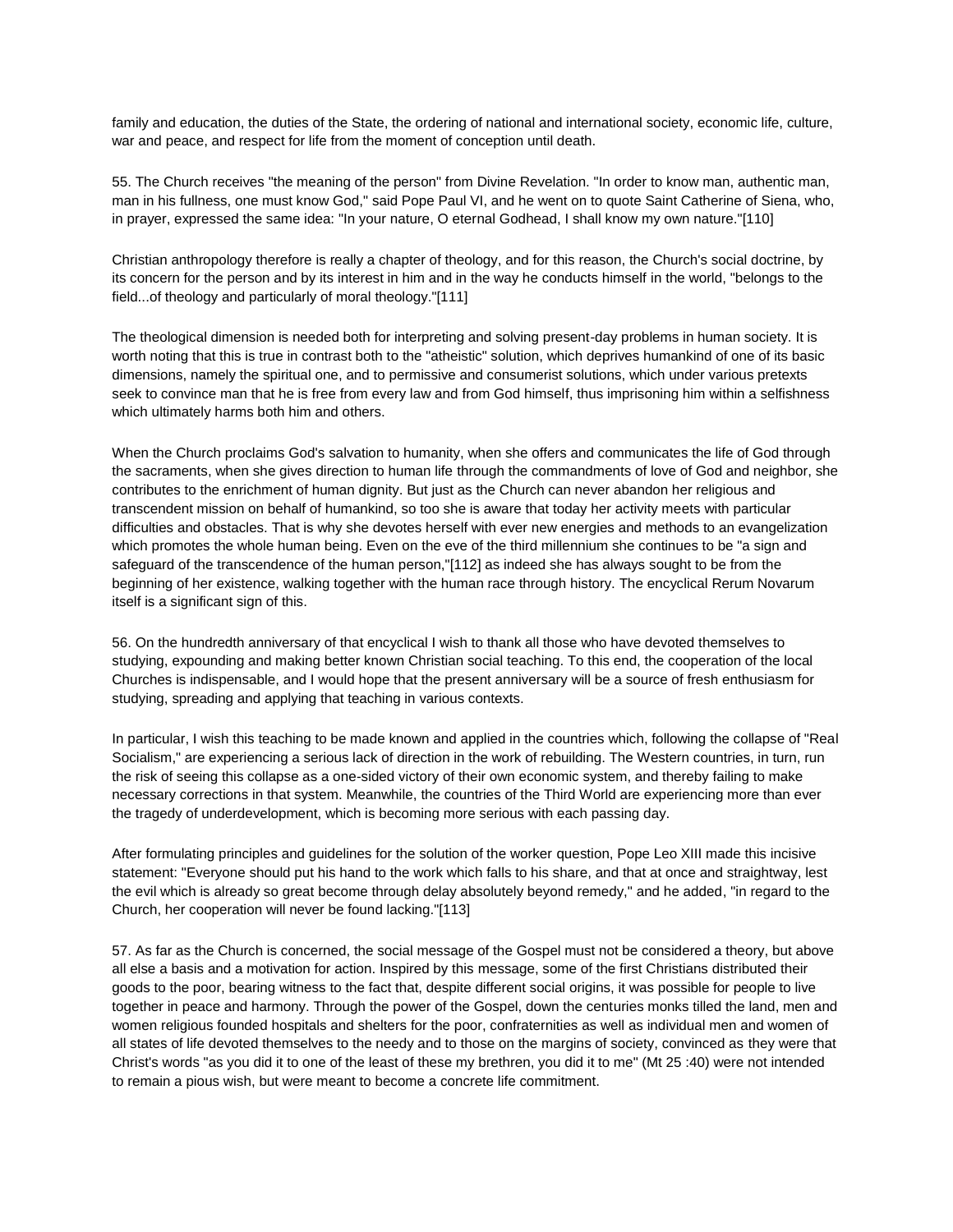Today more than ever, the Church is aware that her social message will gain credibility more immediately from the witness of actions than as a result of its internal logic and consistency. This awareness is also a source of her preferential option for the poor, which is never exclusive or discriminatory towards other groups. This option is not limited to material poverty, since it is well known that there are many other forms of poverty, especially in modern society--not only economic but cultural and spiritual poverty as well. The Church's love for the poor, which is essential for her and a part of her constant tradition, impels her to give attention to a world in which poverty is threatening to assume massive proportions in spite of technological and economic progress. In the countries of the West, different forms of poverty are being experienced by groups which live on the margins of society, by the elderly and the sick, by the victims of consumerism, and even more immediately by so many refugees and migrants. In the developing countries, tragic crises loom on the horizon unless internationally coordinated measures are taken before it is too late.

58. Love for others, and in the first place love for the poor, in whom the Church sees Christ himself, is made concrete in the promotion of justice. Justice will never be fully attained unless people see in the poor person, who is asking for help in order to survive, not an annoyance or a burden, but an opportunity for showing kindness and a chance for greater enrichment. Only such an awareness can give the courage needed to face the risk and the change involved in every authentic attempt to come to the aid of another. It is not merely a matter of "giving from one's surplus," but of helping entire peoples which are presently excluded or marginalized to enter into the sphere of economic and human development. For this to happen, it is not enough to draw on the surplus goods which in fact our world abundantly produces; it requires above all a change of lifestyles, of models of production and consumption, and of the established structures of power which today govern societies. Nor is it a matter of eliminating instruments of social organization which have proved useful, but rather of orienting them according to an adequate notion of the common good in relation to the whole human family. Today we are facing the so-called "globalization" of the economy, a phenomenon which is not to be dismissed, since it can create unusual opportunities for greater prosperity. There is a growing feeling, however, that this increasing internationalization of the economy ought to be accompanied by effective international agencies which will oversee and direct the economy to the common good, something that an individual state, even if it were the most powerful on earth, would not be in a position to do. In order to achieve this result, it is necessary that there be increased coordination among the more powerful countries, and that in international agencies the interests of the whole human family be equally represented. It is also necessary that in evaluating the consequences of their decisions, these agencies always give sufficient consideration to peoples and countries which have little weight in the international market, but which are burdened by the most acute and desperate needs, and are thus more dependent on support for their development. Much remains to be done in this area.

59. Therefore, in order that the demands of justice may be met, and attempts to achieve this goal may succeed, what is needed is the gift of grace, a gift which comes from God. Grace, in cooperation with human freedom, constitutes that mysterious presence of God in history which is Providence.

The newness which is experienced in following Christ demands to be communicated to other people in their concrete difficulties, struggles, problems and challenges, so that these can then be illuminated and made more human in the light of faith. Faith not only helps people to find solutions; it makes even situations of suffering humanly bearable, so that in these situations people will not become lost or forget their dignity and vocation.

In addition, the Church's social teaching has an important interdisciplinary dimension. In order better to incarnate the one truth about man in different and constantly changing social, economic and political contexts, this teaching enters into dialogue with the various disciplines concerned with humankind. It assimilates what these disciplines have to contribute, and helps them to open themselves to a broader horizon, aimed at serving the individual person who is acknowledged and loved in the fullness of his or her vocation.

Parallel with the interdisciplinary aspect, mention should also be made of the practical and as it were experiential dimension of this teaching, which is to be found at the crossroads where Christian life and conscience come into contact with the real world. This teaching is seen in the efforts of individuals, families, people involved in cultural and social life, as well as politicians and statesmen to give it a concrete form and application in history.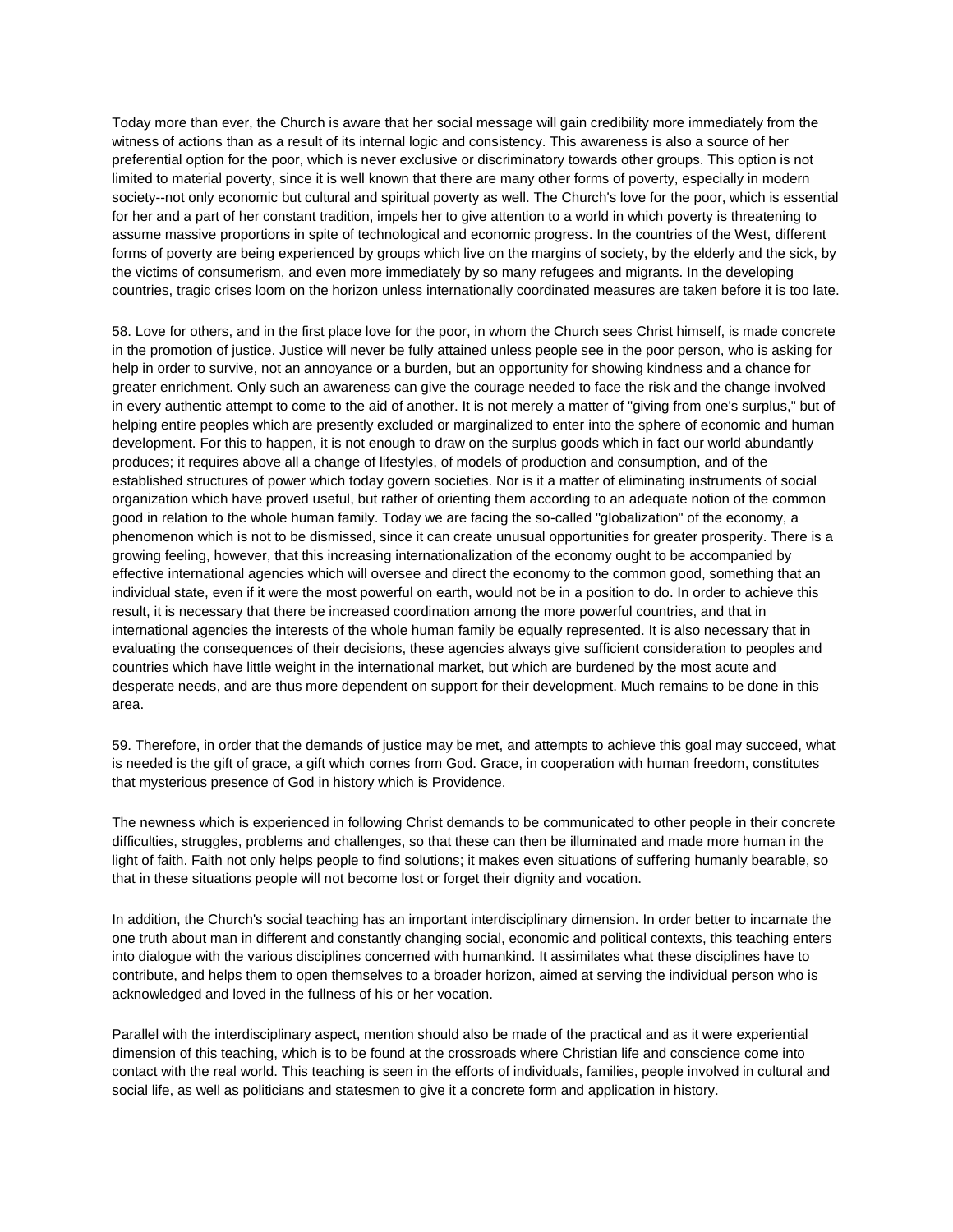60. In proclaiming the principles for a solution of the worker question, Pope Leo XIII wrote: "This most serious question demands the attention and the efforts of others."[114] He was convinced that the grave problems caused by industrial society could be solved only by cooperation between all forces. This affirmation has become a permanent element of the Church's social teaching, and also explains why Pope John XXIII addressed his encyclical on peace to "all people of good will."

Pope Leo, however, acknowledged with sorrow that the ideologies of his time, especially Liberalism and Marxism, rejected such cooperation. Since then, many things have changed, especially in recent years. The world today is ever more aware that solving serious national and international problems is not just a matter of economic production or of juridical or social organization, but also calls for specific ethical and religious values, as well as changes of mentality, behavior and structures. The Church feels a particular responsibility to offer this contribution and, as I have written in the encyclical Sollicitudo Rei Socialis, there is a reasonable hope that the many people who profess no religion will also contribute to providing the social question with the necessary ethical foundation."[115]

In that same encyclical I also addressed an appeal to the Christian Churches and to all the great world religions, inviting them to offer the unanimous witness of our common convictions regarding the dignity of the human person, created by God.[116] In fact I am convinced that the various religions, now and in the future, will have a preeminent role in preserving peace and in building a society worthy of humanity.

Indeed, openness to dialogue and to cooperation is required of all people of good will, and in particular of individuals and groups with specific responsibilities in the areas of politics, economics and social life, at both the national and international levels.

61. At the beginning of industrialized society, it was "a yoke little better than that of slavery itself" which led my predecessor to speak out in defense of the human person. Over the past hundred years the Church has remained faithful to this duty. Indeed, she intervened in the turbulent period of class struggle after the First World War in order to defend people from economic exploitation and from the tyranny of the totalitarian systems. After the Second World War, she put the dignity of the person at the center of her social messages, insisting that material goods were meant for all, and that the social order ought to be free of oppression and based on a spirit of cooperation and solidarity. The Church has constantly repeated that the person and society need not only material goods but spiritual and religious values as well. Furthermore, as she has become more aware of the fact that too many people live, not in the prosperity of the Western world, but in the poverty of the developing countries amid conditions which are still "a yoke little better than that of slavery itself," she has felt and continues to feel obliged to denounce this fact with absolute clarity and frankness, although she knows that her call will not always win favor with everyone.

One hundred years after the publication of Rerum Novarum, the Church finds herself still facing "new things" and new challenges. The centenary celebration should therefore confirm the commitment of all people of good will and of believers in particular.

62. The present encyclical has looked at the past, but above all it is directed to the future. Like Rerum Novarum, it comes almost at the threshold of a new century, and its intention, with God's help, is to prepare for that moment.

In every age the true and perennial "newness of things" comes from the infinite power of God, who says: "Behold, I make all things new" (Rev 21:5). These words refer to the fulfillment of history, when Christ "delivers the Kingdom to God the Father...that God may be everything to everyone" (1 Cor 15:24, 28). But the Christian well knows that the newness which we await in its fullness at the Lord's second coming has been present since the creation of the world, and in a special way since the time when God became man in Jesus Christ and brought about a "new creation" with him and through him (2 Cor 5:17; Gal 6:15).

In concluding this encyclical I again give thanks to Almighty God, who has granted his Church the light and strength to accompany humanity on its earthly journey towards its eternal destiny. In the third millennium too, the Church will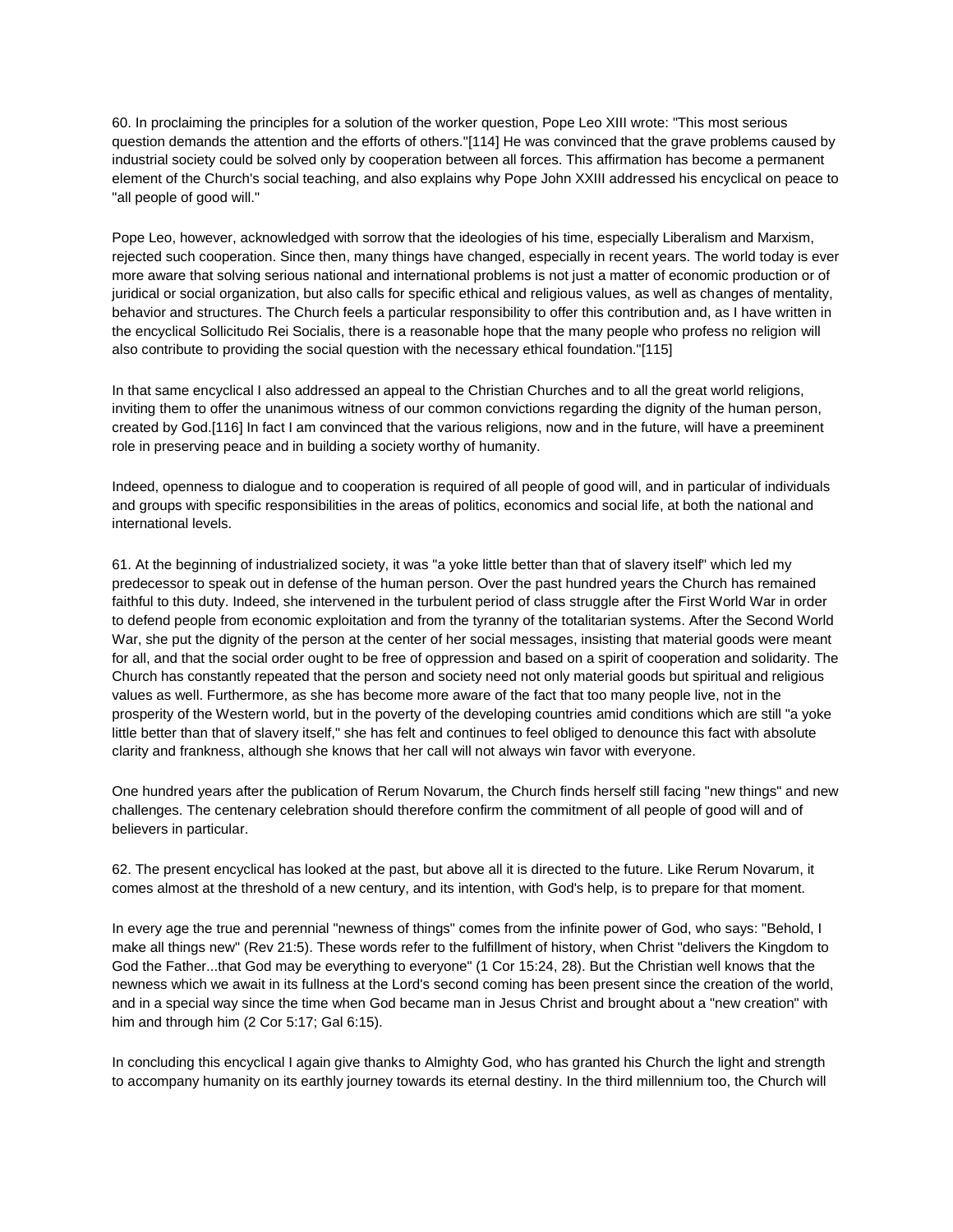be faithful in making humanity's way her own, knowing that she does not walk alone, but with Christ her Lord. It is Christ who made man's way his own, and who guides him, even when he is unaware of it.

Mary, the Mother of the Redeemer, constantly remained beside Christ in his journey towards the human family and in its midst, and she goes before the Church on the pilgrimage of faith. May her maternal intercession accompany humanity towards the next millennium, in fidelity to him who "is the same yesterday and today and for ever" (cf. Heb 13 :8), Jesus Christ our Lord, in whose name I cordially impart my blessing to all.

Given in Rome, at Saint Peter's, on May 1, the Memorial of Saint Joseph the Worker, in the year 1991, the thirteenth of my pontificate.

Joannes Paulus PP.II

## **ENDNOTES**

1. Leo XIII, Encyclical Letter Rerum Novarum (May 15, 1891): Leonis XIII P.M. Acta, XI, Romae 1892, 97-144.

2. Pius XI, Encyclical Letter Quadragesimo Anno (May 15,1931):AAS 23(1931),177-228; Pius XlI, Radio Message of June l, 1941:AAS[33](1941), 195-205; John XXIII, Encyclical Letter Mater et Magistra (May 15, 1961): AAS 53 (1961), 401-464; Paul VI, Apostolic Epistle Octogesima Adveniens (May 14,1971):AAS 63(1971),401-441.

3. Cf. Pius Xl, Encyclical Letter Quadragesimo Anno, III, loc. cit., 228.

4. Encyclical Letter Laborem Exercens (September 14, 1981): AAS 73 (1981), 577-647; Encyclical Letter Sollicitudo Rei Socialis (December 30, 1987): AAS 80 (1988), 513-586.

5. Cf. St. Irenaeus, Adversus Haereses, I, 10, 1; III, 4, 1: PG 7, 549f.; 855f.; S. Ch. 264,154f.; 211, 44-46.

6. Leo XIII, Encyclical Letter Rerum Novarum: loc. cit., 132.

7. Cf., e.g., Leo XIII, Encyclical Epistle Arcanum Divinae Sapientiae (February 1 0,1880): Leonis XIII P.M. Acta, II, Romae 1882,[1] 0-40; Encyclical Epistle Diuturnum Illud (June 29, 1881): Leonis XIII P.M. Acta, II, Romae 1882, 269- 287; Encyclical Letter Libertas Praestantissimum (June 20, 1888): Leonis XIII P.M. Acta, VIII, Romae 1889, 212-246; Encyclical Epistle Graves de communi (January 18,1901): Leonis XIll P.M. Acta, XXI, Romae 1902, 320.

8. Encyclical Letter Rerum Novarum: loc. cit., 97.

- 9. Ibid.: loc. cit., 98.
- 10. Cf. ibid.: loc. cit., lO[9]f.

11. Cf. ibid.: description of working conditions; 44: anti-Christian workers' associations: loc. cit., llOf.; 136f.

- 12. Ibid.: loc. cit., 130; ef. also 114f.
- 13. Ibid.: loc. cit., 130.
- 14. Ibid.: loc. cit., 123.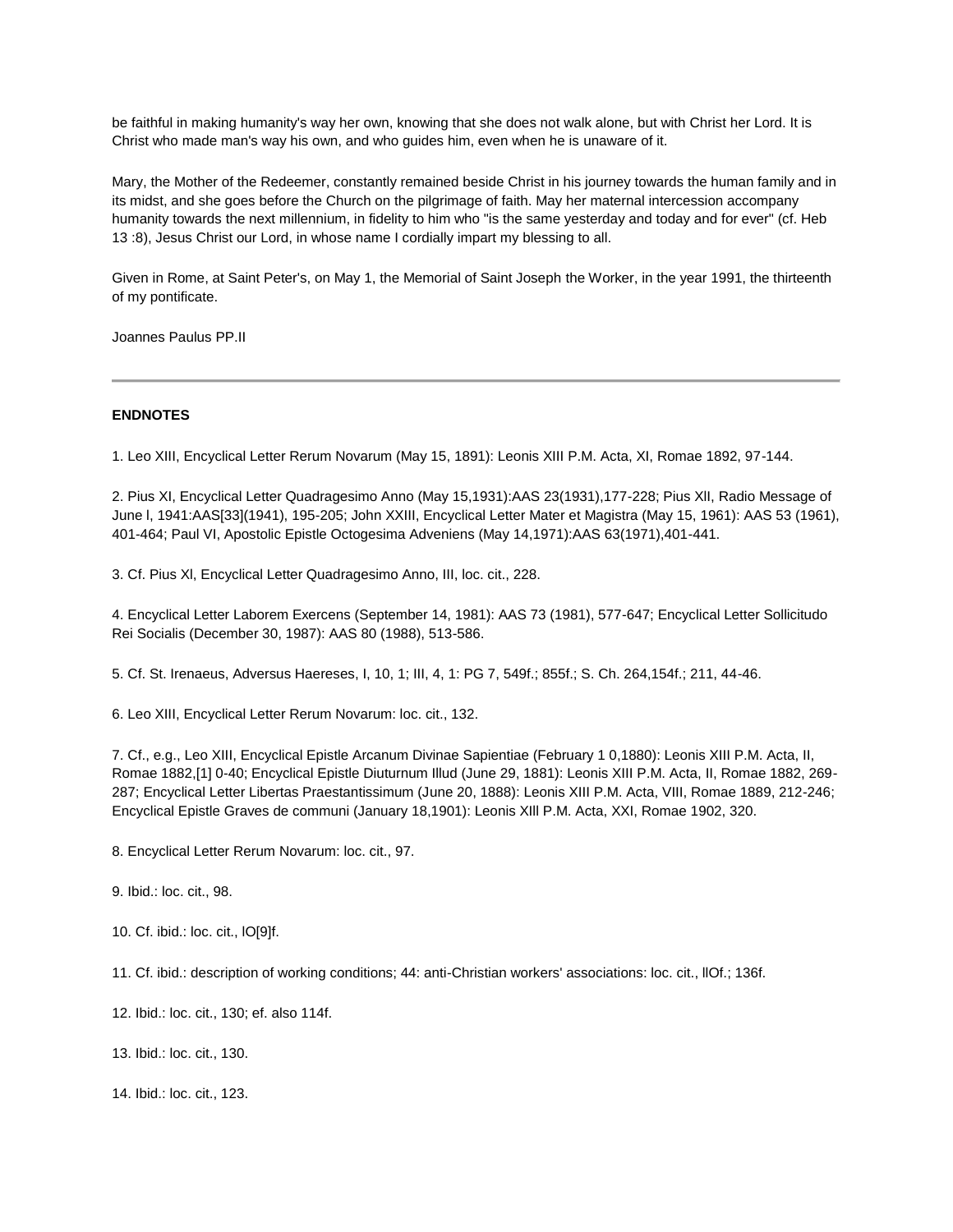- 15. Cf. Encyclical Letter Laborem Exercens, 1, 2, 6: loc. cit., 578-583;[589]-592.
- 16. Cf. Encyclical Letter Rerum Novarum: loc. cit., 99-107.
- 17. Cf. ibid.: loc. cit., 102f.
- 18. Cf. ibid. loc. cit., 101-104.
- 19. Cf. ibid.: loc. cit., 134f.; 137f.
- 20. Ibid.: loc. cit., 135.
- 21. Cf. Ibid. Ioc. cit., 128-129.
- 22. Ibid.: loc. cit., 129.
- 23. Ibid.: loc. cit., 129.
- 24. Ibid. loc. cit., 130f.
- 25. Ibid.: loc. cit., 131.
- 26. Cf. Universal Declaration of Human Rights.
- 27. Cf. Encyclical Letter Rerum Novarum: loc. cit., 121-123.
- 28. Cf. ibid. Ioc. cit., 127.
- 29. Ibid. Ioc. cit., 126f.

30. Cf Universal Declaration of Human Rights; Declaration on the elimination of every form of intolerance and discrimination based on religion or convictions.

31. Second Vatican Ecumenical Council, Declaration on Religious Freedom Dignitatis Humanae; John Paul II, Letter to Heads of State (September 1,1980):AAS 72 (1980),1252-1260; Message for the 1988 World Day of Peace (January 1,1988): A,[45] 80 (1988), 278-286.

32. Cf. Encyclical Letter Rerum Novarum: 42: loc. cit., 99-105; 130f.; 135.

33. Ibid.: loc. cit., 125.

34. Cf. Encyclical Letter Sollicitudo Rei Socialis, 38-40: loc. cit., 564569; cf. also John XXIII, Encyclical Letter Mater et Magistra, loc. cit., 407.

35. Cf. Leo XIII, Encyclical Letter Rerum Novarum: loc. cit., 114-116; Pius XI, Encyclical Letter Quadragesimo Anno, III, loc. cit., 208; Paul VI Homily for the Closing of the Holy Year (December 25,1975):AAS 68 (1976), 145; Message for the 1977 World Day of Peace (January 1, 1977): AAS 68 (1976), 709.

36. Encyclical Letter Sollicitudo Rei Socialis, 42: loc. cit., 572.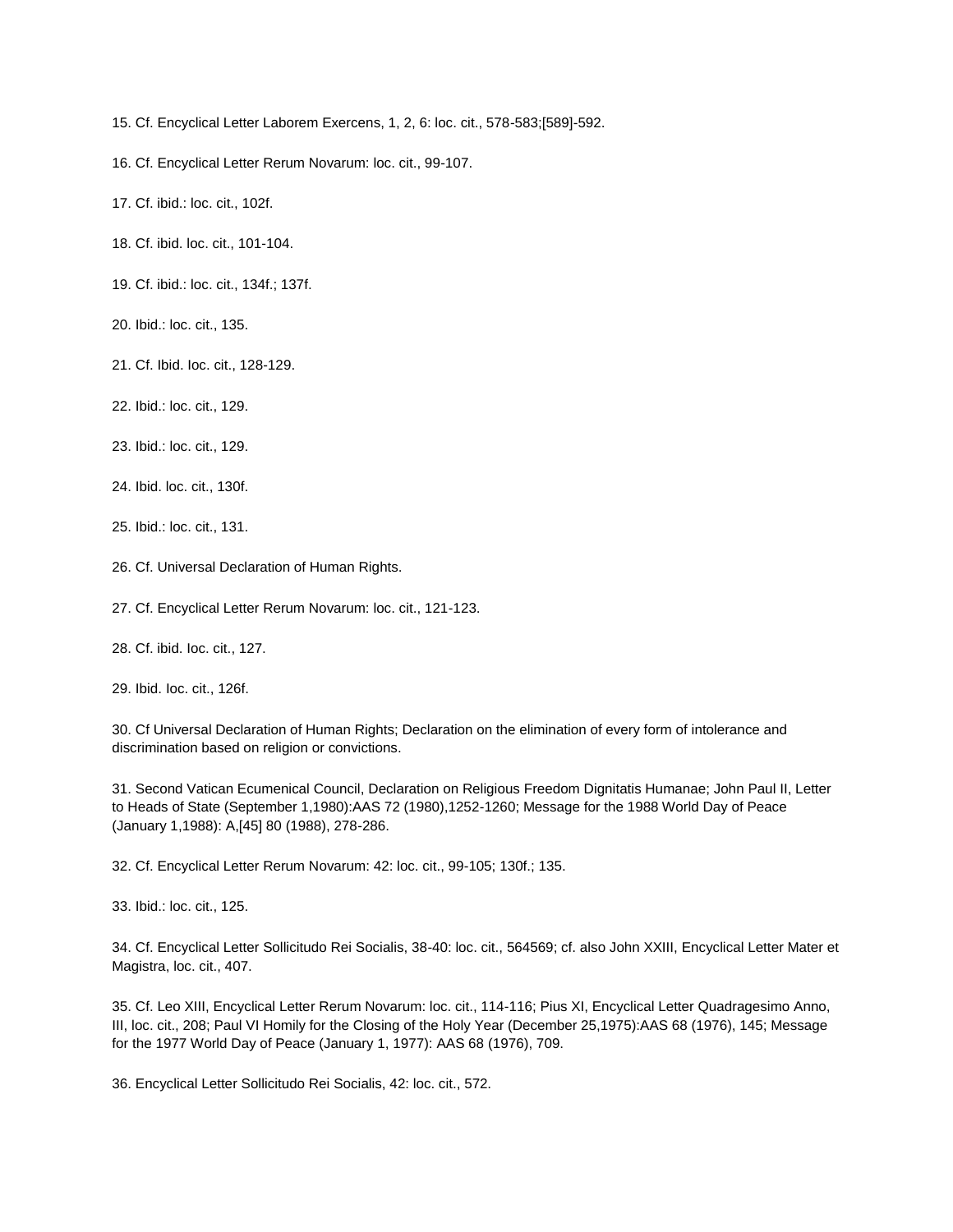37. Cf. Encyclical Letter Rerum Novarum: loc. cit., 101f.; 104f.; 130f.; 136.

38. Second Vatican Ecumenical Council, Pastoral Constitution on the Church in the World of Today Gaudium et Spes, 24.

39. Encyclical Letter Rerum Novarum: loc. cit., 99.

40. Cf. Encyclical Letter Sollicitudo Rei Socialis, 15, 28: loc. cit., 530; 548ff.

41. Cf. Encyclical Letter Laborem Exercens, 11-15: loc. cit., 602-618.

42. Pius Xl, Encyclical Letter Quadragesimo Anno, 111,113: loc. cit.,213.

43. Cf. Encyclical Letter Rerum Novarum: loc. cit., 121-125.

44. Cf. Encyclical Letter Laborem Exercens, 20: loc. cit., 629-632; Discourse to the International Labor Organization (I.L.O.) in Geneva (June 15, 1982): Insegnamenti V/2 (1982), 2250-2266; Paul VI, Discourse to the same Organization (June 10,1969): MS 61 (1969), 491-502.

45. Cf. Encyclical Letter Laborem Exercens, 8: loc. cit., 594-598.

46. Cf. Pius XI, Encyclical Letter Quadragesimo Anno, 14: loc. cit., 178-181.

47. Cf. Encyclical Epistle Arcanum Divinae Sapientiae (February 10, 1880): Leonis XIII P.M. Acta, II, Romae 1882, 10-40; Encyclical Epistle Diuturnum Illud (June 29,1881): Leonis XIII P.M. Acta, II, Romae 1882, 269287; Encyclical Epistle Immortale Dei (November 1, 1885): Leonis XIII P.M. Acta, V, Romae 1886, 118-150; Encyclical Letter Sapientiae Christianae (January 10, 1890): Leonis XIII P.M. Acta, X, Romae 1891, 10-41; Encyclical Epistle Quod Apostolici Muneris (December 28, 1878):Leonis XIII P.M.Acta, 1, Romae 1881, 170-183; Encyclical Letter Libertas Praestantissimum (June 20, 1888): Leonis XIII P.M. Acta, VIII, Romae 1889, 212-246.

48. Cf. Leo XIII, Encyclical Letter Libertas Praestantissimum, 10: loc. cit., 224-226.

49. Cf. Message for the 1980 World Day of Peace: AAS 71(1979),1572- 1580.

50. Cf. Encyclical Letter Sollicitudo Rei Socialis, 20: loc. cit., 536f.

51. Cf. John XXIII, Encyclical Letter Pacem in Terris (April 11,1963), III: AAS 55 (1963), 286-289.

52. Cf. Universal Declaration of Human Rights, issued in 1948; John XXIII, Encyclical Letter Pacem in Terris, IV: loc. cit., 291-296; "Final Act" of the Conference on Cooperation and Security in Europe, Helsinki, 1975.

53. Cf. Paul VI, Encyclical Letter Populorum Progressio (March 26, 1967), 61-65: AAS 59 (1967), 287-289.

54. Cf. Message for the 1980 World Day of Peace: loc. cit., 1572-1580.

55. Cf. Second Vatican Ecumenical Council, Pastoral Constitution on the Church in the World of Today Gaudium et Spes, 36; 39.

56. Cf. Apostolic Exhortation Christifideles Laici (December 30, 1988), 32-44: AAS 81 (1989), 431-481.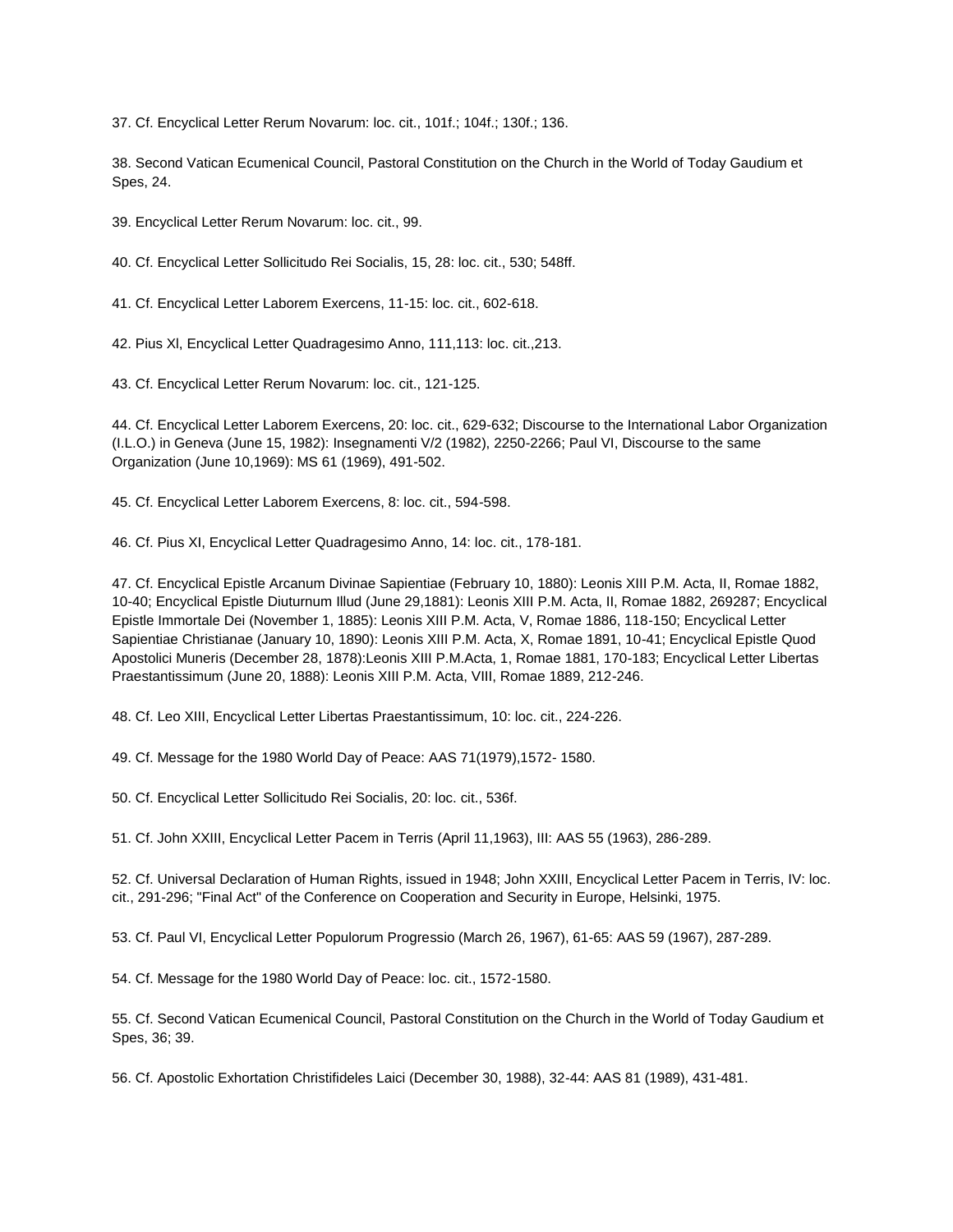57. Cf. Encyclical Letter Laborem Exercens, 20: loc. cit., 629-632.

58. Cf Congregation for the Doctrine of the Faith, Instruction on Christian Freedom and Liberation Libertatis Conscientia (March 22, 1986):AAS 79 (1987), 554-599.

59. Cf. Discourse at the Headquarters of the E.C.W.A. on the occasion of the Tenth Anniversary of the "Appeal for the Sahel" (Ouagadougou, Burkina Faso, January 29, 1990): AAS 82 (1990), 816-821.

60. Cf. John XXIII, Encyclical Letter Pacem in Terris, III: loc. cit., 286-288.

61. Cf. Encyclical Letter Sollicitudo Rei Socialis, 27-28: loc. cit., 547550; Paul VI, Encyclical Letter Populorum Progressio, 43-44: loc. cit., 278f.

62. Cf. Encyclical Letter Sollicitudo Rei Socialis, 29-31: loc. cit., 550-556.

63. Cf. Helsinki Final Act and Vienna Accord; Leo XIII, Encyclical Letter Libertas Praestantissimum, 5: loc. cit., 215- 217.

64. Cf. Encyclical Letter Redemptoris Missio (December 7, 1990), 7: L 'Osservatore Romano, January 23, 1991.

65. Cf. Encyclical Letter Rerum Novarum: loc. cit., 99-107; 131-133.

66.Ibid., 111-113f.

67. Cf. Pius XI, Encyclical Letter Quadragesimo Anno, II; loc. cit., 191; Plus XII, Radio Message on June 1, 1941: loc. cit., 199; John XXIII, Encyclical Letter Mater et Magistra: loc. cit., 428-429; Paul VI, Encyclical Letter Populorum Progressio, 22-24: loc. cit., 268f.

68. Second Vatican Ecumenical Council, Pastoral Constitution on the Church in the World of Today Gaudium et Spes, 69; 71.

69. Cf. Discourse to Latin American Bishops at Puebla (January 28, 1979), III, 4: AAS 71 (1979), 199-201; Encyclical Letter Laborem Exercens, 14: loc. cit., 612-616; Encyclical Letter Sollicitudo Rei Socialis, 42: loc. cit., 572-574.

70. Cf. Encyclical Letter Sollicitudo Rei Socialis, 15: loc. cit., 528-531.

71. Cf. Encyclical Letter Laborem Exercens, 21: loc. cit., 632-634.

72. Cf. Paul VI, Encyclical Letter Populorum Progressio, 33-42: loc. cit., 273-278.

73. Cf. Encyclical Letter Laborem Exercens, 7: loc. cit., 592-594.

74. Cf. ibid., 8: loc. cit., 594-598.

75. Cf. Second Vatican Ecumenical Council, Pastoral Constitution on the Church in the World of Today Gaudium et Spes, 35; Paul VI, Encyclical Letter Populorum Progressio, 19: loc. cit., 266f.

76. Cf. Encyclical Letter Sollicitudo Rei Socialis, 34: loc. cit., 559f.; Message for the 1990 World Day of Peace: AAS 82 (1990),147-156.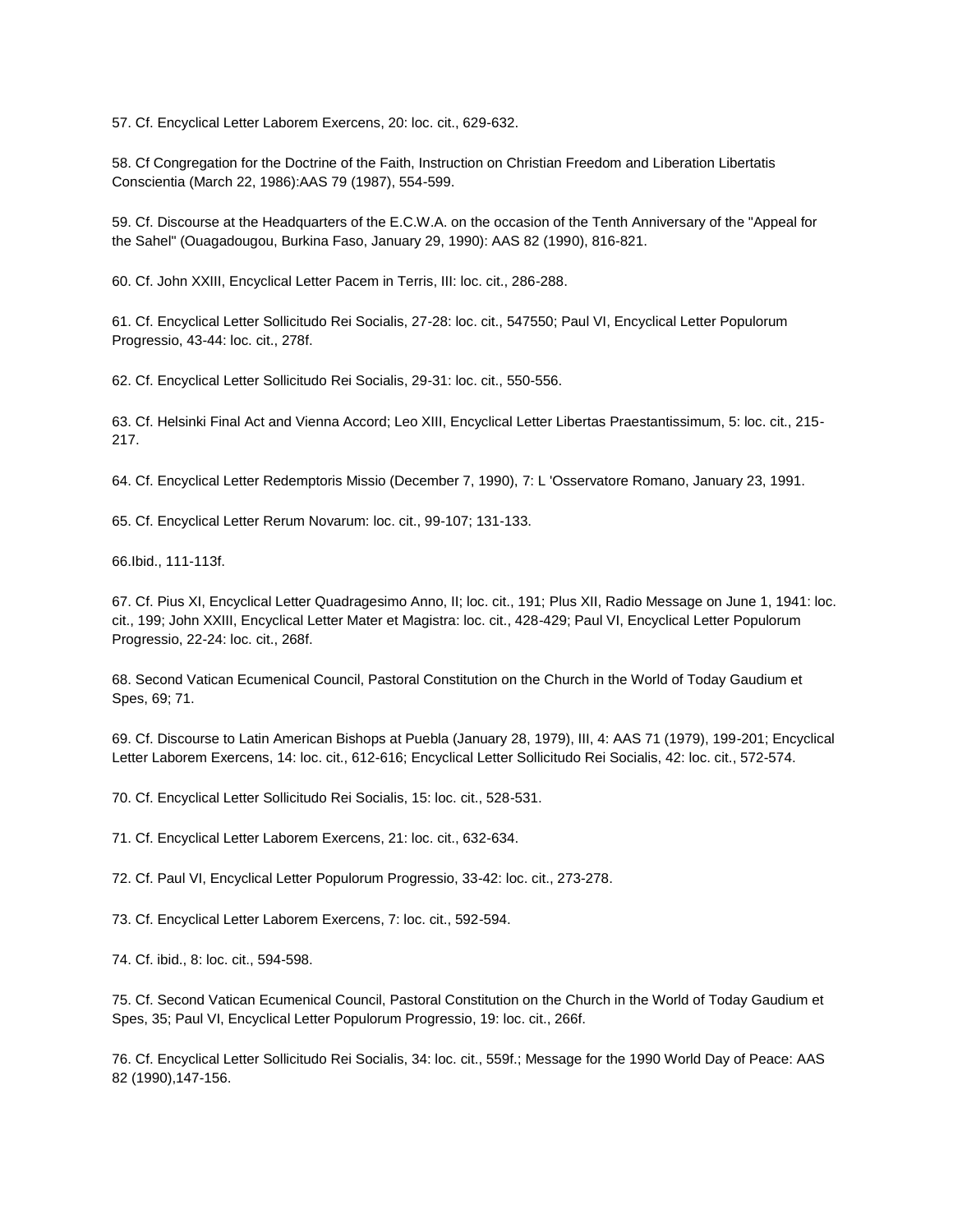77. Cf. Apostolic Exhortation Reconciliatio et Poenitentia (December 2,1984), 16:MS[77](1985),213-217; Pius XI, Encyclical Letter Quadragesimo Anno, III: loc. cit., 219.

78. Encyclical Letter Sollicitudo Rei Socialis, 25: loc. cit., 544.

79. Cf. ibid., 34: loc. cit., 559f.

80. Cf. Encyclical Letter Redemptor Hominis (March 4,1979), 15:AAS 71(1979),286-289.

81. Cf. Second Vatican Ecumenical Council, Pastoral Constitution on the Church in the World of Today Gaudium et Spes, 24.

82. Cf. ibid., 41.

83. Cf. ibid., 26.

84. Cf. Second Vatican Ecumenical Council, Pastoral Constitution on the Church in the World of Today Gaudium et Spes, 36; Paul VI, Apostolic Epistle Octogesima Adveniens, 2-5: loc. cit., 402-405.

85. Cf. Encyclical Letter Laborem Exercens, 15: loc. cit., 616-618.

86. Cf. ibid., 10: loc. cit., 600-602.

87. Ibid., 14: loc. cit., 612-616.

88. Cf. ibid., 18: loc. cit., 622-625.

89. Cf. Encyclical Letter Rerum Novarum: loc. cit., 126-128.

90. Ibid., 121f.

91. Cf. Leo XIII, Encyclical Letter Libertas Praestantissimum: loc. cit., 224-226.

92. Cf. Second Vatican Ecumenical Council, Pastoral Constitution on the Church in the World of Today Gaudium et Spes, 76.

93. Cf. ibid., 29; Pius XII, Christmas Radio Message on December 24, 1944:AAS 37(1945),10-20.

94. Cf. Second Vatican Ecumenical Council, Declaration on Religious Freedom Dignitatis Humanae.

95. Cf. Encyclical Letter Redemptoris Missio, 11: L 'Osservatore Romano, January 23, 1991.

96. Cf. Encyclical Letter Redemptor Hominis, 17: loc. cit., 270-272.

97. Cf. Message for the 1988 World Day of Peace: loc. cit., 1572-1580; Message for the 1991 World Day of Peace: L 'Osservatore Romano, December 19, 1990; Second Vatican Ecumenical Council, Declaration on Religious Freedom Dignitatis Humanae, 1-2.

98. Second Vatican Ecumenical Council, Pastoral Constitution on the Church in the World of Today Gaudium et Spes, 26.